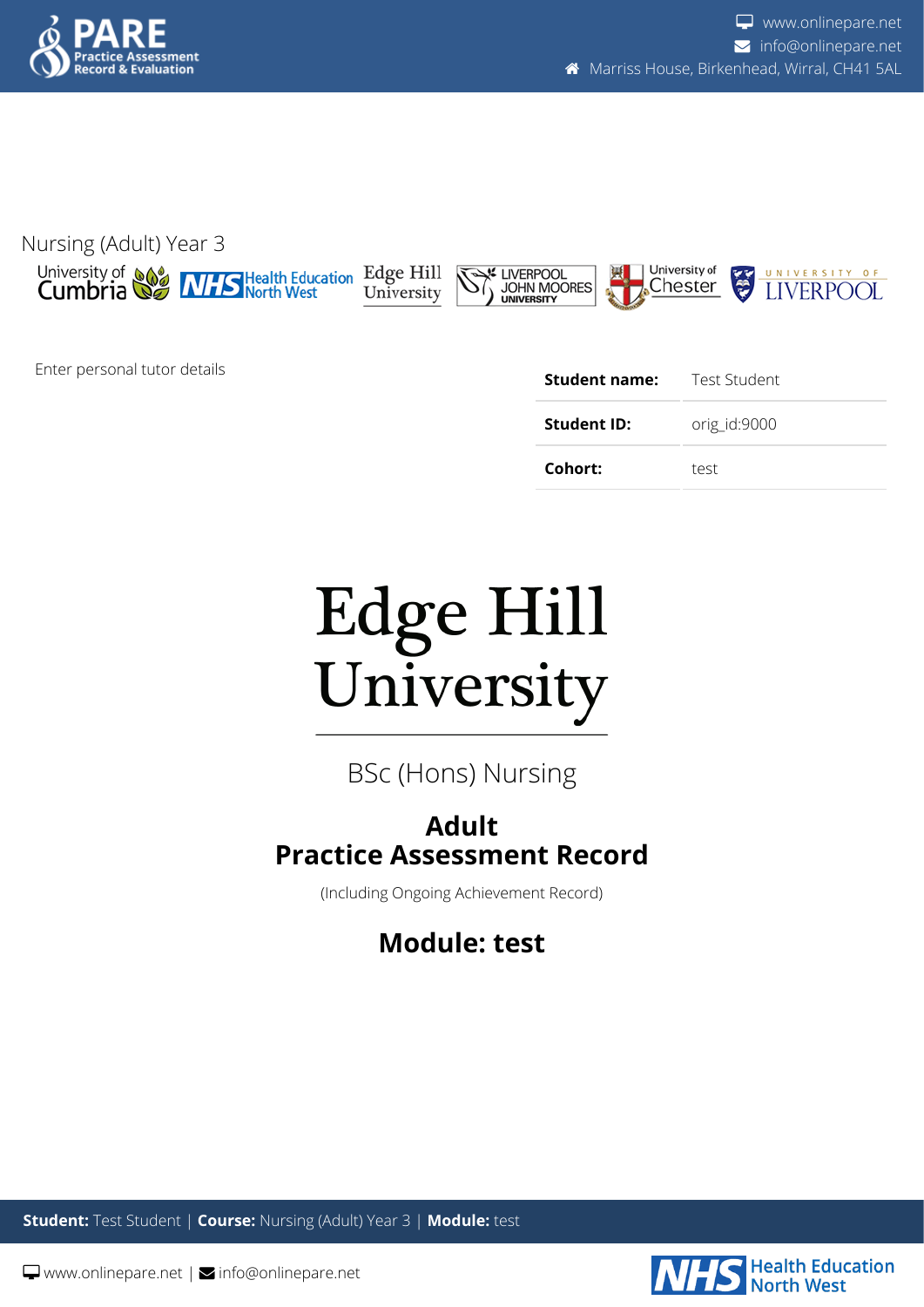

## Contents

| Introduction                                                      | 4  |
|-------------------------------------------------------------------|----|
| <b>Record of Placement Support Visits</b>                         | 6  |
| <b>Domain 1: Professional Values (P)</b>                          | 7  |
| Domain 2: Communication and interpersonal skills (C)              | 10 |
| Domain 3: Nursing practice and decision making (N)                | 13 |
| Domain 4: Leadership, management & team working (L)               | 18 |
| <b>Student Self-Assessment in Preparation for Practice Year 3</b> | 21 |
| <b>Evidence of Exposure</b>                                       | 23 |
| <b>Practice Experience 1 Hub Details</b>                          | 27 |
| <b>Induction to Practice Experience 1</b>                         | 28 |
| <b>Preliminary Discussion Practice Experience 1</b>               | 30 |
| <b>Record Of Additional Interviews</b>                            | 31 |
| Personal Developmental Learning Plan Practice Experience Hub 1    | 32 |
| Spoke 1 (1-4 weeks)                                               | 33 |
| Spoke 2 (1-4 weeks)                                               | 35 |
| Spoke 3 (1-4 weeks)                                               | 37 |
| <b>Short Visits (less than one week)</b>                          | 39 |
| <b>Hub Interim Progress Review</b>                                | 40 |
| <b>Action Plan</b>                                                | 41 |
| <b>Ongoing Achievement Record</b>                                 | 43 |
| <b>Final Placement</b>                                            | 44 |
| <b>Practice Experience 2 Hub Details</b>                          | 45 |
| <b>Induction to Practice Experience 2</b>                         | 46 |

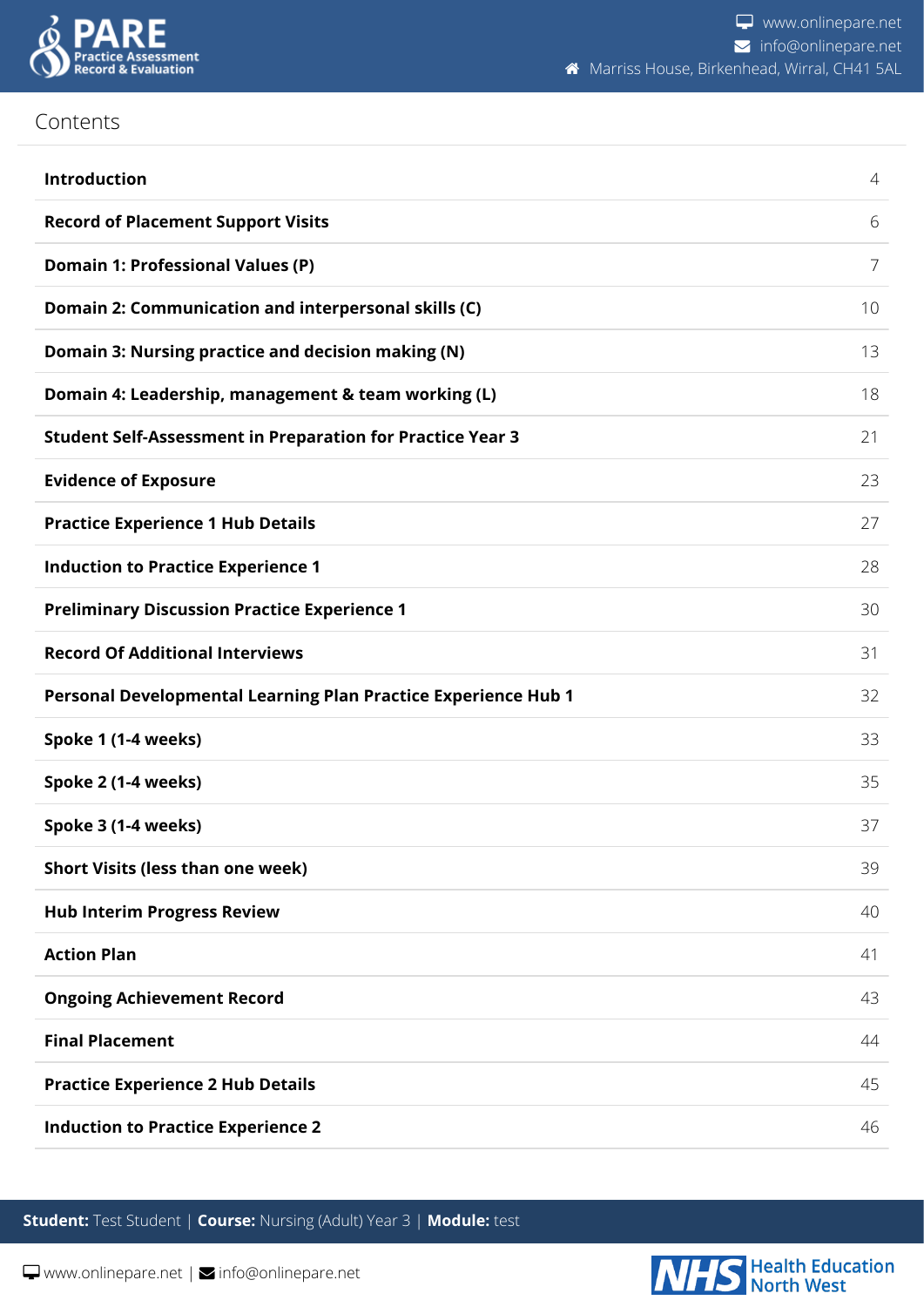

| <b>Preliminary Discussion Practice Experience 2</b>            | 48 |
|----------------------------------------------------------------|----|
| <b>Record Of Additional Interviews</b>                         | 49 |
| Personal Developmental Learning Plan Practice Experience Hub 2 | 50 |
| Spoke 1 (1-4 weeks)                                            | 51 |
| Spoke 2 (1-4 weeks)                                            | 53 |
| Spoke 3 (1-4 weeks)                                            | 55 |
| <b>Short Visits (less than one week)</b>                       | 57 |
| <b>Hub Interim Progress Review</b>                             | 58 |
| <b>Action Plan</b>                                             | 59 |
| <b>Ongoing Achievement Record</b>                              | 61 |
| <b>Final Assessment of Competence</b>                          | 63 |
| <b>Action Plan: Practice Retrieval</b>                         | 64 |
| <b>Practice Retrieval Interim Progress Review</b>              | 66 |
| <b>Practice Retrieval - Ongoing Achievement Record</b>         | 67 |
| <b>Practice Retrieval Section (if applicable)</b>              | 69 |

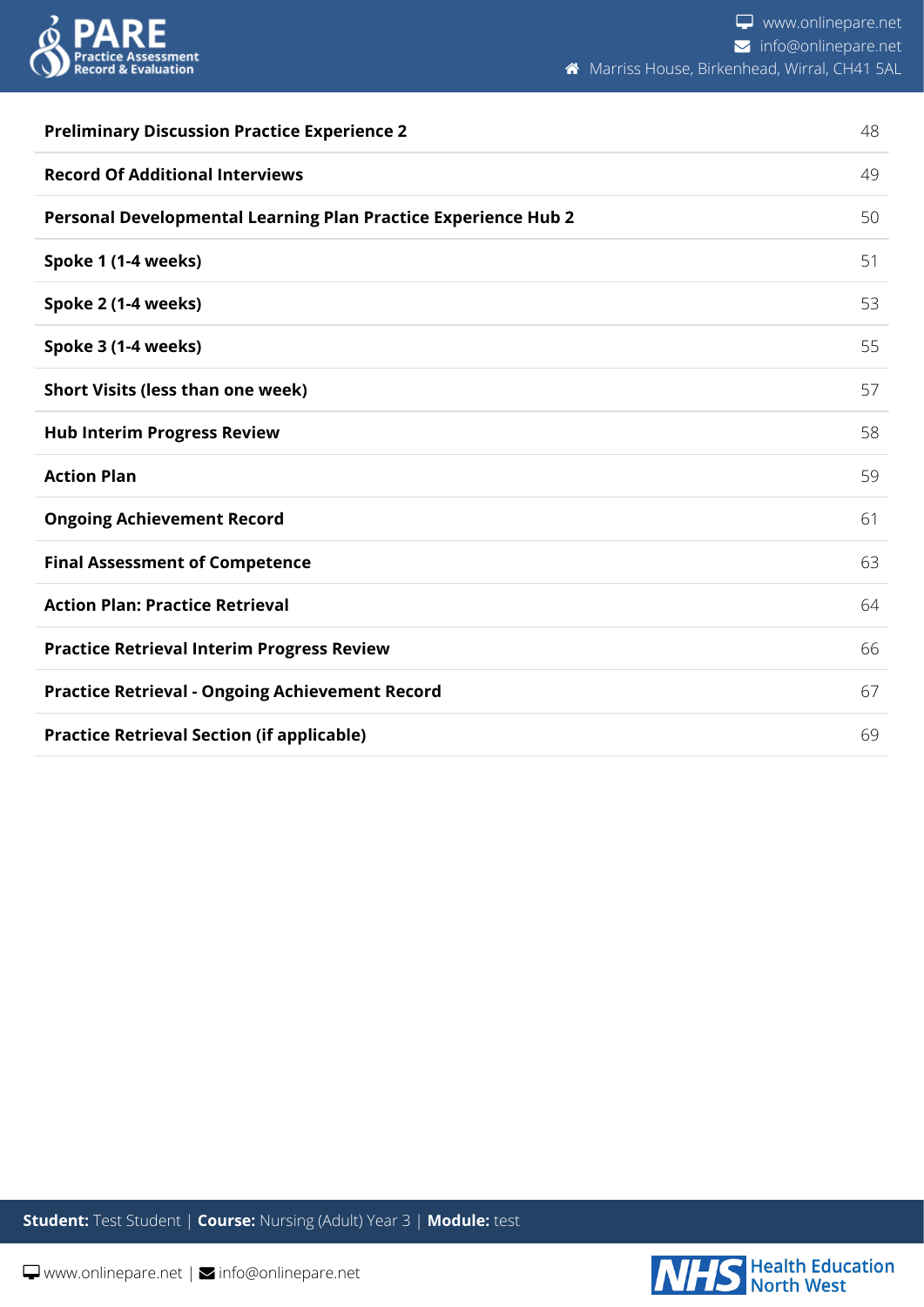

<span id="page-3-0"></span>Introduction

#### Practice Experience 1

Key Guidance for the use of the Practice Assessment Record Year 3

The new standards for Pre-registration Nursing require Mentors/Sign-off Mentors to plan practice learning experiences with students, especially those where the student works in a different environment from their Mentor/Sign-off Mentor, to support the achievement of the practice competencies.

It is the mentor/sign-off mentor's responsibility to ensure they meet the NMC requirements of mentor update and triennial review. It is the Supervisor's responsibility to ensure that they have had suitable preparation.

#### Hub Practice Experience

Each student must achieve all the competencies in the Professional Values domain by the end of practice experience 1.

Each student must achieve all competencies in all domains by the end of practice experience 2.

The Sign-off Mentor is responsible and accountable for making the final overall practice assessment decision by confirming that the student has successfully completed all practice requirements. This includes year 1 and year 2 competencies in addition to the final summative assessment for year 3.

Sign-off Mentors are required to have the equivalent of one hour a week of additional time to undertake the reflection feedback and record keeping associated with mentoring a student approaching registration.

Sign-off mentors must be on the **same part of the NMC register that the student intends to enter.**

If at any time a student requires additional support the mentor can agree learning opportunities on the student's developmental learning plan.

#### OR

If at any time a supervisor/mentor/sign-off mentor has concerns about a student's progression an action plan must be initiated and the Practice Education Facilitator (PEF) and appropriate Academic contacted at the earliest opportunity.

#### Spoke practice experiences

A spoke experience is defined as a period of 1-4 weeks and adds value to the learning experience. Each spoke Supervisor/Mentor is expected to provide comments which are considered as contributing evidence by the hub mentor towards the student's overall achievement of the practice competencies.

#### Short Visit experiences

A short visit experience is defined as a period of less than one week and adds value to the learning experience. Each short visit Supervisor's comments will contribute evidence towards the overall achievement of the practice competencies.

Guidance on using the competencies to assess the student

Each domain comprises of numbered competency statements in bold type, against which the student is assessed.

The bullet points in bold type form part of this competency statement and require assessment.

The bullet points not in bold are the Essential Skills Clusters (ESCs). These contribute to the supporting evidence of the student's achievement appropriate to the context of the learning environment.

#### Student guidance and responsibilities

It is a programme requirement that information about practice assessment is accessible from placement to placement; this is to

#### **Page 4**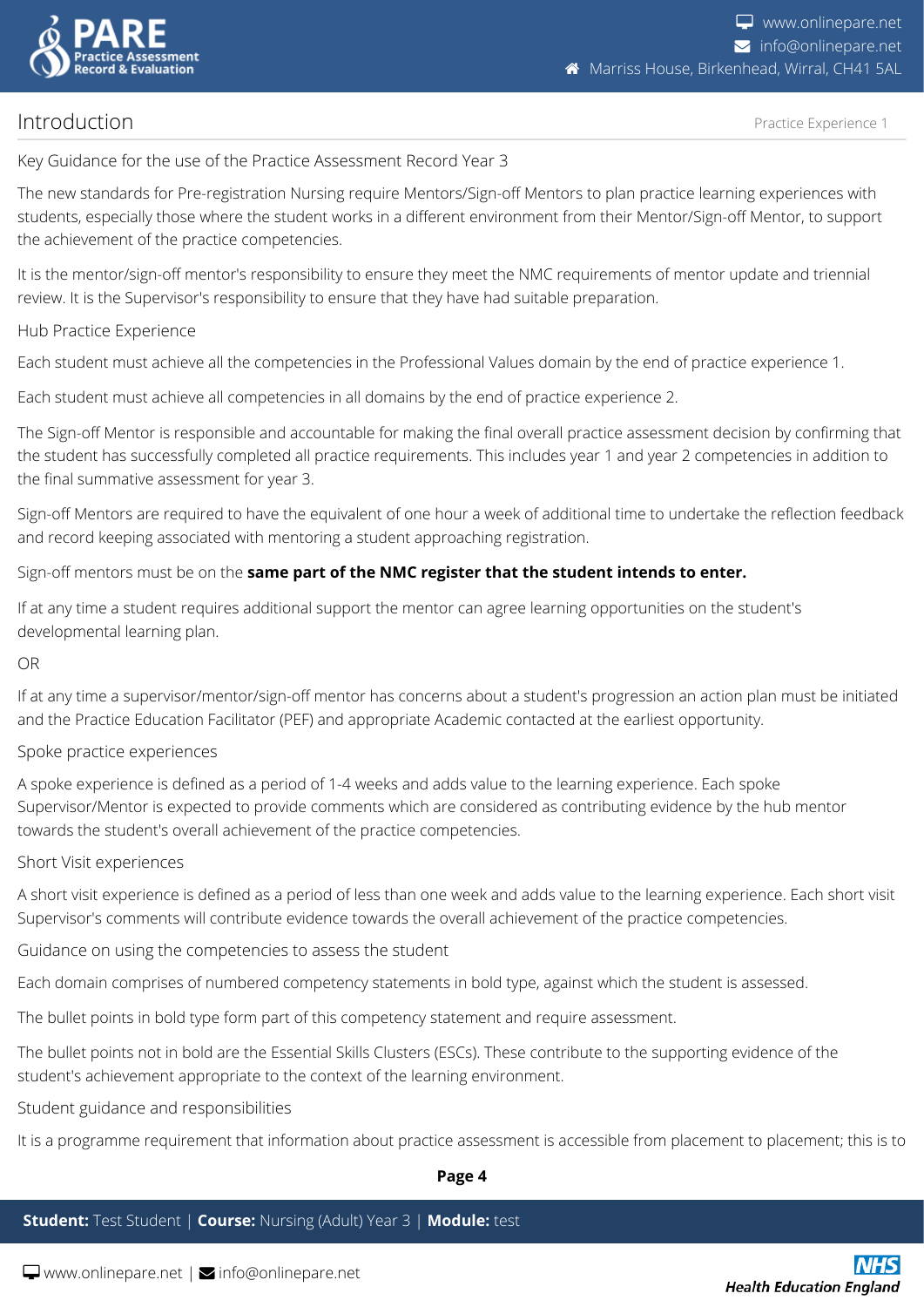

assess fitness for practice (NMC Circular 33/2007). It is the student's responsibility:

- To provide all relevant practice documentation for discussion with all Supervisors/Mentors.
- To be proactive in arranging timely progression meetings, including preliminary, interim and final progress interviews.
- To actively engage in the construction of their developmental learning plan.
- To ensure PAR is fully completed in accordance with the deadlines as detailed in the module handbook assessment schedule.

#### Retrieval

In the event of a student not achieving the required competencies, the Mentor is responsible in collaboration with the Student, University and Practice support networks, to complete a collaborative action plan.

These statements describe the expected level of performance at each progression point.

Practice Assessment Record Year 1:

Students will be exposed to a wide range of experiences. They are expected to safely demonstrate fundamental skills and activities with care, compassion, underpinning knowledge and appropriate attitudes under close supervision.

Practice Assessment Record Year 2:

Students will be exposed to an increasing range of field specific experiences. They are expected to consistently demonstrate skills and activities at an emerging level of competence with care, compassion, underpinning knowledge and appropriate attitudes. They are expected to take responsibility and develop autonomy for care delivery with less direct supervision.

Practice Assessment Record Year 3:

Students will be exposed to a wide range of field specific experiences. They are expected to consistently demonstrate and promote evidence based care with compassion, confidence, competence and appropriate attitudes. They should take increasing responsibility for care delivery and give support to novice students. The level of supervision should reflect their developing autonomy.

At the point of registration, students must be competent in all domains.

**Page 5**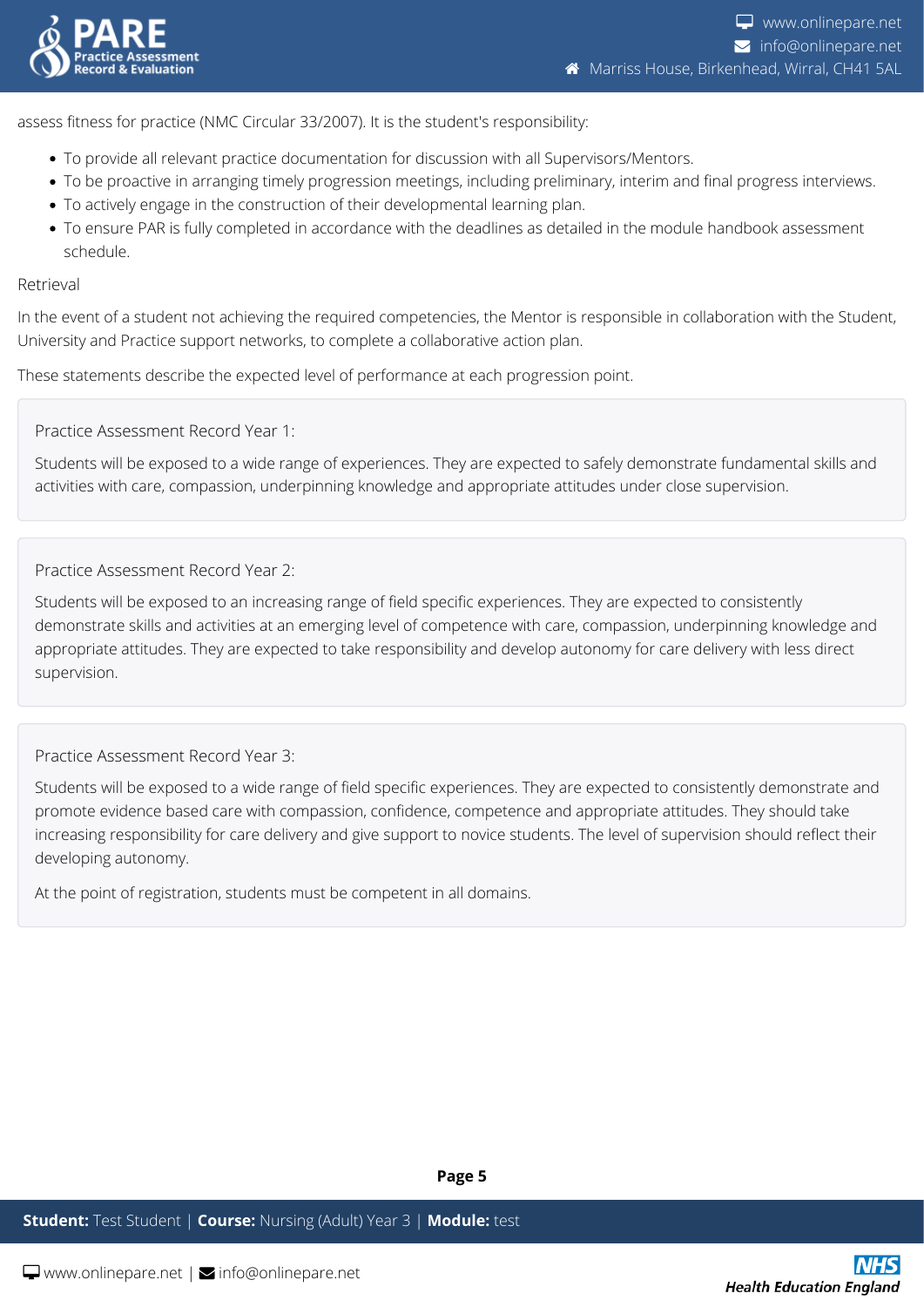

## <span id="page-5-0"></span>Record of Placement Support Visits

This page is for recording visits which contribute to the students' experience.

| Visitor Name                    | <b>■</b> Placement Details | Record Of Visit                      |
|---------------------------------|----------------------------|--------------------------------------|
| C Phone Num.                    |                            |                                      |
|                                 |                            |                                      |
|                                 |                            |                                      |
|                                 |                            |                                      |
| <b>&amp; Student Signature:</b> | Unsigned                   | <b>曲 Date</b><br>Unsigned<br>Signed: |

**Page 6**

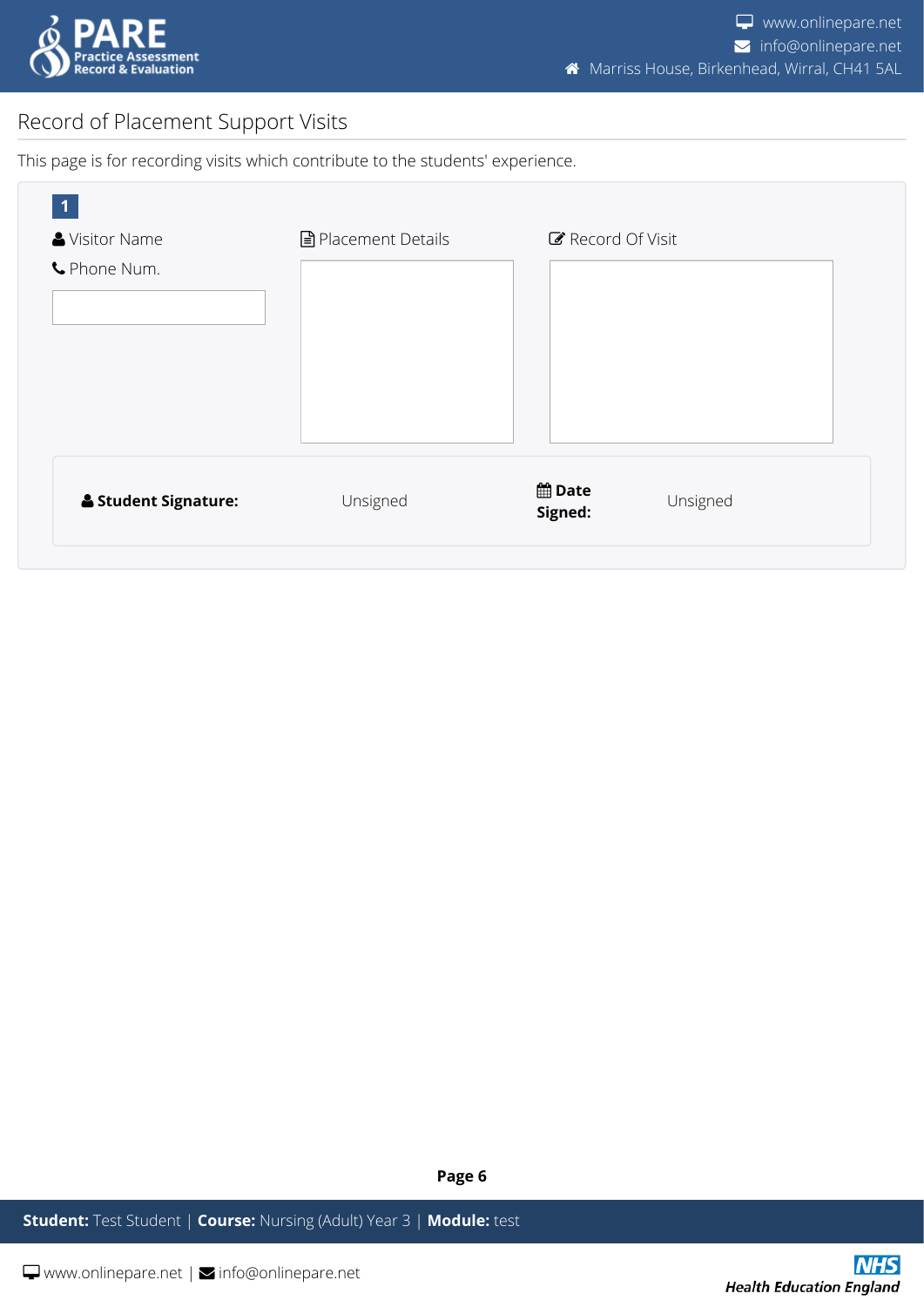

## <span id="page-6-0"></span>Domain 1: Professional Values (P)

- **P.1 Practises honestly and with integrity, applying the principles of The NMC Code: Professional standards of practice and behaviour for nurses and midwives (2015) and Raising Concerns: Guidance for nurses and midwives (2015).**
	- Works within limitations of the role and recognises own level of competence.
	- Displays appropriate interest and enthusiasm.
- 

#### **P.2 Consistently displays a professional image in behaviour and appearance.**

• Adheres to local policy and national guidelines on dress code for prevention and control of infection, including: footwear, hair, piercing and nails.

- Adheres to placement sickness and absence policy.
- Displays a responsible approach to time management including punctuality and reliability.
- 

**P.3 Consistently acts in a manner that is attentive, kind, sensitive, compassionate and non-discriminatory, that values diversity and acts within professional boundaries.**

• Engages with people in a way that ensures dignity is maintained whilst adopting an appropriate attitude.

• Demonstrates an understanding of the impact culture, religion, spiritual beliefs, gender and sexuality have on health, illness and disability.

#### **P.4 Consistently displays respect for an individual's rights and choices**

**P.5 Consistently displays an awareness of how one's own values, beliefs, emotions, health and well-being impact on practice.**

**Page 7**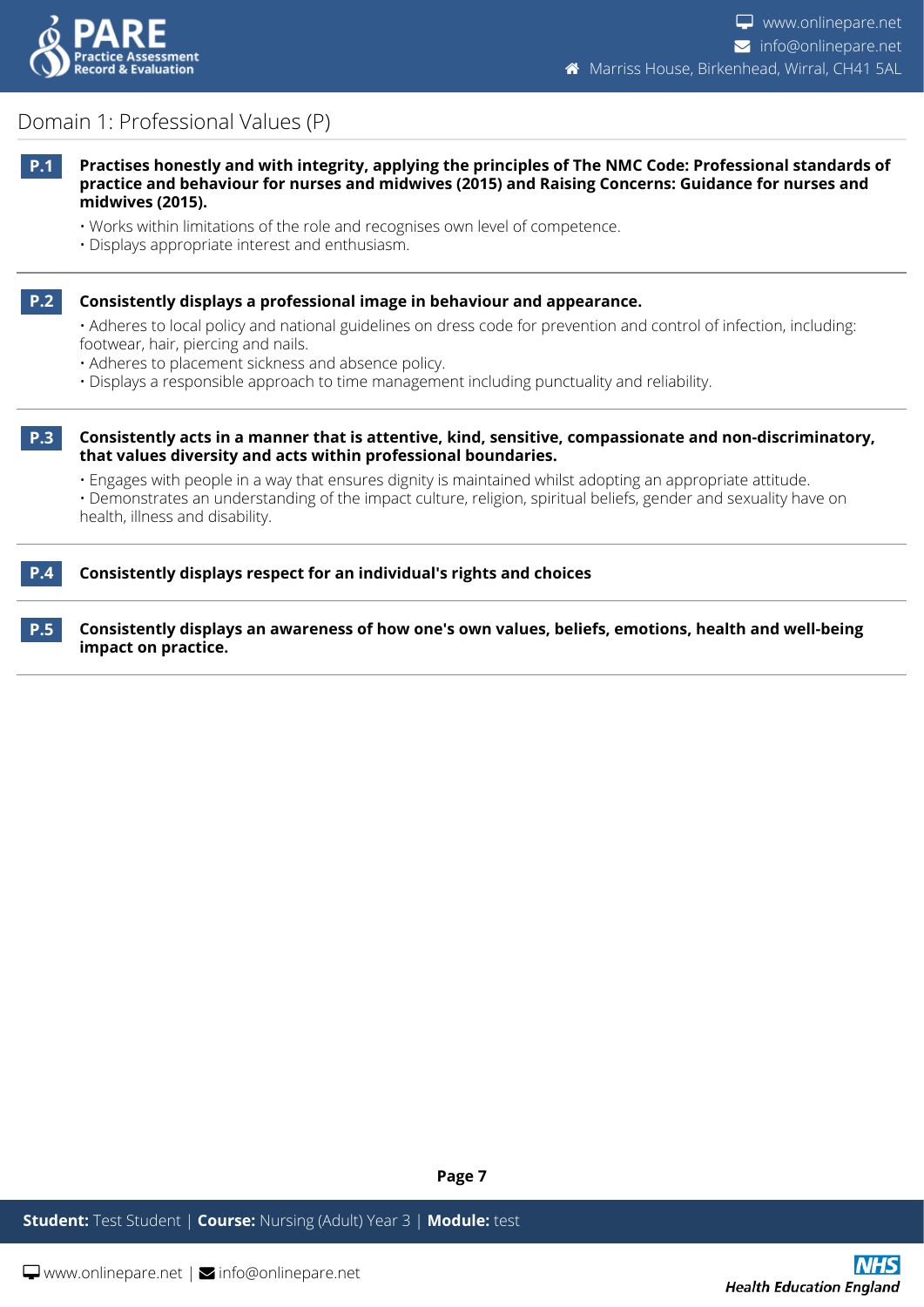

## **Practice Experience 1**

#### **Interim progress**

Circle competencies **yet to be** fully developed:

| P.1<br>P.2<br><b>P.3</b>                            | P.4<br>P.5 |                                      |  |
|-----------------------------------------------------|------------|--------------------------------------|--|
| & Named Mentor Signature:                           | Unsigned   | <b>饂Date</b><br>Unsigned<br>Signed:  |  |
| <b>Final Progress</b><br>Achieved all competencies? |            |                                      |  |
| <b>No</b><br>Yes                                    |            |                                      |  |
| & Named Mentor Signature:                           | Unsigned   | <b>曲 Date</b><br>Unsigned<br>Signed: |  |

| <b>Retrieval (if applicable)</b>                                          |            |                          |          |
|---------------------------------------------------------------------------|------------|--------------------------|----------|
| <b>Interim progress</b><br>Circle competencies yet to be fully developed: |            |                          |          |
| <b>P.1</b><br><b>P.2</b><br><b>P.3</b>                                    | P.4<br>P.5 |                          |          |
| & Named Mentor Signature:                                                 | Unsigned   | <b>曲</b> Date<br>Signed: | Unsigned |
| <b>Final Progress</b><br>Achieved all competencies?                       |            |                          |          |
| <b>Yes</b><br><b>No</b>                                                   |            |                          |          |
| & Mentor Signature:                                                       | Unsigned   | <b>曲</b> Date<br>Signed: | Unsigned |
|                                                                           |            |                          |          |

#### **Page 8**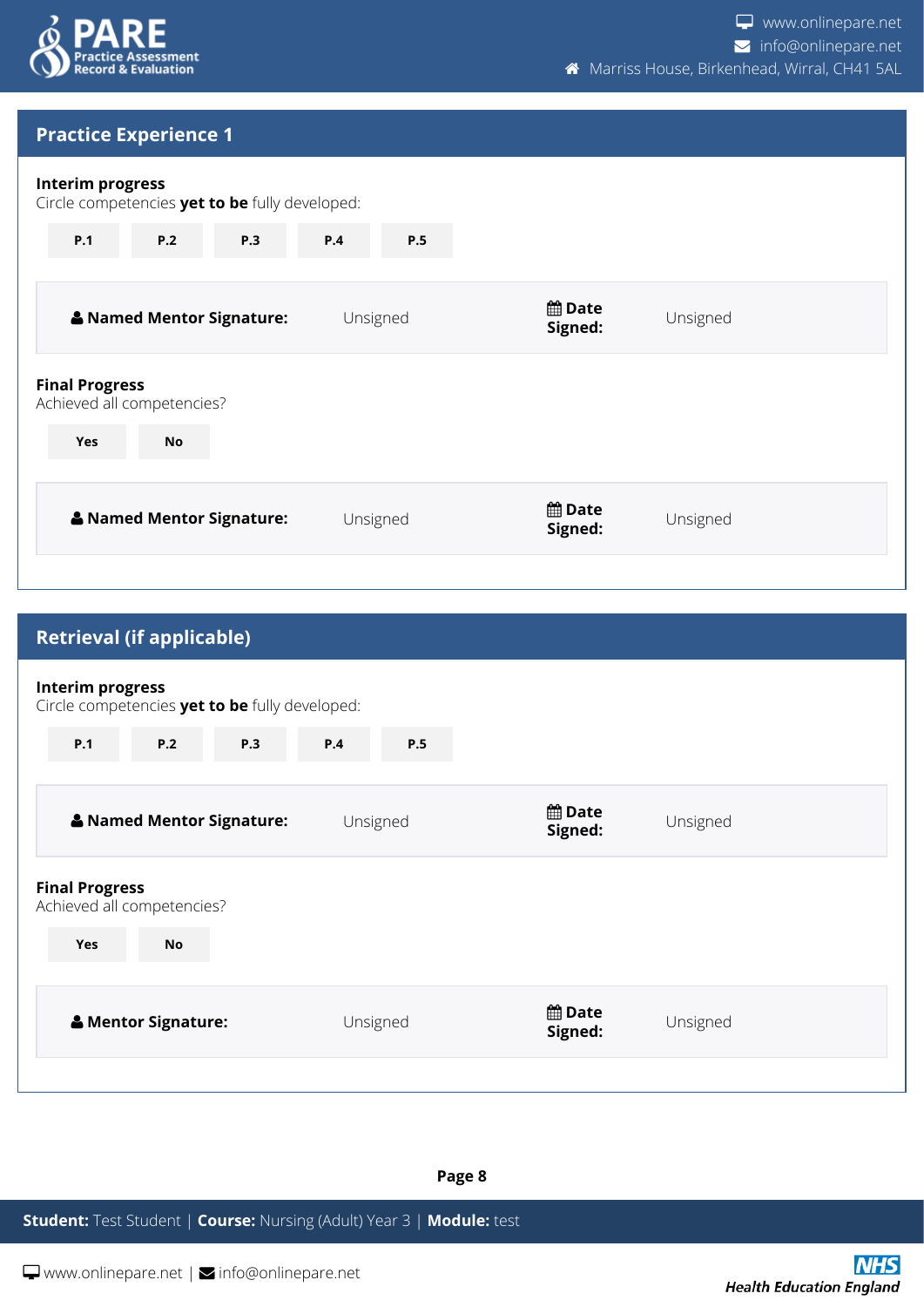

## **Practice Experience 2**

#### **Interim progress**

Circle competencies **yet to be** fully developed:

| P.1<br><b>P.2</b><br><b>P.3</b>                     | P.4<br>P.5 |                         |          |
|-----------------------------------------------------|------------|-------------------------|----------|
| & Named Mentor Signature:                           | Unsigned   | <b>饂Date</b><br>Signed: | Unsigned |
| <b>Final Progress</b><br>Achieved all competencies? |            |                         |          |
| <b>No</b><br><b>Yes</b>                             |            |                         |          |
| & Named Mentor Signature:                           | Unsigned   | <b>饂Date</b><br>Signed: | Unsigned |

| <b>Retrieval (if applicable)</b>                                          |                   |                          |          |
|---------------------------------------------------------------------------|-------------------|--------------------------|----------|
| <b>Interim progress</b><br>Circle competencies yet to be fully developed: |                   |                          |          |
| P.2<br>P.1<br>P.3                                                         | <b>P.4</b><br>P.5 |                          |          |
| & Named Mentor Signature:                                                 | Unsigned          | <b>曲 Date</b><br>Signed: | Unsigned |
| <b>Final Progress</b><br>Achieved all competencies?                       |                   |                          |          |
| <b>No</b><br><b>Yes</b>                                                   |                   |                          |          |
| & Named Mentor Signature:                                                 | Unsigned          | <b>曲</b> Date<br>Signed: | Unsigned |
|                                                                           |                   |                          |          |

#### **Page 9**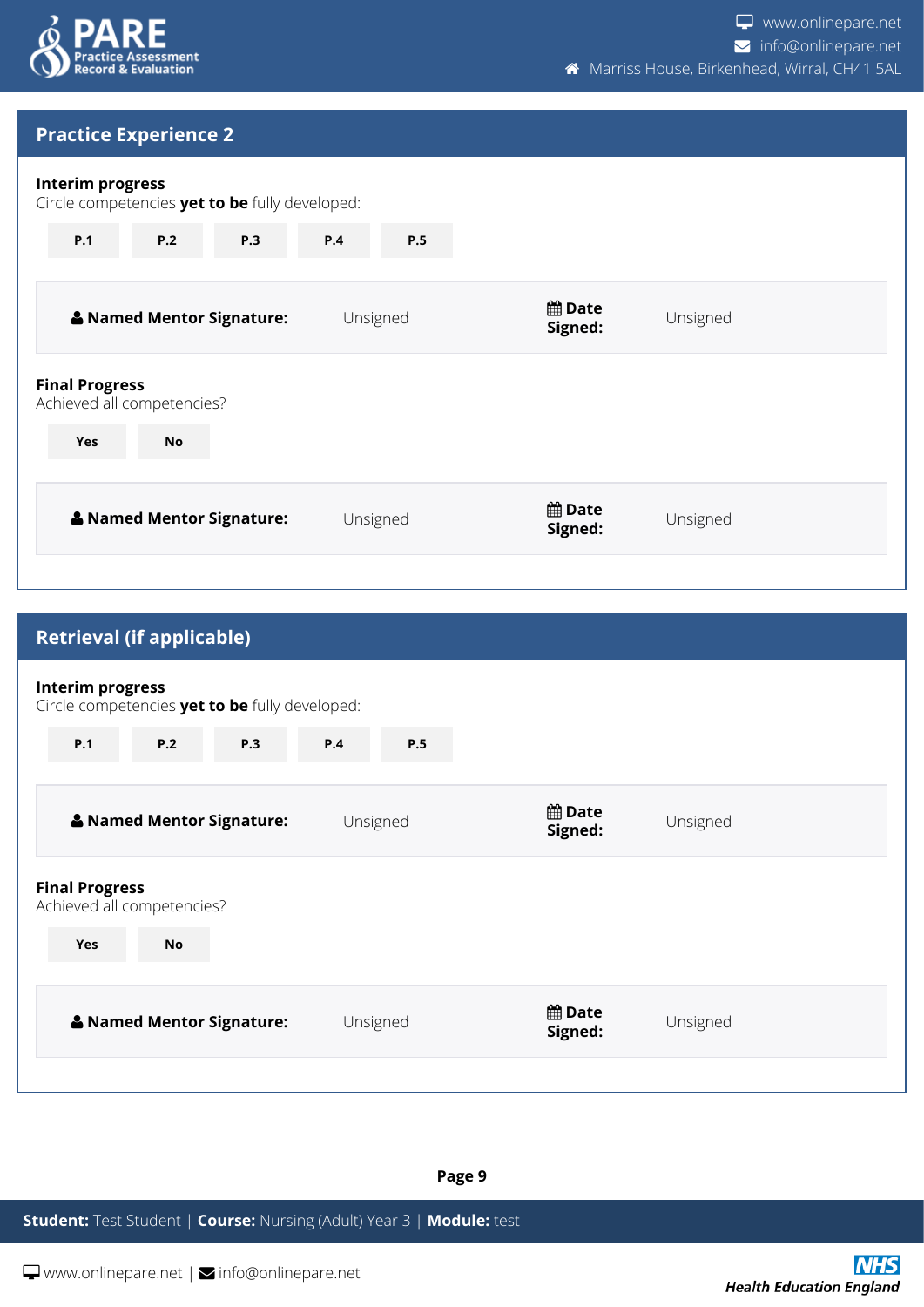

<span id="page-9-0"></span>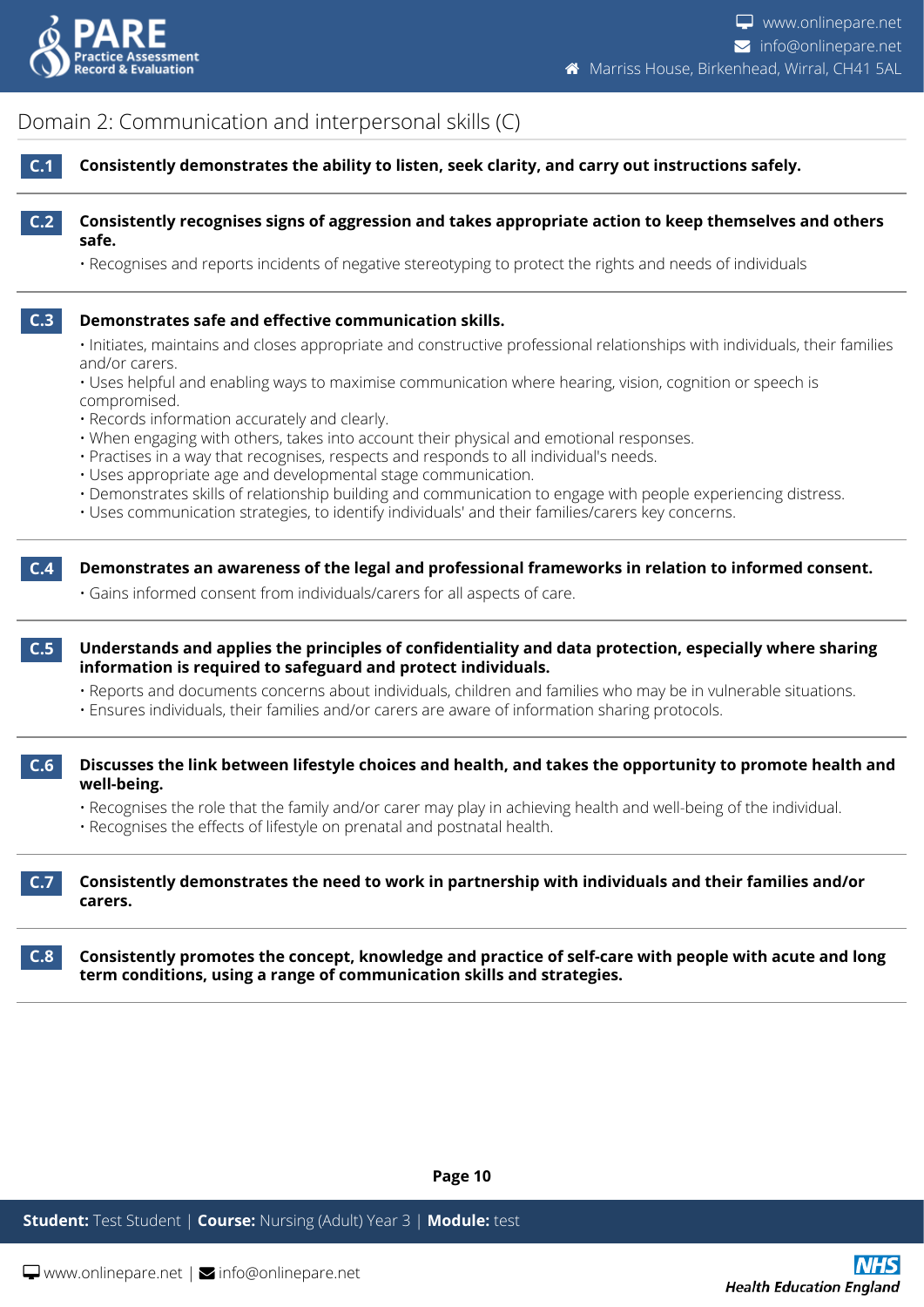

## **Practice Experience 1**

## **Interim progress** Circle competencies **yet to be** fully developed: **C.1 C.2 C.3 C.4 C.5 C.6 C.7 C.8 E.9 E.10 Named Mentor Signature:** Unsigned **Date Signed:** Unsigned

| <b>Final Progress</b><br>Achieved all competencies? |          |                          |          |
|-----------------------------------------------------|----------|--------------------------|----------|
| <b>Yes</b><br><b>No</b>                             |          |                          |          |
| & Named Mentor Signature:                           | Unsigned | <b>曲 Date</b><br>Signed: | Unsigned |

| <b>Practice Experience 2</b>                                              |           |                           |          |     |     |                            |          |  |
|---------------------------------------------------------------------------|-----------|---------------------------|----------|-----|-----|----------------------------|----------|--|
| <b>Interim progress</b><br>Circle competencies yet to be fully developed: |           |                           |          |     |     |                            |          |  |
| C.1                                                                       | C.2       | C.3                       | C.4      | C.5 | C.6 | C.7                        | C.8      |  |
|                                                                           |           | & Named Mentor Signature: | Unsigned |     |     | <b>the Date</b><br>Signed: | Unsigned |  |
| <b>Final Progress</b><br>Achieved all competencies?<br>Yes                | <b>No</b> |                           |          |     |     |                            |          |  |
|                                                                           |           |                           |          |     |     |                            |          |  |
|                                                                           |           | & Named Mentor Signature: | Unsigned |     |     | <b>曲</b> Date<br>Signed:   | Unsigned |  |
|                                                                           |           |                           |          |     |     |                            |          |  |

**Page 11**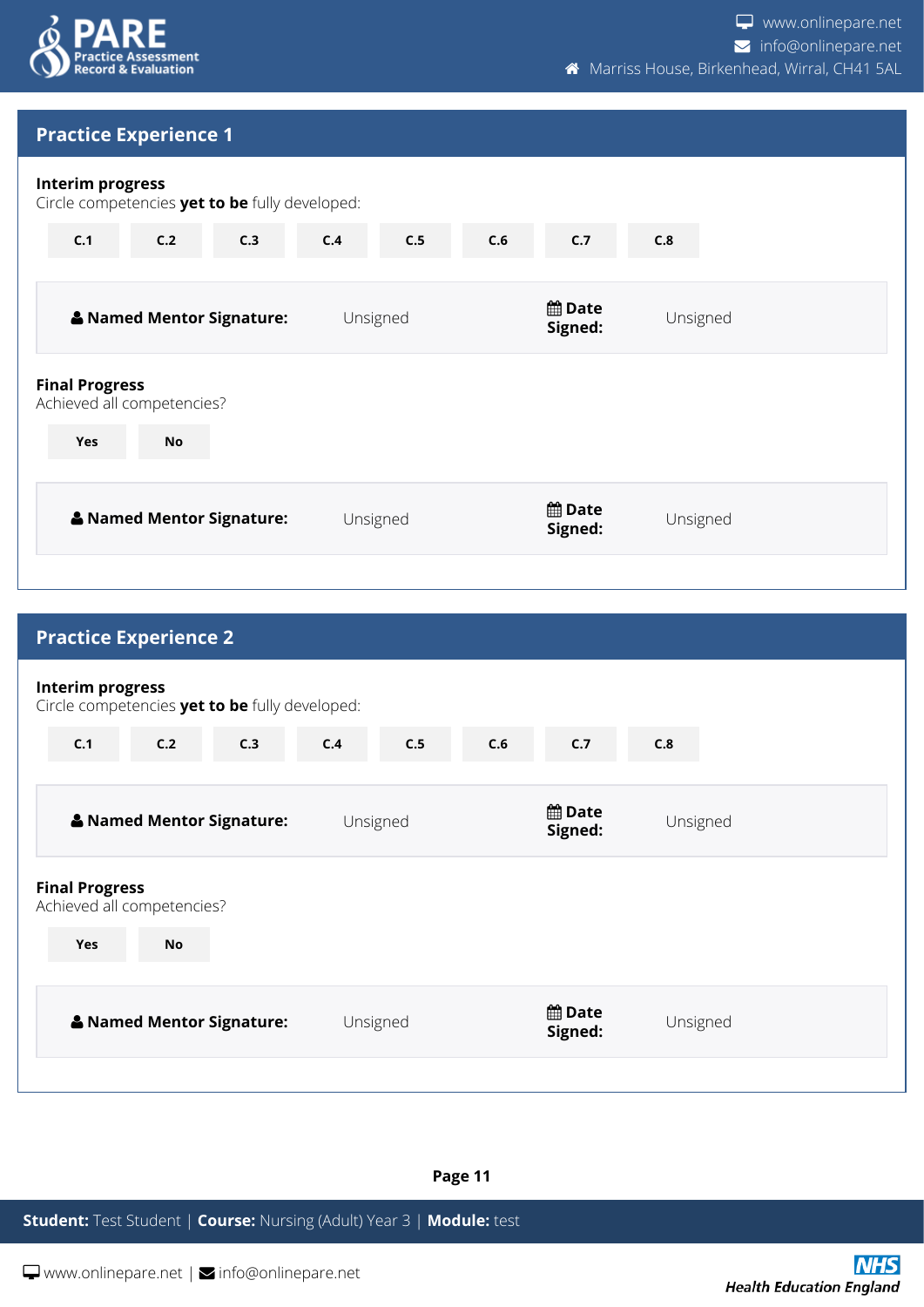

# **Retrieval (if applicable) Interim progress** Circle competencies **yet to be** fully developed: **C.1 C.2 C.3 C.4 C.5 C.6 C.7 C.8 E.9 E.10 Named Mentor Signature:** Unsigned **Date Signed:** Unsigned **Final Progress** Achieved all competencies? **Yes No No No No No No No No No Named Mentor Signature:** Unsigned **Date Signed:** Unsigned

**Page 12**

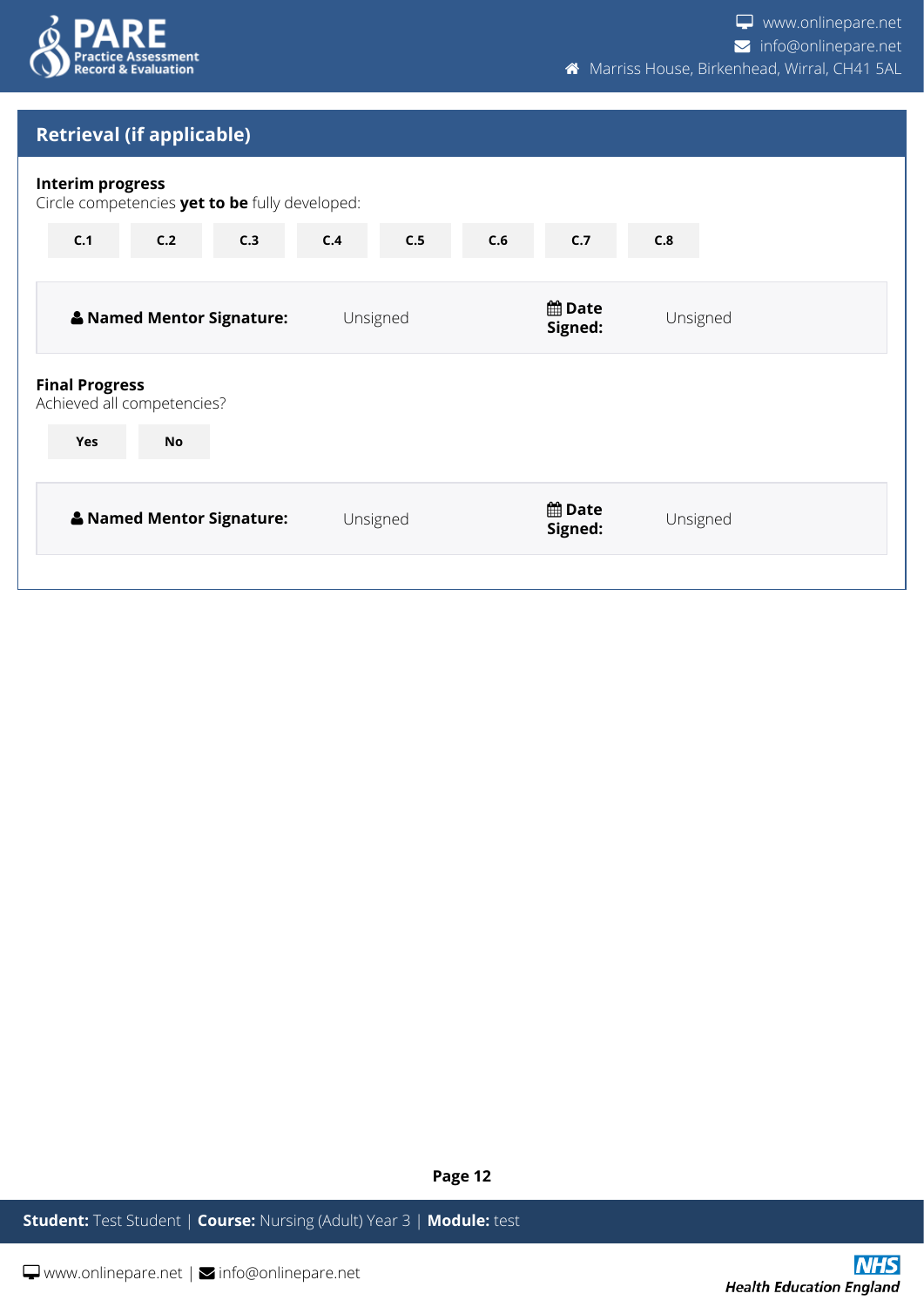

## <span id="page-12-0"></span>Domain 3: Nursing practice and decision making (N)

#### **N.1 Confidently applies safe, person-centred care, under appropriate supervision, for those who are unable to meet their own physical, emotional, psychological and mental health needs across the lifespan.**

• Works in partnership and where appropriate empower individuals, families and carers to be involved in the assessment and care planning process.

• Recognises the changing needs of individuals, families and carers during long term conditions and/or terminal illness.

• Undertakes appropriate holistic assessment and plans, delivers and evaluates care using assessment frameworks and care pathways.

• Records and shares information appropriately based on assessment including physical, social, cultural, psychological, spiritual, genetic and environmental factors.

- Recognises and challenges the effects of health inequalities on an individual's health.
- Delivers evidence based practice.

**N.2 Empowers individuals to meet their essential needs in relation to safety, security, well-being and comfort, promoting their dignity at all times. This must include accurate monitoring and recording of:**

- personal hygiene needs.
- nutritional requirements.
- fluid requirements.
- elimination needs.
	- Follows food hygiene procedures in accordance with local policy.
	- Identifies and responds where there is a risk of individuals missing meals/feeds.
	- Undertakes a variety of appropriate techniques to promote comfort and relieve distress.

#### **N.3 Recognises and acts appropriately when an individual's physical or psychological condition is deteriorating, demonstrating how to respond in an emergency and administer essential first aid.**

• Demonstrates knowledge of normal vital sign ranges at different developmental stages, and responds appropriately to changes.

- Measures and documents vital signs, and responds appropriately to signs outside the normal range.
- Recognises verbal and non-verbal indicators of pain and distress in individuals across the lifespan.
- Uses appropriate tools when assessing pain.
- Reports pain in individuals and ensure appropriate intervention, evaluation and care modification is provided.

#### **N.4 Uses and disposes of medical devices safely under supervision according to local and national policy,reporting any incidents or near misses.**

• Safely uses medical devices under supervision when caring for individuals across a range of medical and/or surgical experiences.

**N.5 Pro-actively works within the laws governing health and safety at work, including safe manual handling and infection control.**

- Reports safety incidents regarding individuals to senior colleagues.
- Works within legal frameworks to protect self and others.

• Safely disposes of all waste, including blood and other bodily fluids, soiled linen and sharps, including in the home setting.

• Adheres to health and safety policies when working in the community and in people's homes, for example, lone worker policy.

**Page 13**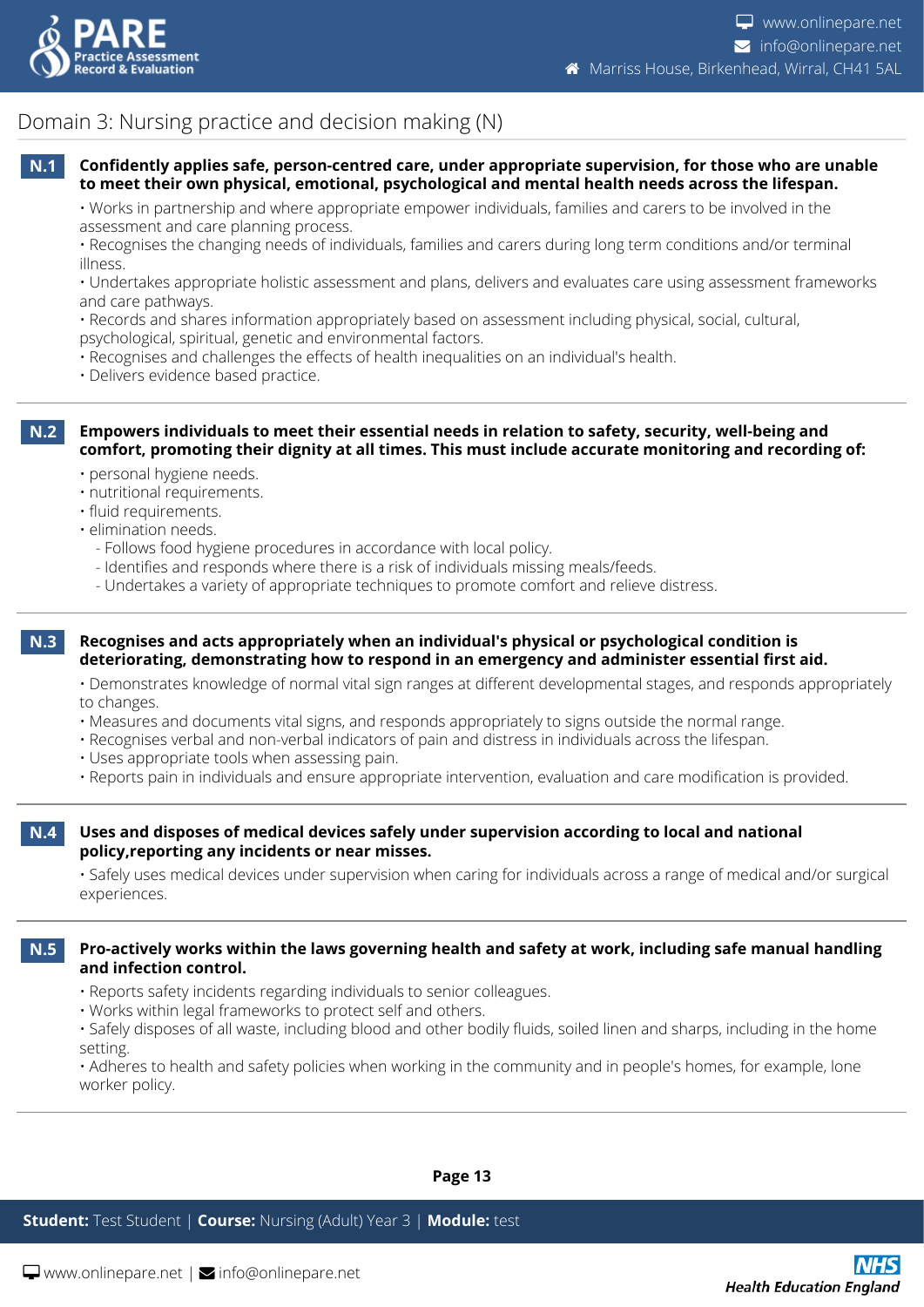

#### **N.6 Consistently applies a comprehensive knowledge of pharmacology, and safely and accurately carries out medicines calculations, preparation and administration under direct supervision in accordance with local policies. This includes:**

- tablets and capsules
- liquid medicines
- injections, including unit dose, sub and multiple unit dose, SI unit conversion

 - Demonstrates understanding of legal and ethical frameworks relating to safe administration of medicines in practice.

- Demonstrates an understanding of types of prescribing, prescribers, and methods of supply and storage.
- Prepares and safely administers medication under direct supervision.

 - Uses knowledge of commonly administered medicines in order to act promptly if side effects and adverse reactions occur.

 - Utilises and safely disposes of equipment needed to draw up and administer medication, for example, needles, syringes, gloves.

- Recognises the particular vulnerability of individuals in relation to accurate medicines calculations.

 - Applies understanding of the particular vulnerability of individuals when performing accurate medicines calculations and reports concerns promptly through appropriate channels, modifying care as necessary to maintain safety.

- Involves individuals, families and/or carers in administration and self-administration of medication.

#### **N.7 Safely and accurately uses a range of diagnostic skills, employing appropriate technology, to assess the needs of individuals.**

• Prepares individuals and their families and/or carers for clinical intervention

#### **N.8 Working in partnership recognises and respects an individual's expertise and knowledge, and right to self-determination regarding their health and well-being.**

- Encourages and enables informed decision making.
- Facilitates choice and maximises self-care and self-management.

• Acknowledges the support which may be needed at different transitions within the life cycle or journey through services.

• Demonstrates an awareness of advocacy, and that all individuals have the right to lead full and independent lives, and the ability to apply this principle to their practice.

• Demonstrates understanding of health and social care policies relating to the health and well-being of individuals, and how these inform practice.

• Demonstrates, understands and appreciates why care is delivered in the individual's home, or in another environment that suits their age, needs and preferences.

#### **N.9 Record and evaluate measurements of weight, height, length, body mass index and other measures of nutritional status.**

**N.10 Accurately undertake record and interpret a range of baseline assessments using manual and electronic devices.**

**N.11 Confidently promotes and applies the principles of wound management, healing and asepsis.**

**Page 14**

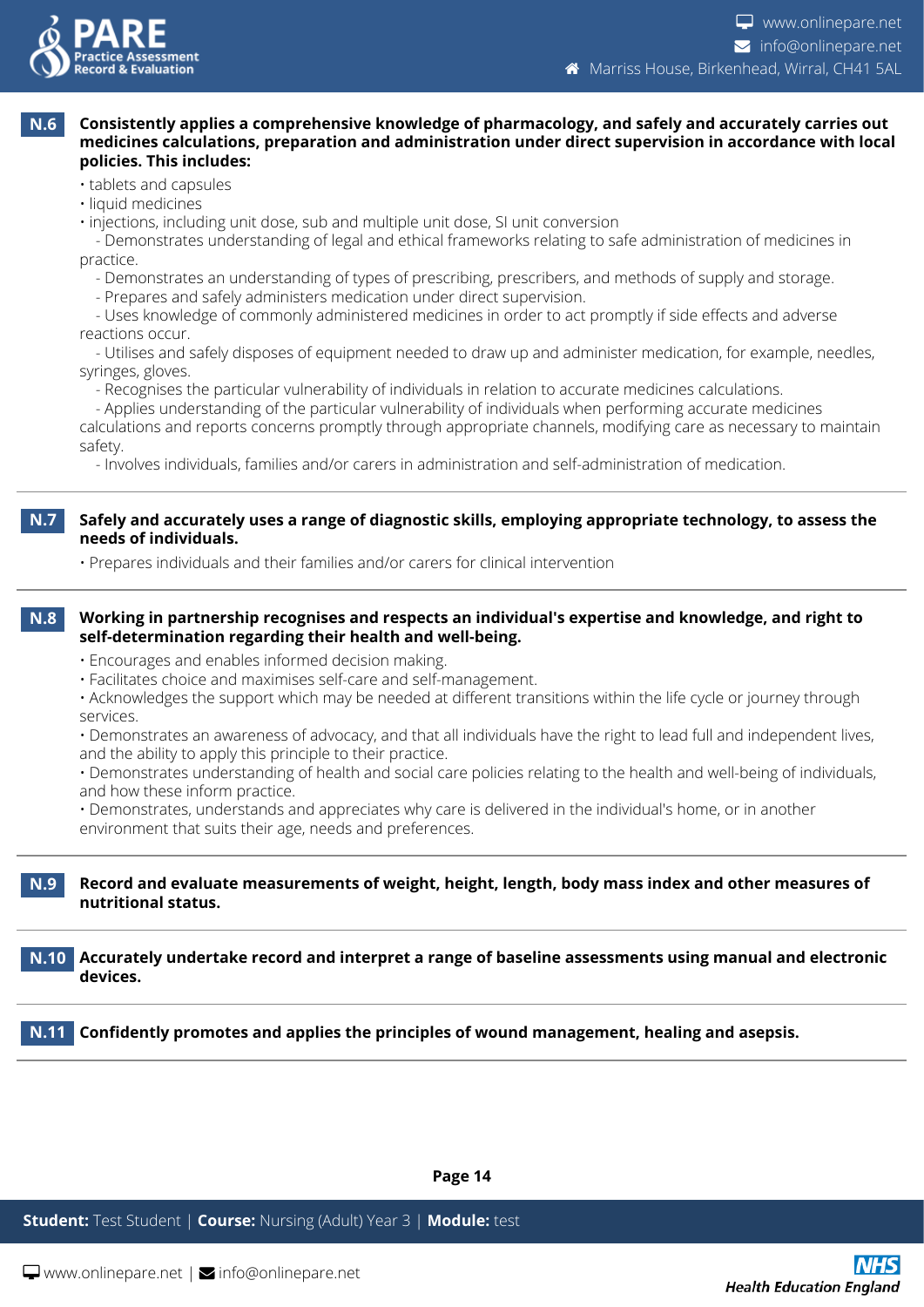

## **Retrieval (if applicable)**

#### **Interim progress**

| <b>THEFTILL PLASE</b><br>Circle competencies yet to be fully developed: |                           |     |     |          |     |     |                          |     |          |  |
|-------------------------------------------------------------------------|---------------------------|-----|-----|----------|-----|-----|--------------------------|-----|----------|--|
| N.1                                                                     | N.2                       | N.3 | N.4 | N.5      | N.6 | N.7 | N.8                      | N.9 | N.10     |  |
| N.11                                                                    |                           |     |     |          |     |     |                          |     |          |  |
|                                                                         | & Named Mentor Signature: |     |     | Unsigned |     |     | <b>曲Date</b><br>Signed:  |     | Unsigned |  |
| <b>Final Progress</b><br>Achieved all competencies?                     |                           |     |     |          |     |     |                          |     |          |  |
| Yes                                                                     | <b>No</b>                 |     |     |          |     |     |                          |     |          |  |
|                                                                         | & Named Mentor Signature: |     |     | Unsigned |     |     | <b>曲 Date</b><br>Signed: |     | Unsigned |  |
|                                                                         |                           |     |     |          |     |     |                          |     |          |  |

**Page 15**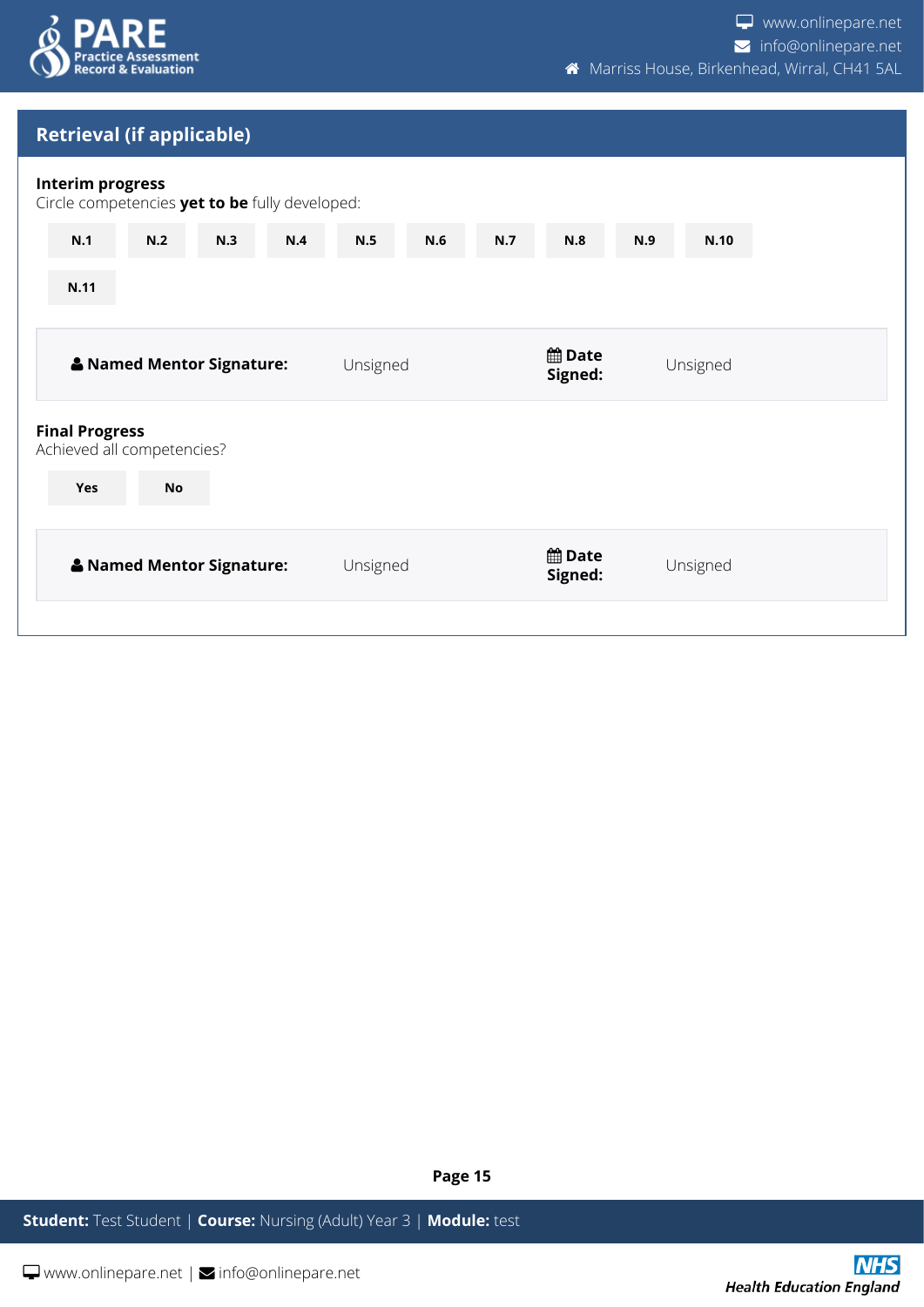

## **Practice Experience 2**

| Interim progress<br>Circle competencies yet to be fully developed: |                           |     |     |          |     |     |                            |     |          |  |
|--------------------------------------------------------------------|---------------------------|-----|-----|----------|-----|-----|----------------------------|-----|----------|--|
| N.1                                                                | N.2                       | N.3 | N.4 | N.5      | N.6 | N.7 | N.8                        | N.9 | N.10     |  |
| N.11                                                               |                           |     |     |          |     |     |                            |     |          |  |
|                                                                    | & Named Mentor Signature: |     |     | Unsigned |     |     | <b>the Date</b><br>Signed: |     | Unsigned |  |
| <b>Final Progress</b><br>Achieved all competencies?                |                           |     |     |          |     |     |                            |     |          |  |
| Yes                                                                | <b>No</b>                 |     |     |          |     |     |                            |     |          |  |
|                                                                    | & Named Mentor Signature: |     |     | Unsigned |     |     | <b>曲 Date</b><br>Signed:   |     | Unsigned |  |
|                                                                    |                           |     |     |          |     |     |                            |     |          |  |

**Page 16**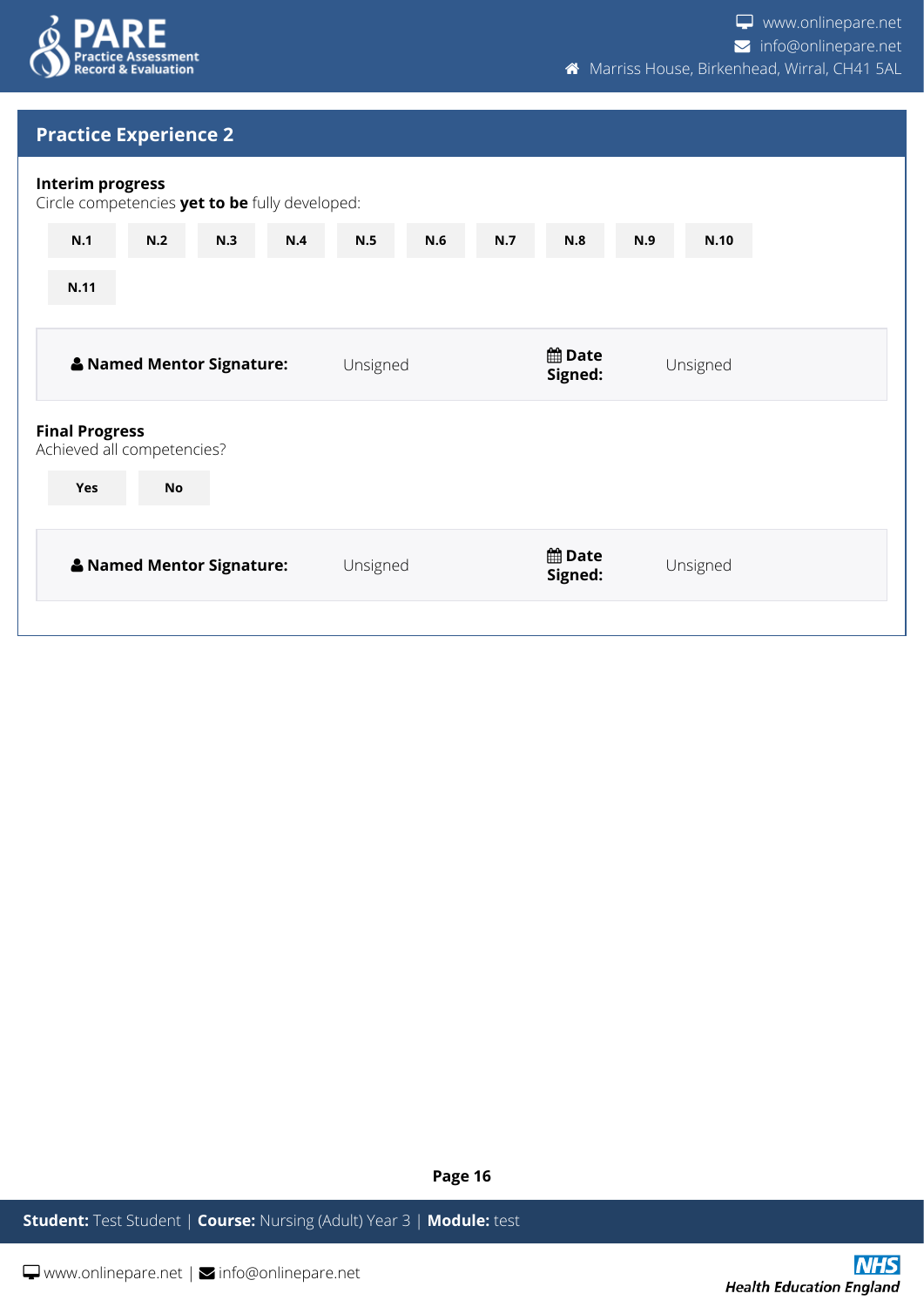

## **Practice Experience 1**

| <b>Interim progress</b><br>Circle competencies yet to be fully developed: |     |          |     |     |                          |     |          |  |
|---------------------------------------------------------------------------|-----|----------|-----|-----|--------------------------|-----|----------|--|
| N.2<br>N.3<br>N.1                                                         | N.4 | N.5      | N.6 | N.7 | N.8                      | N.9 | N.10     |  |
| N.11                                                                      |     |          |     |     |                          |     |          |  |
| & Named Mentor Signature:                                                 |     | Unsigned |     |     | <b>曲 Date</b><br>Signed: |     | Unsigned |  |
| <b>Final Progress</b><br>Achieved all competencies?                       |     |          |     |     |                          |     |          |  |
| Yes<br><b>No</b>                                                          |     |          |     |     |                          |     |          |  |
| & Named Mentor Signature:                                                 |     | Unsigned |     |     | <b>曲Date</b><br>Signed:  |     | Unsigned |  |
|                                                                           |     |          |     |     |                          |     |          |  |

**Page 17**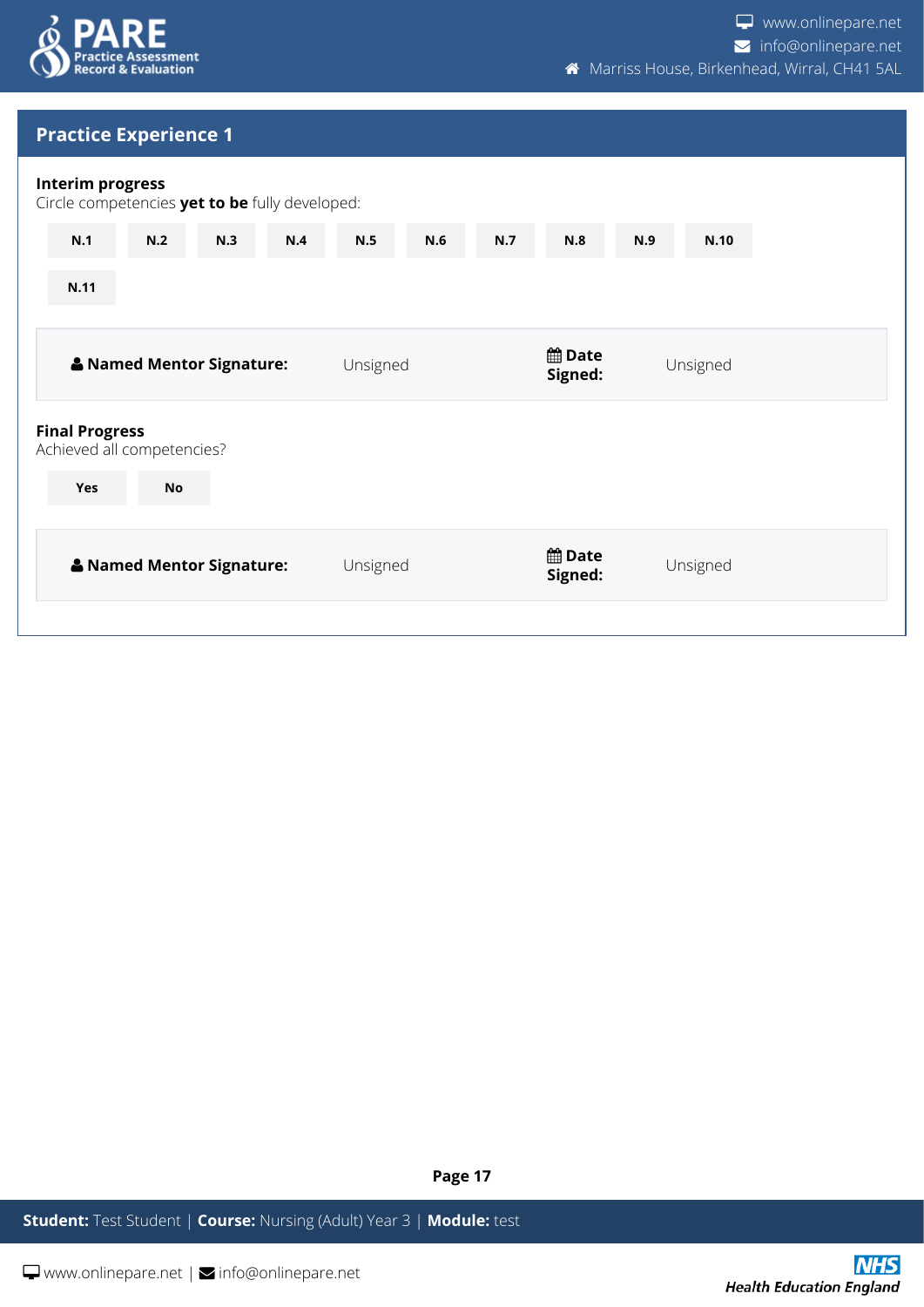

## <span id="page-17-0"></span>Domain 4: Leadership, management & team working (L)

- **L.1 Pro-actively seeks help and shares information as appropriate with colleagues where people's needs are not being met or they are at risk.**
	- Under supervision assesses risk within current sphere of knowledge and competence.
	- Engages with the multi-professional/agency/cross-boundary teams.

#### **L.2 Works confidently within legal and professional frameworks.**

#### **L.3 Works effectively within, knowledge, skills and professional boundaries, understanding that they are responsible for their own actions.**

- Accepts delegated activities within limitations of own role, knowledge and skill.
- Utilises appropriate support systems to manage own stress.
- Understands and applies the importance of rest for effective practice.

**L.4 Acts in a way that values the roles and responsibilities of others including service users and carers, and interacts appropriately.**

- Respects and responds appropriately to constructive feedback.
- Effectively communicates people's stated needs and wishes to other professionals.

• Appreciates the ways in which own interactions affect relationships to ensure that they do not impact inappropriately on others.

#### **L.5 Works within local policies to safeguard and protect people, particularly children, young people, older people and vulnerable adults.**

- Demonstrates an understanding of their central role in preventing maltreatment.
- Identifies and understands how to refer those at risk of experiencing harm.
- Demonstrates an awareness of the role of relevant agencies and professionals.

#### **L.6 Effectively uses reflection and appropriate supervision mechanisms for working safely.**

• Demonstrates self-awareness through their own personal and professional development whilst learning from practice.

• Seeks feedback on own practice, reflects and adapts practice appropriately.

#### **L.7 Works autonomously, as well as in teams, making the most of opportunities to extend knowledge, skills and practice.**

- Demonstrates understanding of the process of appropriate delegation.
- Facilitates others to develop their competence and role modelling.
- Evaluates current service delivery and recognises potential for future service improvements.
- Undertakes case load management.

**Page 18**

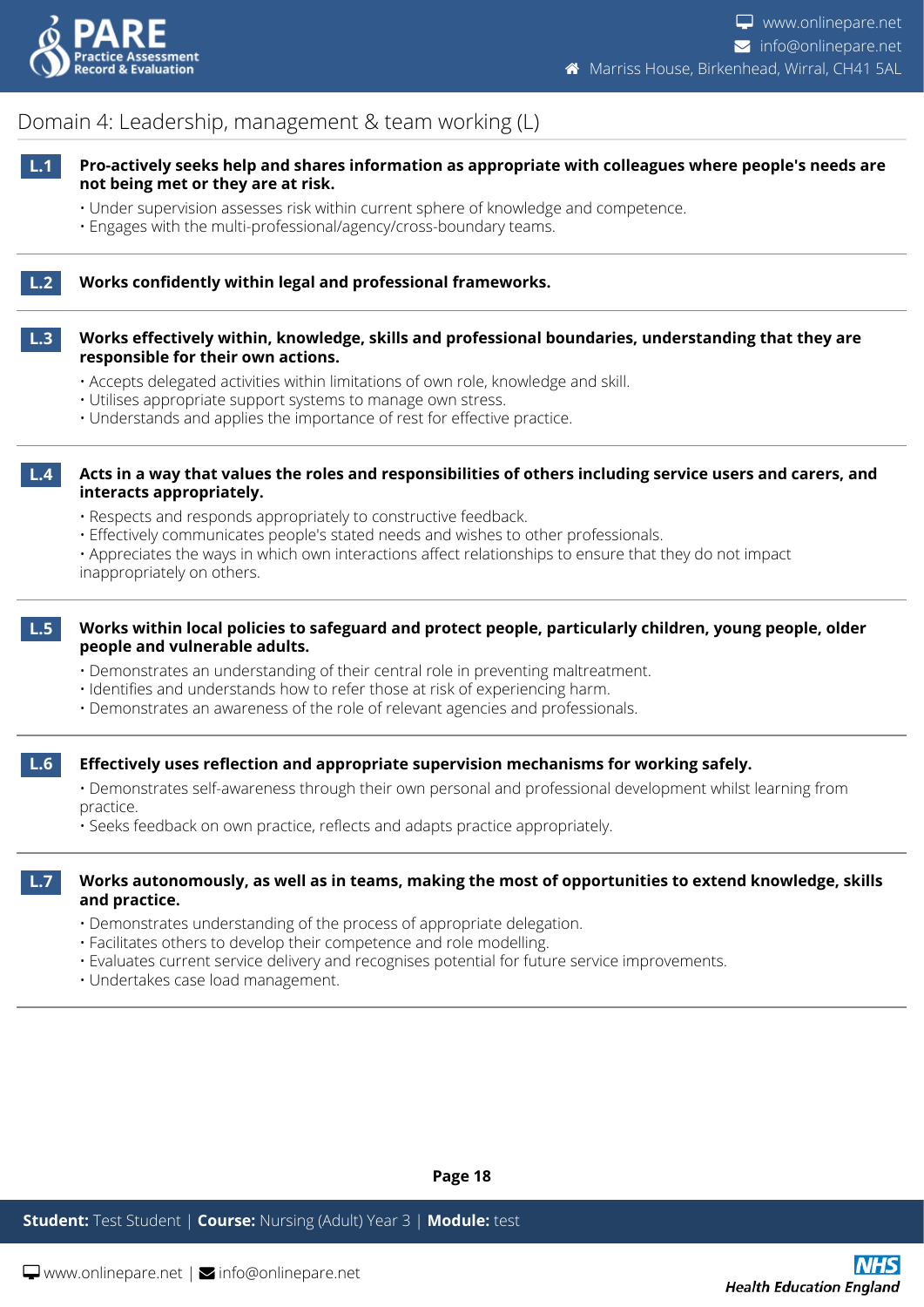

## **Practice Experience 1**

# **Interim progress** Circle competencies **yet to be** fully developed: **L.1 L.2 L.3 L.4 L.5 L.6 L.7 E.8 E.9 E.10 Named Mentor Signature:** Unsigned **Date Signed:** Unsigned **Final Progress** Achieved all competencies? **Yes No No No No No No No No No Named Mentor Signature:** Unsigned **Date Signed:** Unsigned

| <b>Practice Experience 2</b>                                                   |            |                          |          |
|--------------------------------------------------------------------------------|------------|--------------------------|----------|
| <b>Interim progress</b><br>Circle competencies yet to be fully developed:      |            |                          |          |
| L.3<br>L.1<br>L.2                                                              | L.5<br>L.4 | L.6<br>L.7               |          |
| & Named Mentor Signature:                                                      | Unsigned   | <b>曲 Date</b><br>Signed: | Unsigned |
| <b>Final Progress</b><br>Achieved all competencies?<br><b>Yes</b><br><b>No</b> |            |                          |          |
|                                                                                |            |                          |          |
| & Named Mentor Signature:                                                      | Unsigned   | <b>曲 Date</b><br>Signed: | Unsigned |
|                                                                                |            |                          |          |

**Page 19**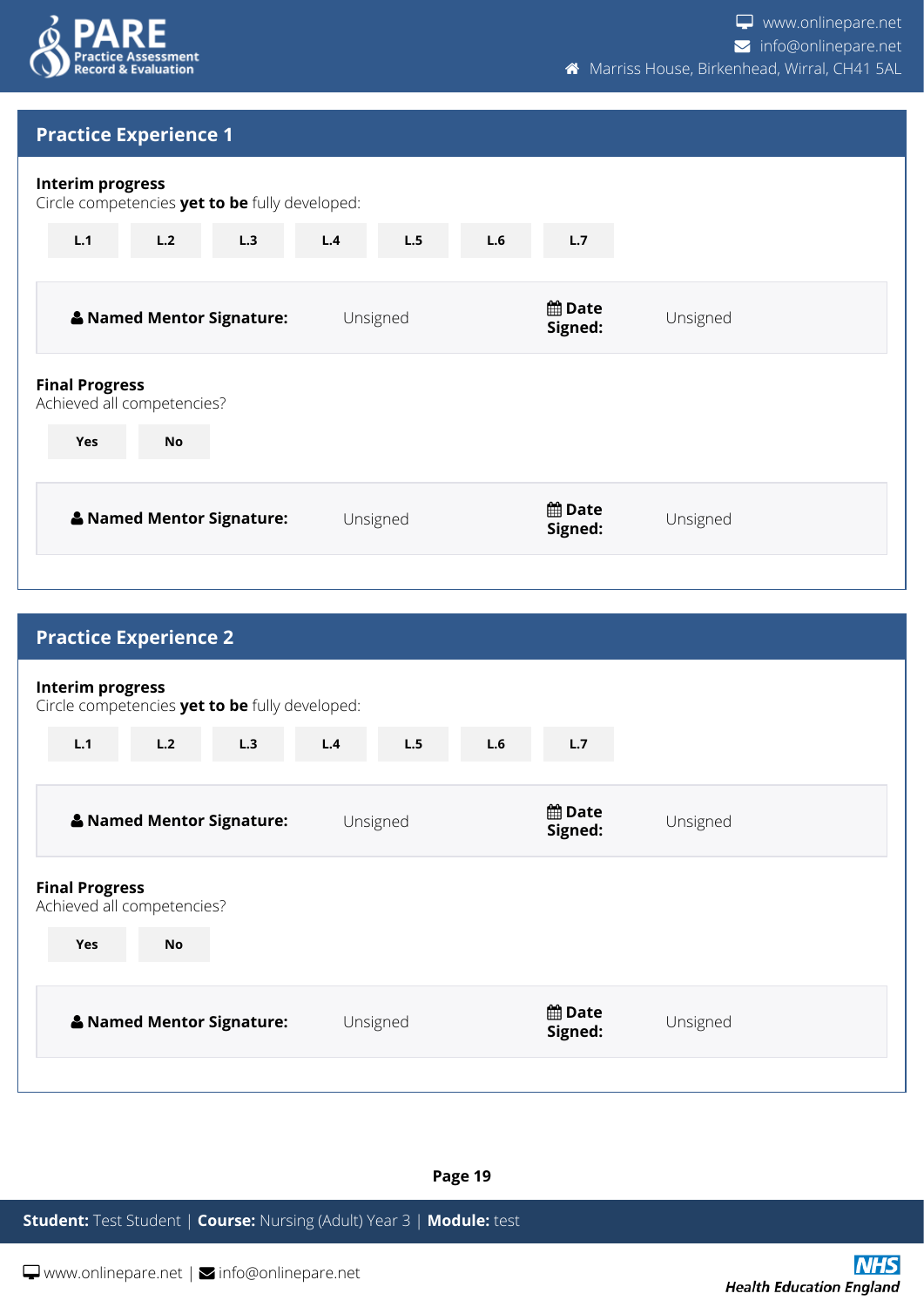

## **Retrieval (if applicable)**

| <b>Interim progress</b><br>Circle competencies yet to be fully developed: |                           |     |     |          |     |                            |          |  |
|---------------------------------------------------------------------------|---------------------------|-----|-----|----------|-----|----------------------------|----------|--|
| L.1                                                                       | L.2                       | L.3 | L.4 | L.5      | L.6 | L.7                        |          |  |
|                                                                           | & Named Mentor Signature: |     |     | Unsigned |     | <b>饂Date</b><br>Signed:    | Unsigned |  |
| <b>Final Progress</b><br>Achieved all competencies?                       |                           |     |     |          |     |                            |          |  |
| <b>Yes</b>                                                                | <b>No</b>                 |     |     |          |     |                            |          |  |
|                                                                           | & Named Mentor Signature: |     |     | Unsigned |     | <b>the Date</b><br>Signed: | Unsigned |  |
|                                                                           |                           |     |     |          |     |                            |          |  |

**Page 20**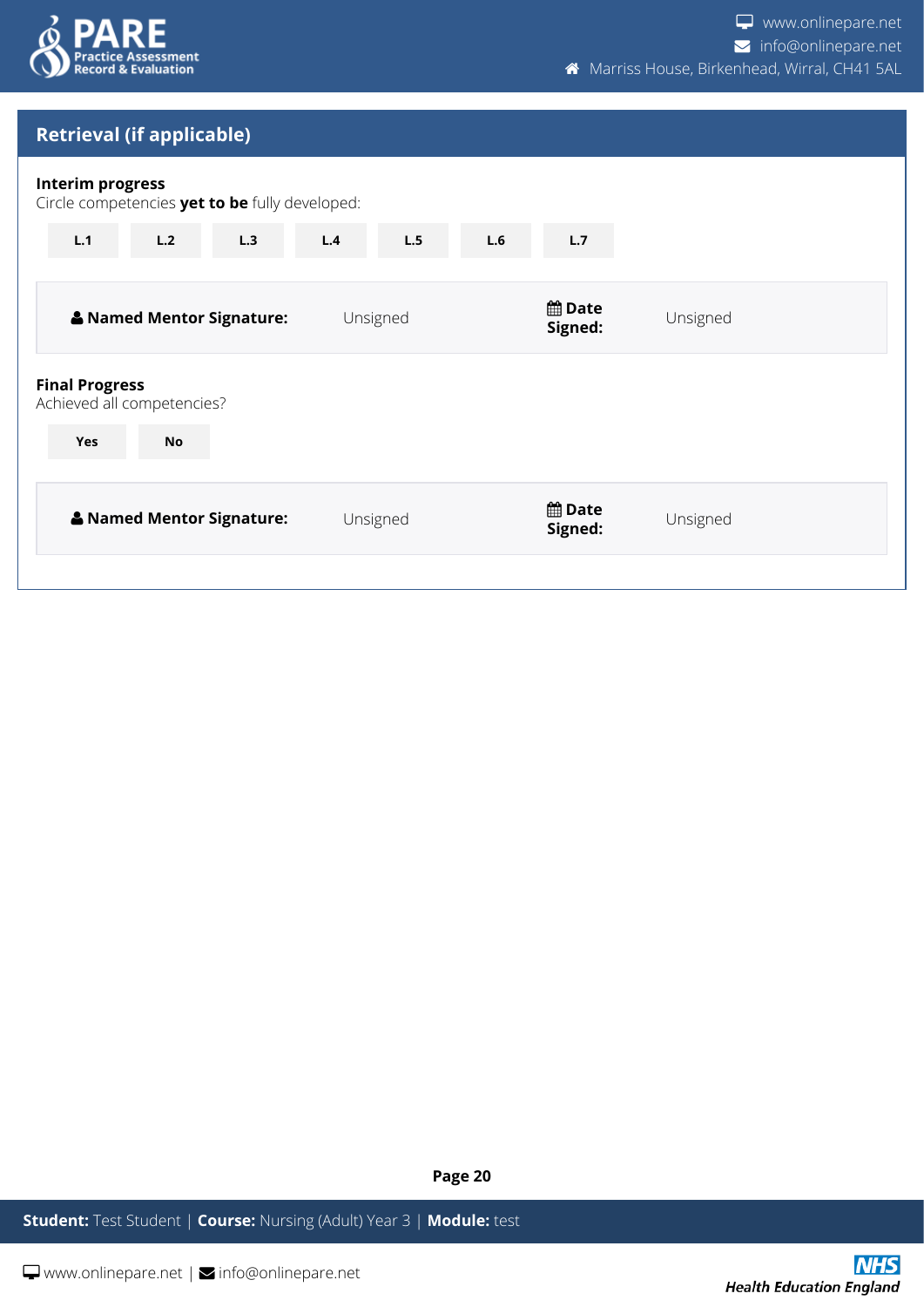

**Health Education England** 

## <span id="page-20-0"></span>Student Self-Assessment in Preparation for Practice Year 3

You must complete this self-assessment in advance of commencing your practice experiences for this year. This is to ensure you have adequately prepared and made available all necessary documentation to inform successful progression throughout the year, which will inform sign-off mentor judgements. This should identify any shortfalls in your practice learning and allow adequate time for you to meet the NMC requirements for registration.

| Have you undertaken all your mandatory training/core skills to date?          |            |  |  |  |  |
|-------------------------------------------------------------------------------|------------|--|--|--|--|
| Yes<br>N <sub>0</sub>                                                         |            |  |  |  |  |
| Do you have your completed Year 1 and 2 PAR documents?                        |            |  |  |  |  |
| $Yes$ $\bigcirc$ No                                                           |            |  |  |  |  |
| Have you gained exposure to the full range of client groups?                  |            |  |  |  |  |
| Yes $\bigcup$ No                                                              |            |  |  |  |  |
| Have you participated in 24/7 healthcare?                                     |            |  |  |  |  |
| $Yes$ $\bigcirc$ No                                                           |            |  |  |  |  |
| Have you completed your annual declaration of good health and good character? |            |  |  |  |  |
| No<br>Yes                                                                     |            |  |  |  |  |
| Have you completed all your practice hours?                                   |            |  |  |  |  |
| Yes<br>No                                                                     |            |  |  |  |  |
|                                                                               |            |  |  |  |  |
| Page 21                                                                       |            |  |  |  |  |
| Student: Test Student   Course: Nursing (Adult) Year 3   Module: test         |            |  |  |  |  |
| $\Box$ www.onlinepare.net   $\Box$ info@onlinepare.net                        | <b>NHS</b> |  |  |  |  |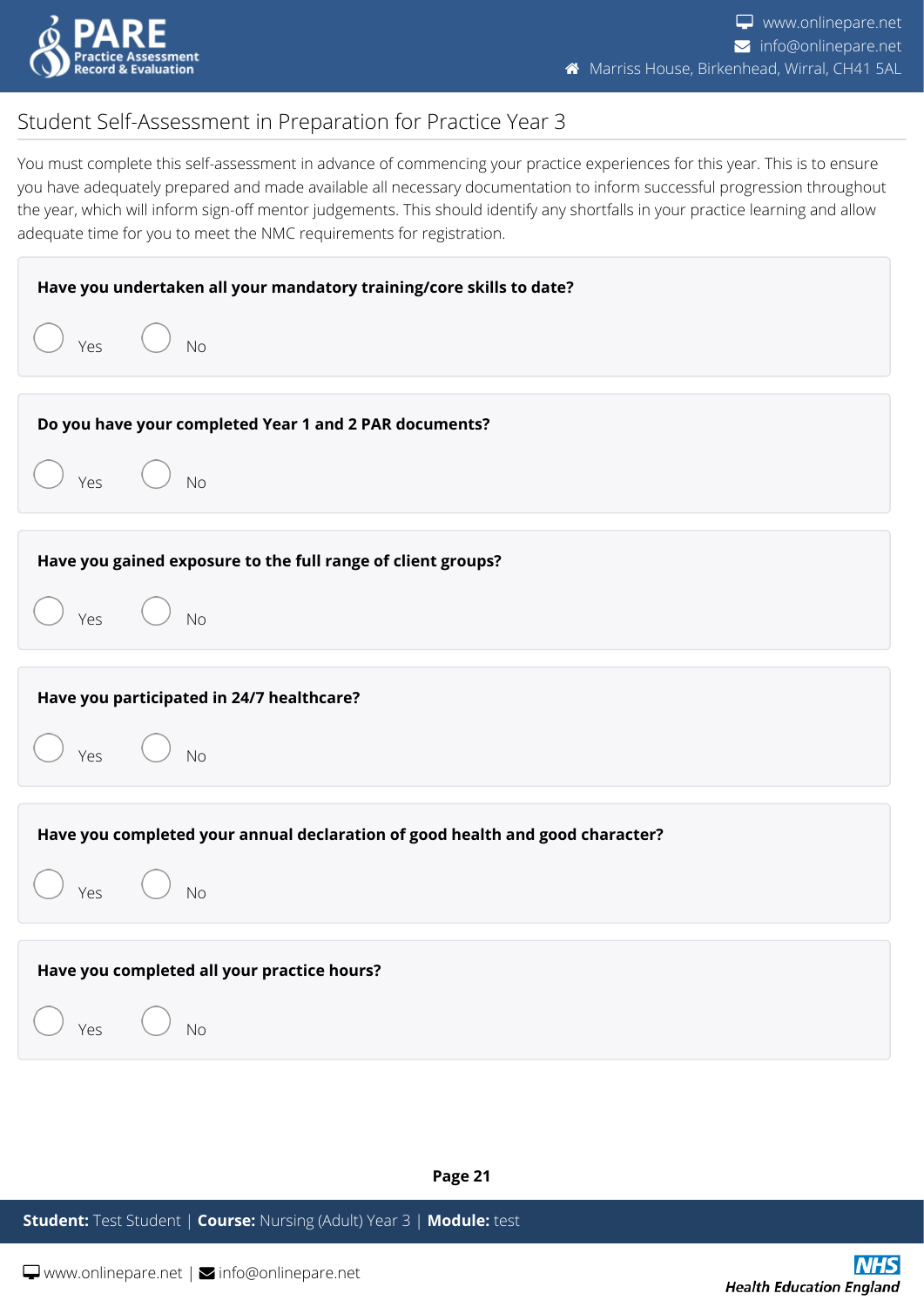

#### **Have you completed your skills document to date?**



**Page 22**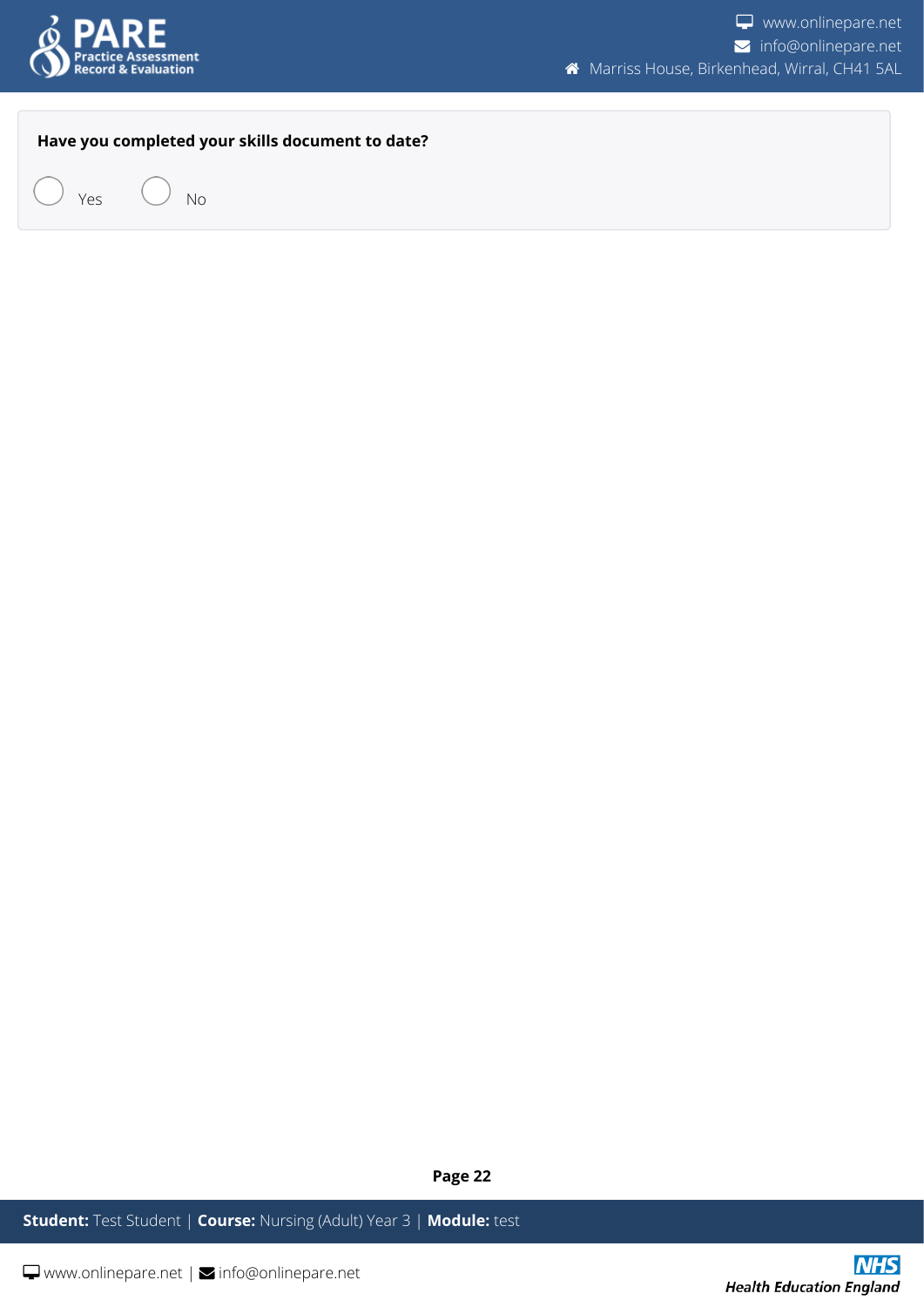

## <span id="page-22-0"></span>Evidence of Exposure

Evidence of Exposure to a Range of Client Groups across Practice Experience 1 and 2

The NMC require that all nurses must be able to recognise and respond to the essential physical and mental health needs of all people who come into their care at the point of registration. When planning learning opportunities in hub, spoke or short visits, consideration should be given to meeting this requirement.

The student must document **individual** examples of evidence to demonstrate their exposure to the specified client groups below.

| 1 & Pregnant and postnatal women |                  |                                           |  |  |  |  |
|----------------------------------|------------------|-------------------------------------------|--|--|--|--|
| <b>■</b> Placement Details       | Student Comments | <b>D</b> omains Details                   |  |  |  |  |
|                                  |                  |                                           |  |  |  |  |
|                                  |                  |                                           |  |  |  |  |
|                                  |                  |                                           |  |  |  |  |
|                                  |                  |                                           |  |  |  |  |
|                                  |                  |                                           |  |  |  |  |
| <b>A</b> Mentor Signature:       | heroph I         | <b>Minate Signed:</b><br><b>LInsigned</b> |  |  |  |  |

| <b>&amp; Mentor Signature:</b> | Unsigned | <b>的Date Signed:</b> Unsigned |  |  |
|--------------------------------|----------|-------------------------------|--|--|
|--------------------------------|----------|-------------------------------|--|--|

## **1 Babies, children and young people**

| <b>■</b> Placement Details | Student Comments | $\bigstar$ Domains Details        |
|----------------------------|------------------|-----------------------------------|
|                            |                  |                                   |
|                            |                  |                                   |
|                            |                  |                                   |
|                            |                  |                                   |
|                            |                  |                                   |
| & Mentor Signature:        | Unsigned         | <b>曲 Date Signed:</b><br>Unsigned |
|                            |                  |                                   |

**Page 23**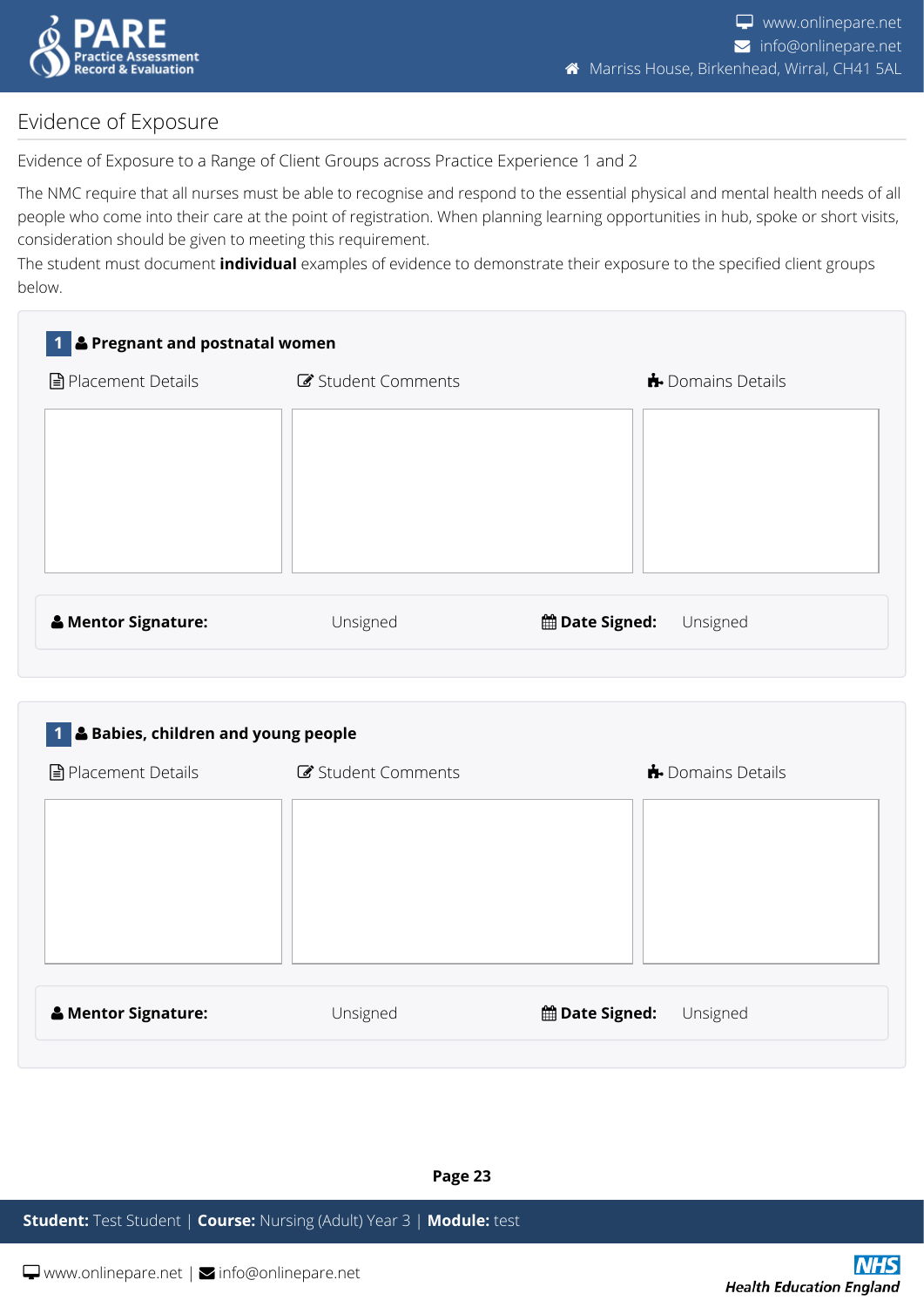

| & People with mental health problems             |                  |                              |
|--------------------------------------------------|------------------|------------------------------|
| <b>■</b> Placement Details                       | Student Comments | Domains Details              |
|                                                  |                  |                              |
|                                                  |                  |                              |
|                                                  |                  |                              |
|                                                  |                  |                              |
|                                                  |                  |                              |
|                                                  |                  |                              |
| & Mentor Signature:                              | Unsigned         | the Date Signed:<br>Unsigned |
|                                                  |                  |                              |
|                                                  |                  |                              |
|                                                  |                  |                              |
| <sup>1</sup> & People with learning disabilities |                  |                              |
| <b>■</b> Placement Details                       | Student Comments | Domains Details              |

| & Mentor Signature: | Unsigned | <b>the Date Signed:</b><br>Unsigned |
|---------------------|----------|-------------------------------------|

**Page 24**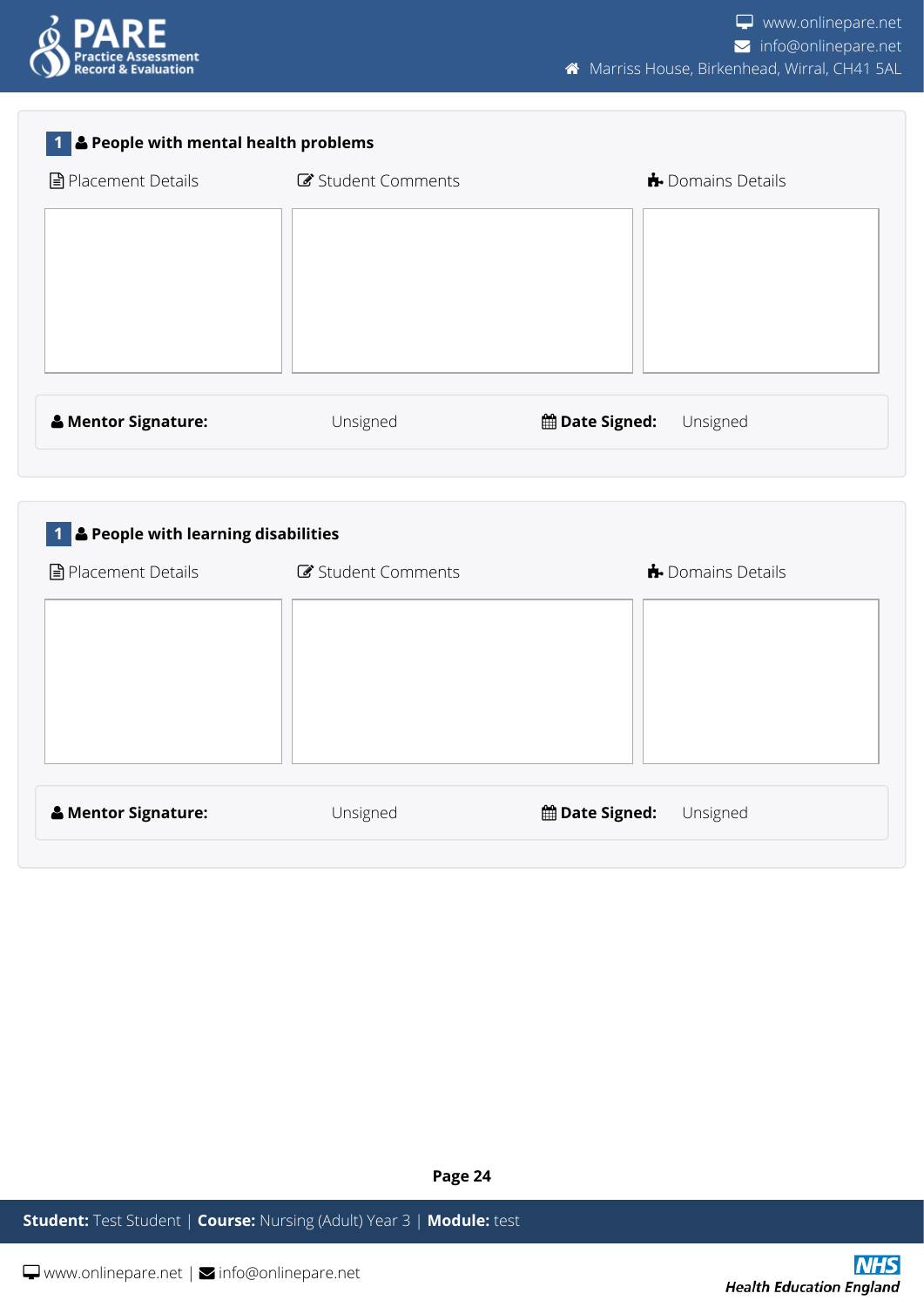

| ■ Placement Details                       | Student Comments | Domains Details                   |
|-------------------------------------------|------------------|-----------------------------------|
|                                           |                  |                                   |
|                                           |                  |                                   |
|                                           |                  |                                   |
|                                           |                  |                                   |
|                                           |                  |                                   |
| & Mentor Signature:                       | Unsigned         | <b>曲 Date Signed:</b><br>Unsigned |
|                                           |                  |                                   |
| <b>&amp; Older people</b><br>$\mathbf{1}$ |                  |                                   |
|                                           |                  |                                   |
|                                           | Student Comments | Domains Details                   |
|                                           |                  |                                   |
|                                           |                  |                                   |
|                                           |                  |                                   |
| ■ Placement Details                       |                  |                                   |
|                                           |                  |                                   |

**Page 25**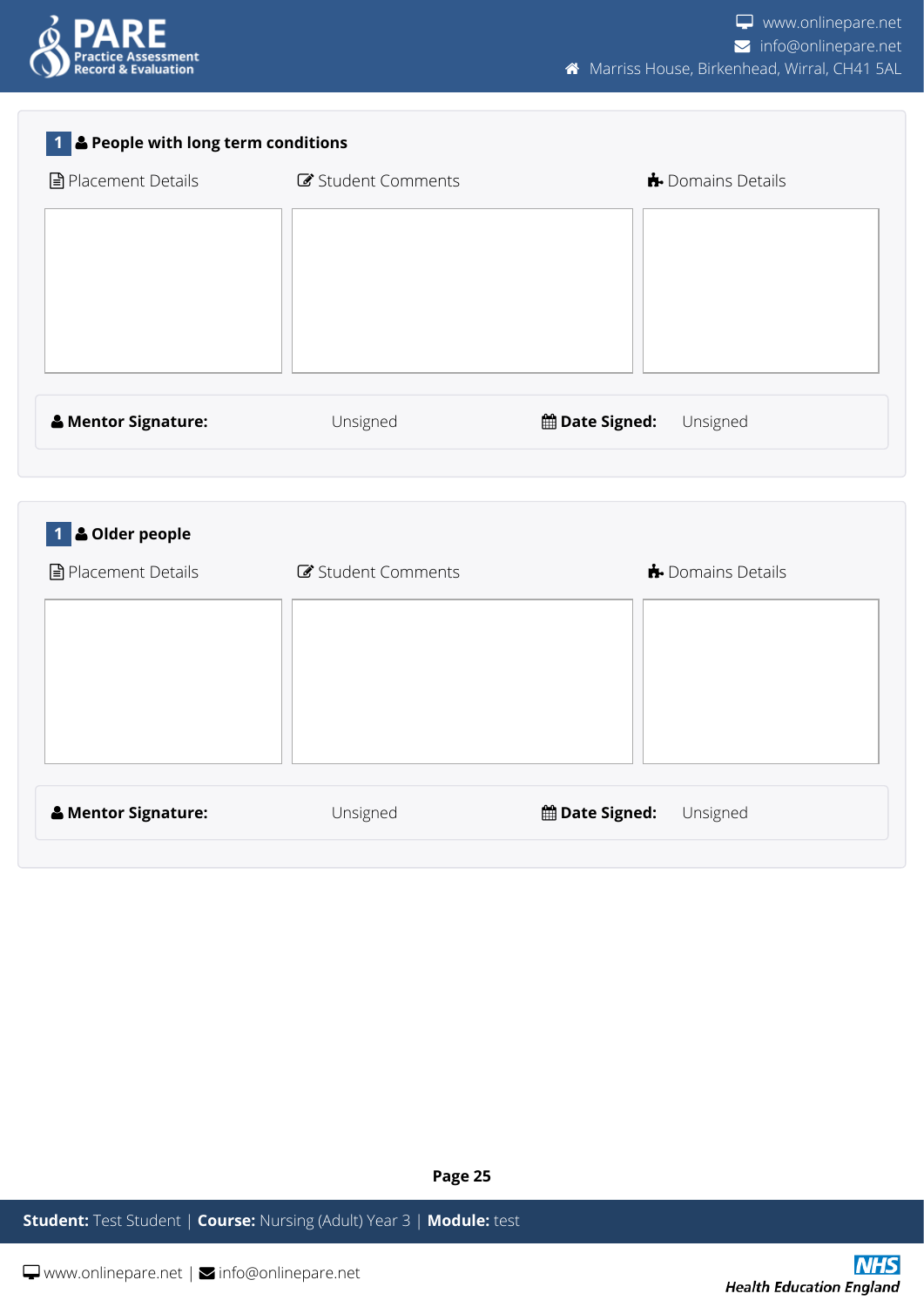

#### **1 People with physical disabilities**

| <b>■</b> Placement Details     | Student Comments | <b>D</b> omains Details           |
|--------------------------------|------------------|-----------------------------------|
|                                |                  |                                   |
|                                |                  |                                   |
|                                |                  |                                   |
|                                |                  |                                   |
|                                |                  |                                   |
|                                |                  |                                   |
| <b>&amp; Mentor Signature:</b> | Unsigned         | <b>曲 Date Signed:</b><br>Unsigned |
|                                |                  |                                   |

**Page 26**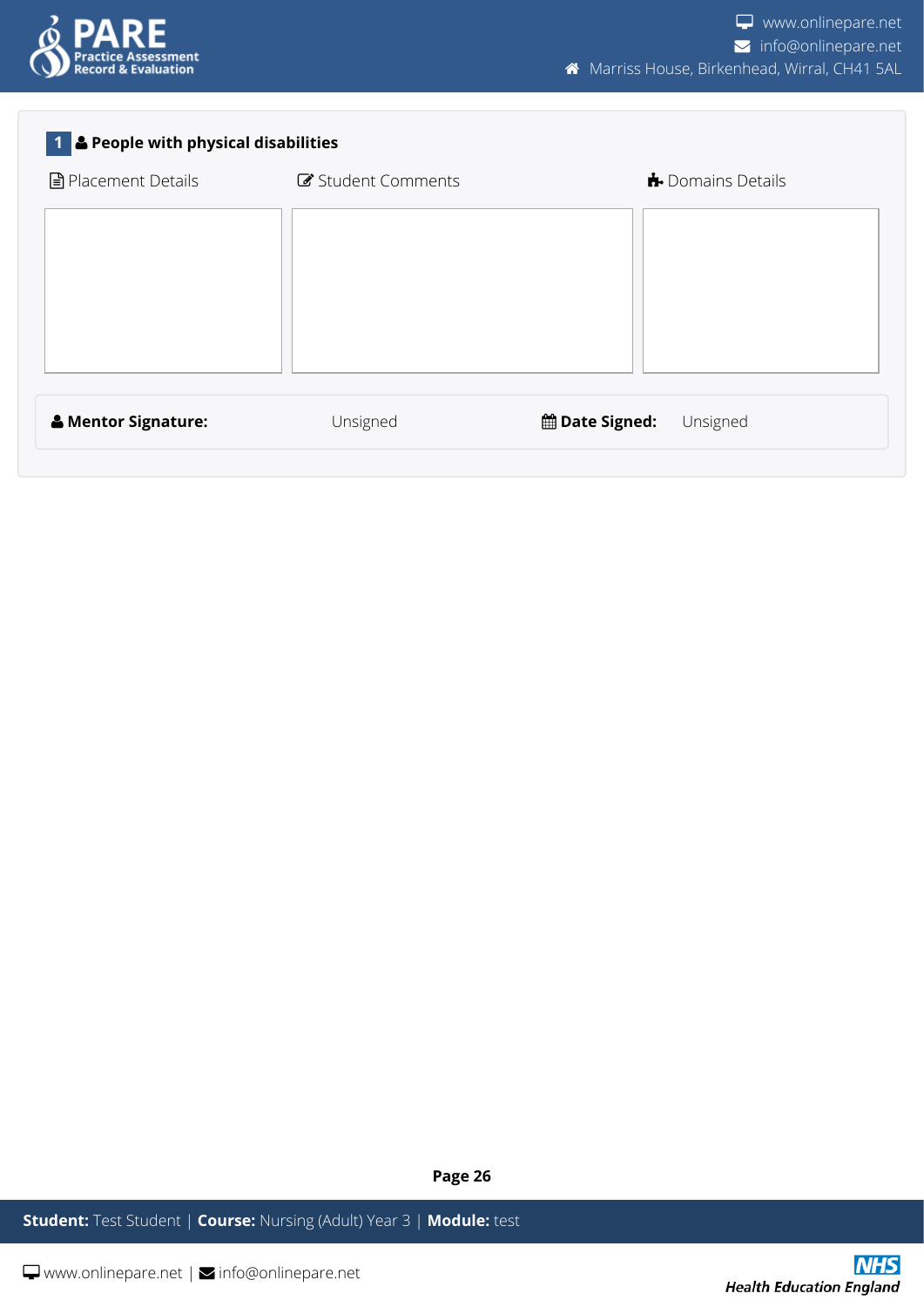

## <span id="page-26-0"></span>Practice Experience 1 Hub Details

Practice Experience 1

| Practice Experience 1 - Hub Details              |                     |
|--------------------------------------------------|---------------------|
| <b>■ Placement:</b><br>PARE Hospital - Test Ward | $C$ Tel:            |
| the From: 10th Jun 2022                          | 前 To: 24th Jun 2022 |
| <b>Named Hub Mentor:</b><br><b>Test Mentor</b>   |                     |
| <b>Supporting Hub Mentor:</b><br>Unassigned      |                     |

**Page 27**

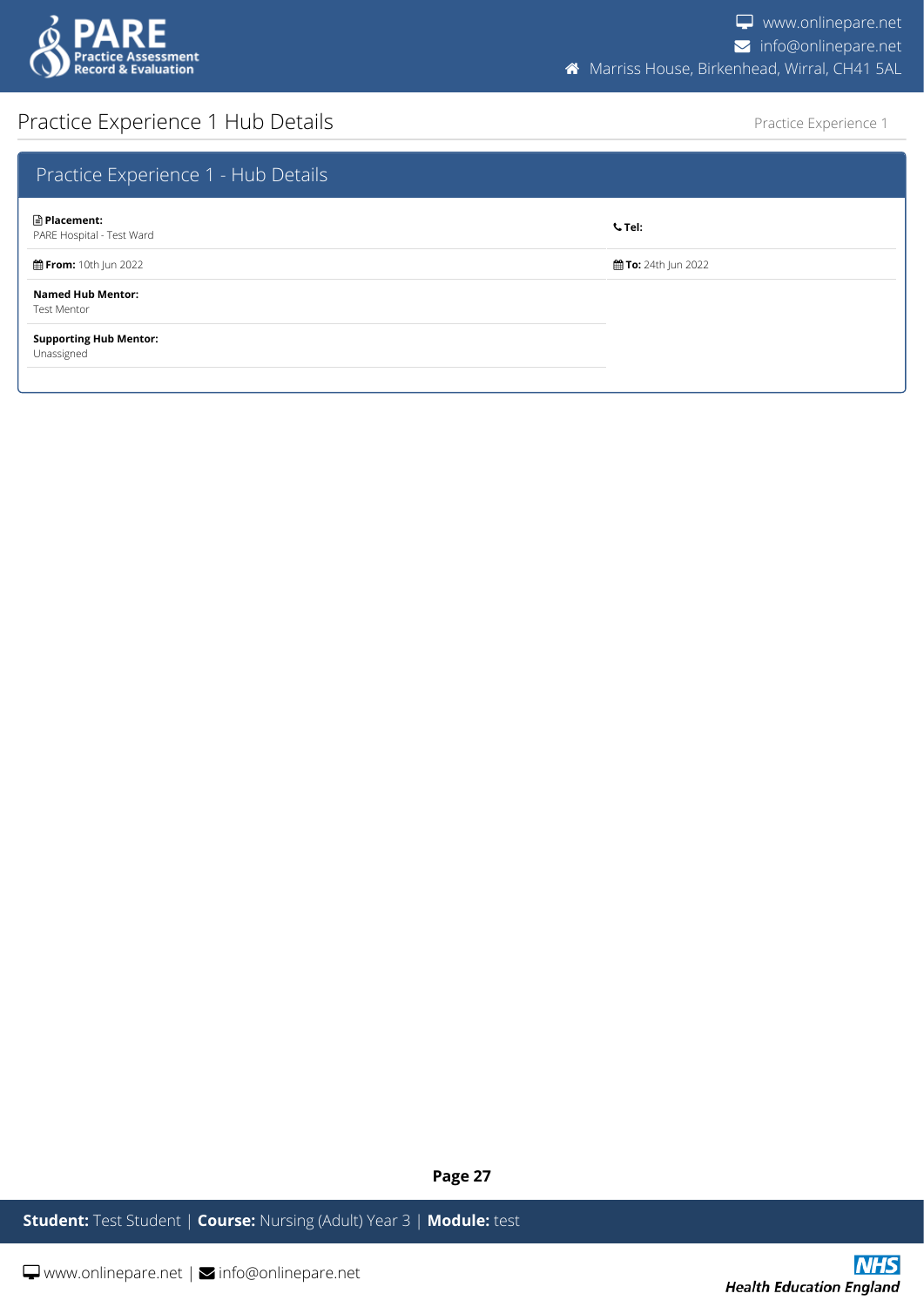

## <span id="page-27-0"></span>Induction to Practice Experience 1

Practice Experience 1

|                                                                                                                                    | <b>Practice</b><br><b>Experience 1 (hub)</b> | Spoke 1 | Spoke 2 | Spoke 3 |
|------------------------------------------------------------------------------------------------------------------------------------|----------------------------------------------|---------|---------|---------|
| Introduced to staff and<br>environment                                                                                             |                                              |         |         |         |
| <b>Placement philosophy discussed</b><br>including:<br>• Diversity and equality<br>• Harassment and oppressive<br>behaviour policy |                                              |         |         |         |
| <b>Sickness and absence protocols</b><br>discussed                                                                                 |                                              |         |         |         |
| <b>Emergency equipment procedures</b><br>discussed                                                                                 |                                              |         |         |         |
| <b>Administration of medicines policy</b><br>discussed                                                                             |                                              |         |         |         |
| Health & Safety equipment, local<br>policies and procedures discussed<br>relating to:<br>- Fire procedures                         |                                              |         |         |         |
| - Infection control                                                                                                                |                                              |         |         |         |
| - Safe disposal of sharps                                                                                                          |                                              |         |         |         |
| - Control of Substances Hazardous<br>to Health                                                                                     |                                              |         |         |         |
| - Moving and handling                                                                                                              |                                              |         |         |         |
| Risk assessment undertaken if<br>required and record in additional<br>interview section e.g. pregnancy or<br>sickness and absence  |                                              |         |         |         |

**Page 28**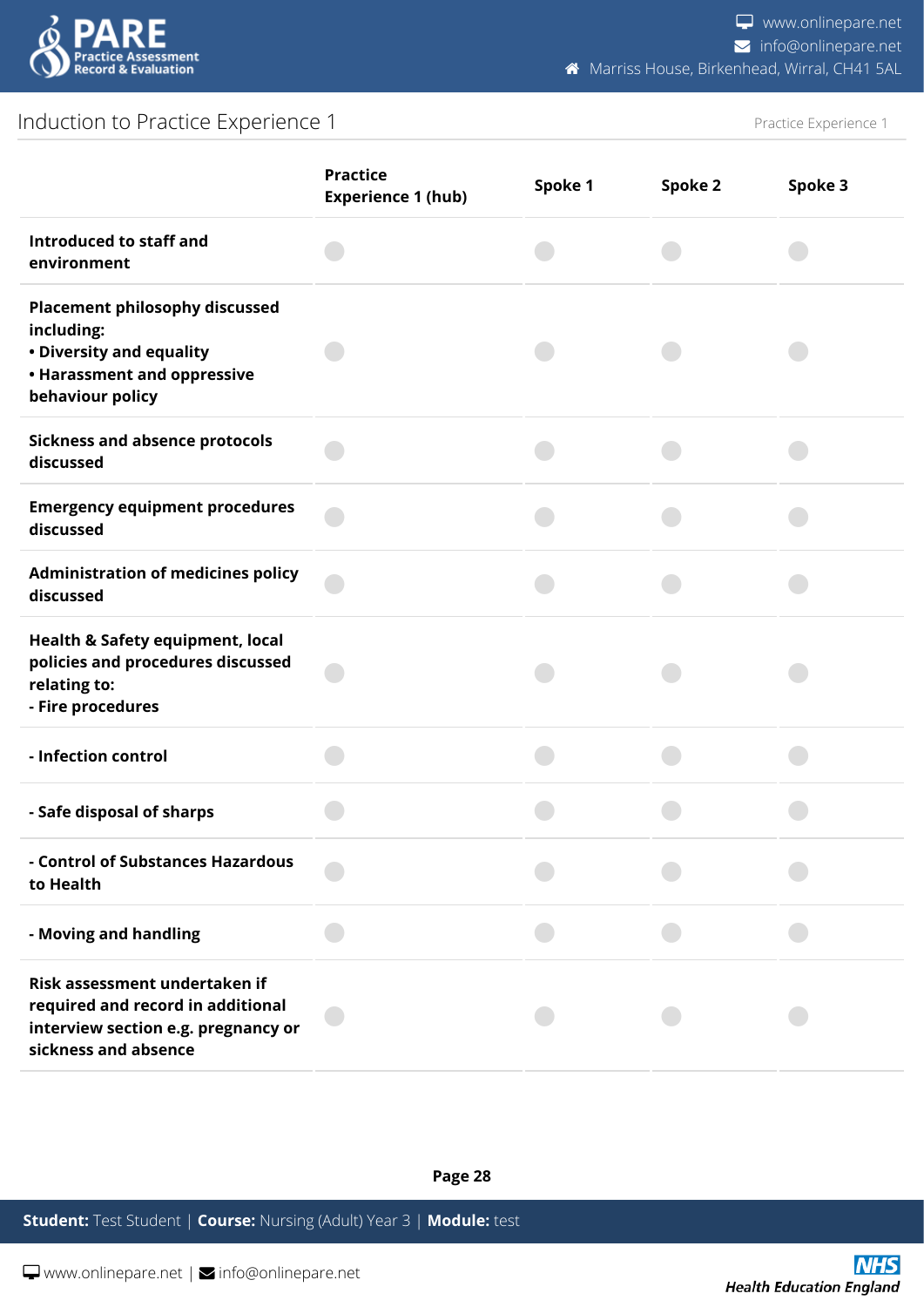

www.onlinepare.net info@onlinepare.net **Marriss House, Birkenhead, Wirral, CH41 5AL** 

| <b>Confidentiality procedures</b><br>discussed including:<br>• Patient/client and individual<br>information<br><b>• Escalating and reporting</b><br>concerns, e.g. poor practice<br>(safeguarding) |          |                       |          |  |
|----------------------------------------------------------------------------------------------------------------------------------------------------------------------------------------------------|----------|-----------------------|----------|--|
| <b>Uniform policy discussed</b>                                                                                                                                                                    |          |                       |          |  |
| <b>Other policies and mandatory</b><br>training relevant to placement<br>area<br>Policy 1:                                                                                                         |          |                       |          |  |
| Policy 2:                                                                                                                                                                                          |          |                       |          |  |
| Policy 3:                                                                                                                                                                                          |          |                       |          |  |
|                                                                                                                                                                                                    |          |                       |          |  |
| <b>Student Signature:</b>                                                                                                                                                                          | Unsigned | <b>曲 Date Signed:</b> | Unsigned |  |
|                                                                                                                                                                                                    |          |                       |          |  |
| & Mentor Signature:                                                                                                                                                                                | Unsigned | <b>曲 Date Signed:</b> | Unsigned |  |

**Page 29**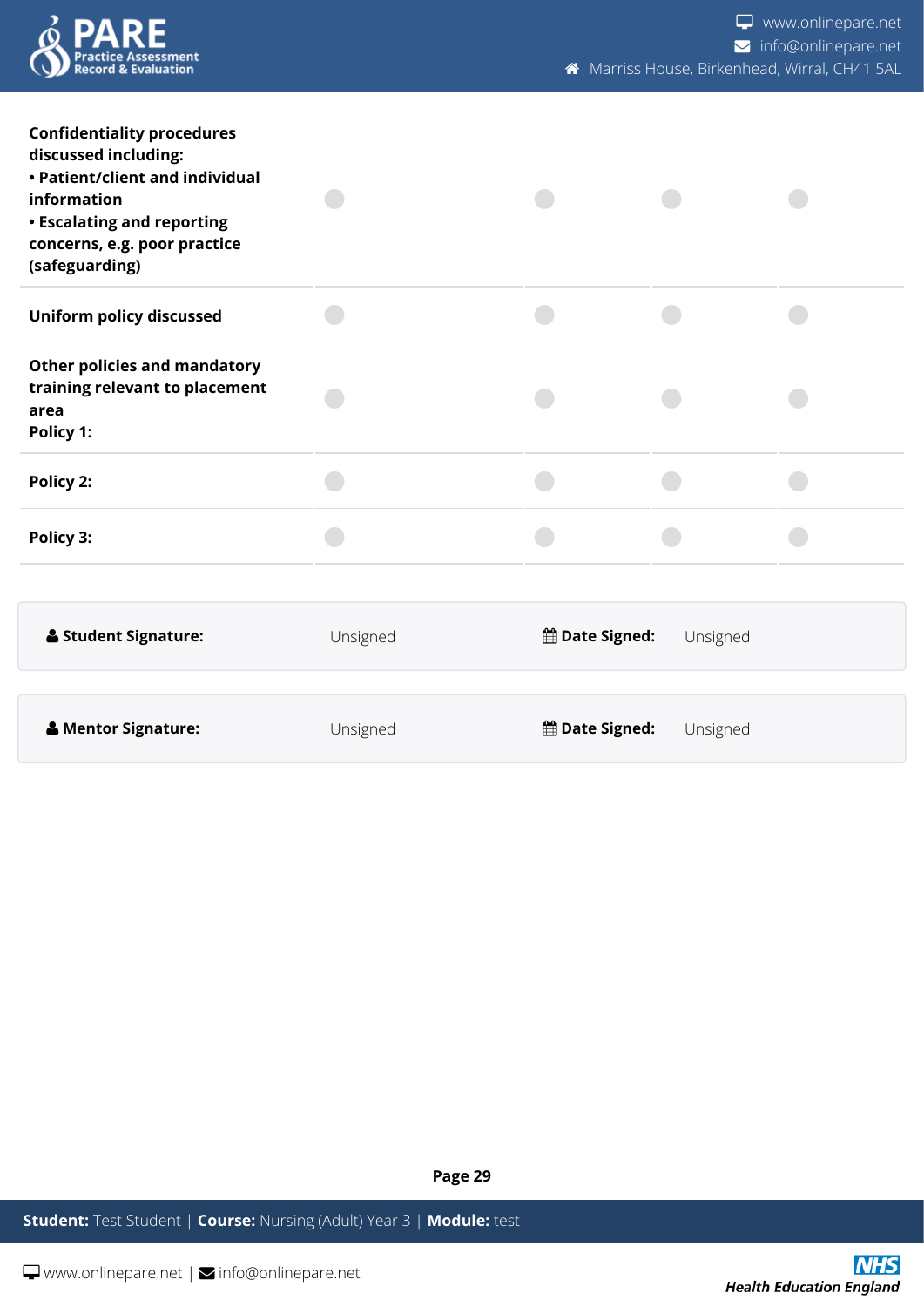

## <span id="page-29-0"></span>Preliminary Discussion Practice Experience 1

Practice Experience 1

| I have participated in a preliminary discussion and have been offered the opportunity to address any issues |  |
|-------------------------------------------------------------------------------------------------------------|--|
| identified                                                                                                  |  |

- any personal health/learning needs
- any adjustments to aid learning
- practice hours to be made up (if appropriate)
- ongoing developmental needs
- opportunities for exposure to specific client groups

| <b>&amp; Student Signature:</b> | Unsigned | <b>曲 Date Signed:</b> | Unsigned |
|---------------------------------|----------|-----------------------|----------|
| & Named Mentor Signature:       | Unsigned | <b>曲 Date Signed:</b> | Unsigned |

**Page 30**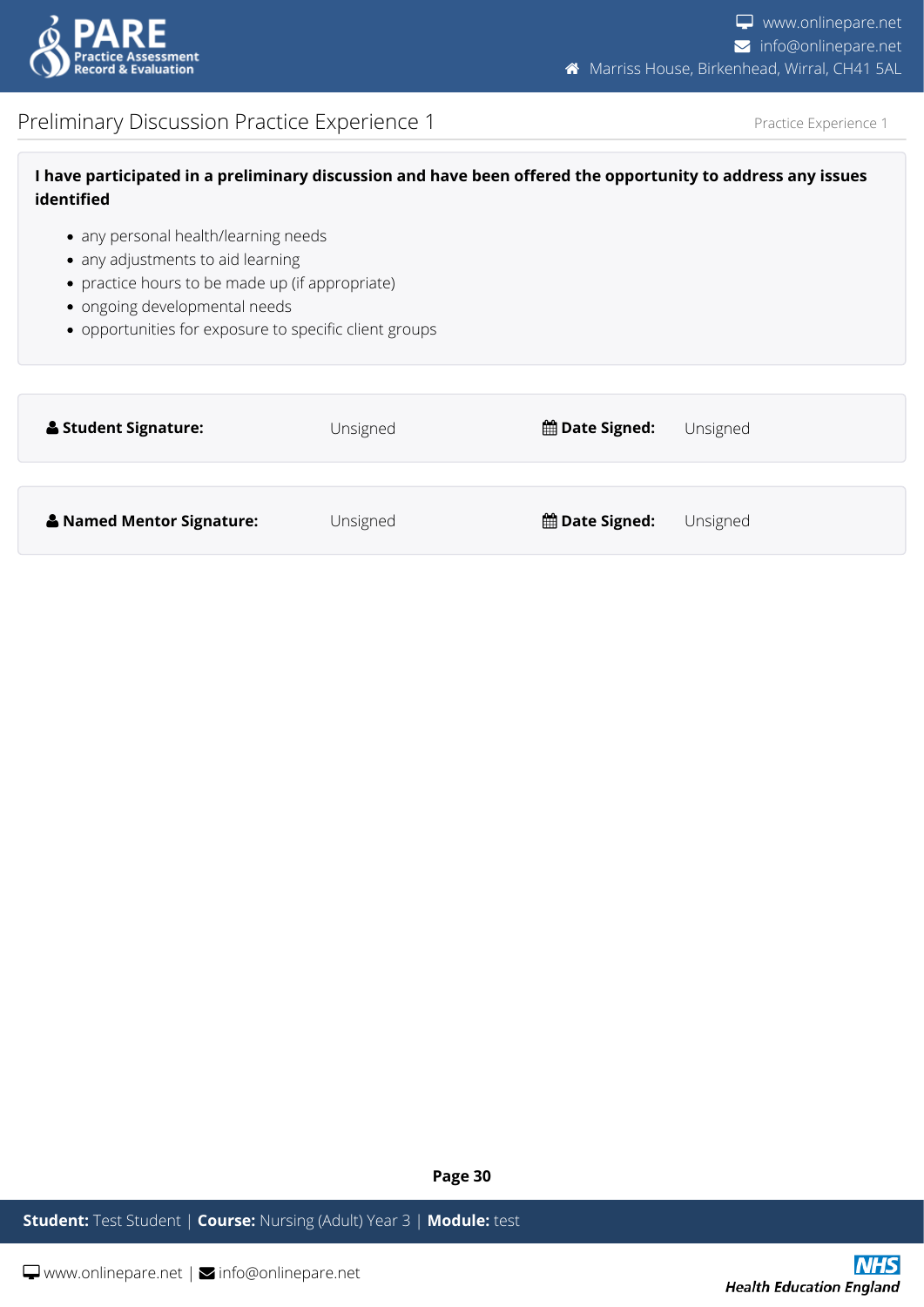

## <span id="page-30-0"></span>Record Of Additional Interviews

Practice Experience 1

This section may be used to record any risk assessments or return to practice interviews following a period of sickness.

| $\overline{\mathbf{1}}$<br>$\wp$ Details |          |                                     |
|------------------------------------------|----------|-------------------------------------|
|                                          |          |                                     |
|                                          |          |                                     |
|                                          |          |                                     |
| <b>&amp; Student Signature:</b>          | Unsigned | <b>the Date Signed:</b><br>Unsigned |
|                                          |          |                                     |
| & Mentor Signature:                      | Unsigned | <b>the Date Signed:</b><br>Unsigned |

**Page 31**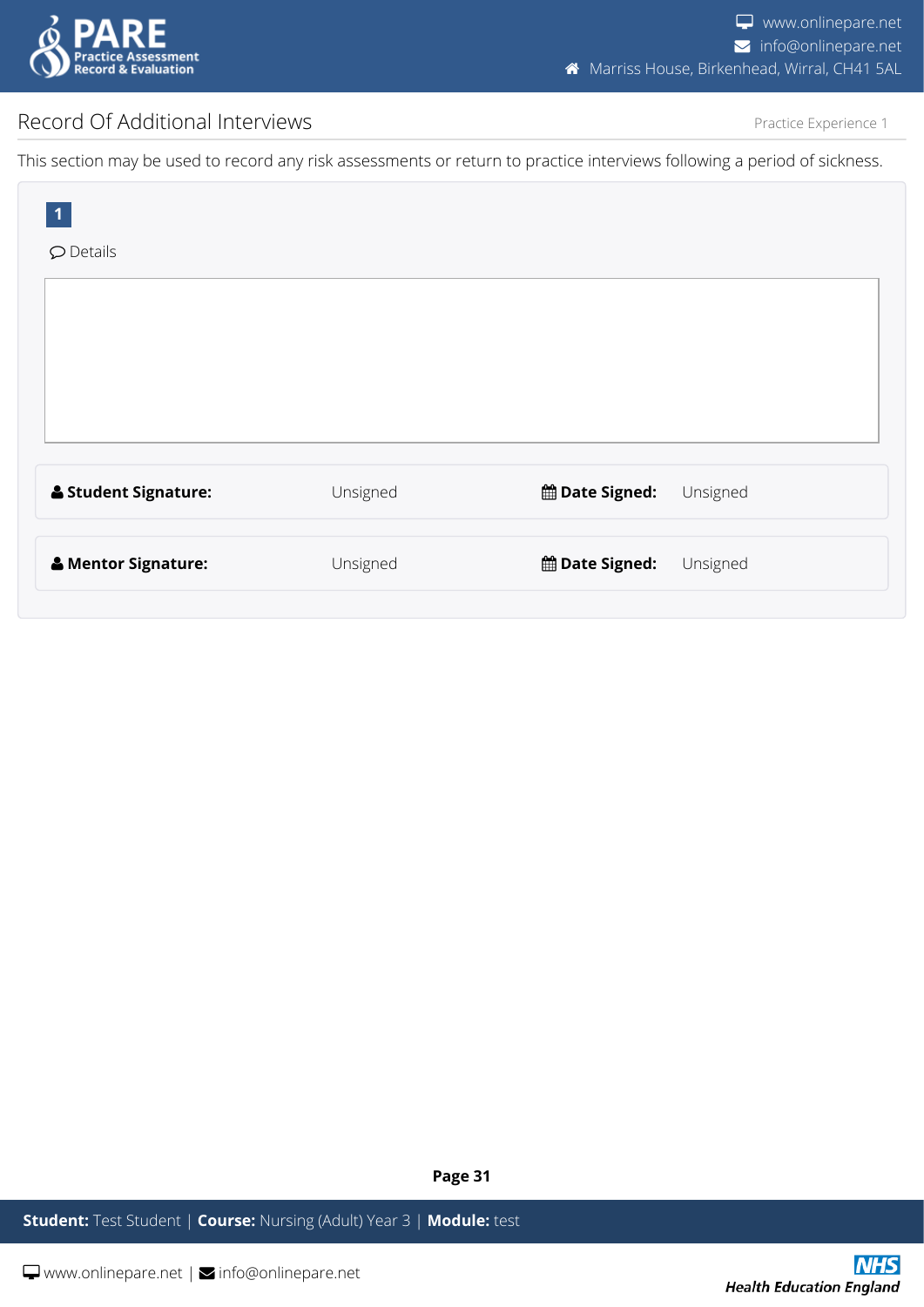

## <span id="page-31-0"></span>Personal Developmental Learning Plan Practice Experience Hub 1

Practice Experience 1

to be completed by the student in collaboration with the Supervisor/Mentor within Hub/Spokes/Short visits



**Page 32**

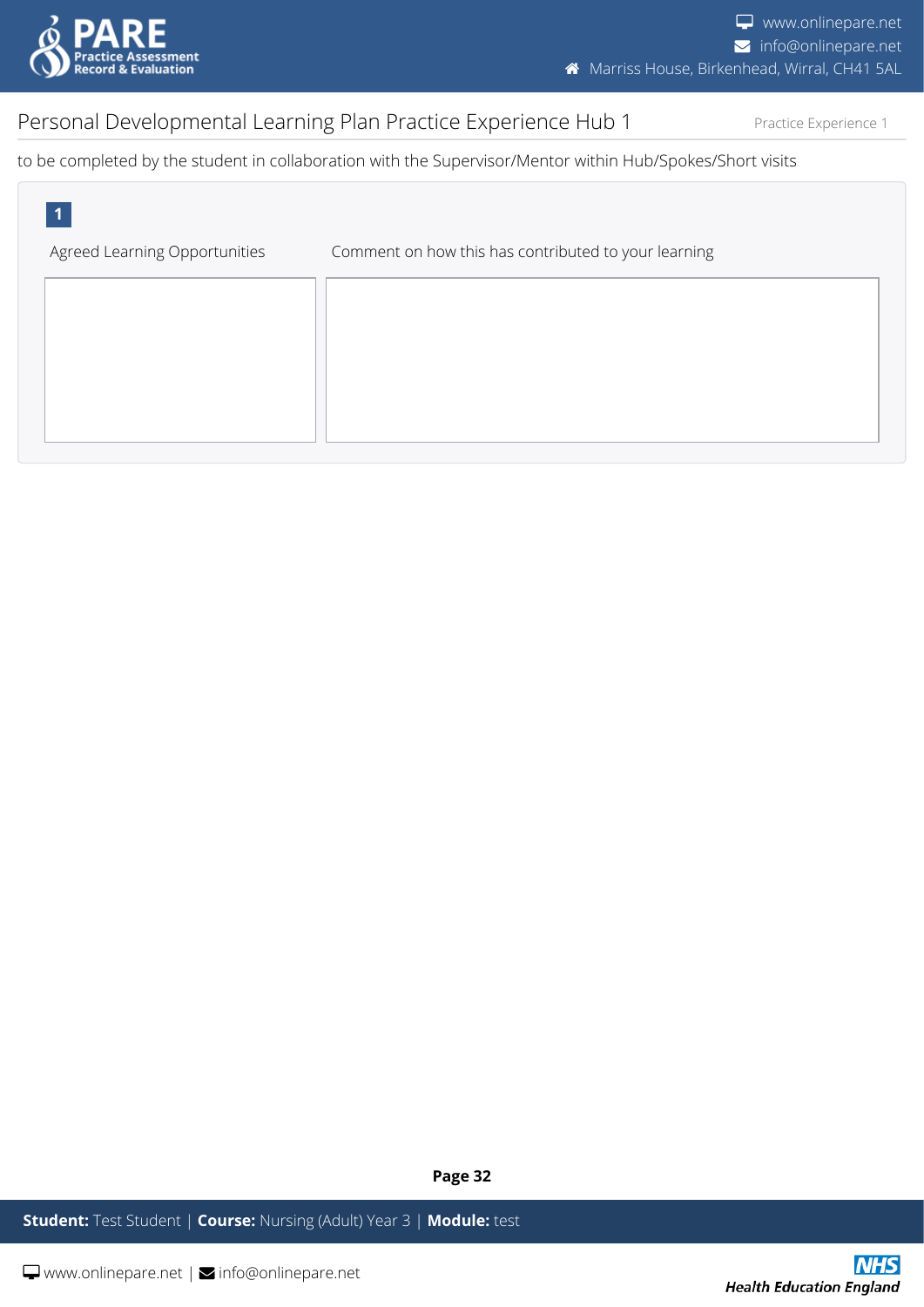

## <span id="page-32-0"></span>Spoke 1 (1-4 weeks)

Practice Experience 1

#### Practice Experience 1

 $\mathbf 0$ 

| Spoke 1 Details To be completed by the spoke Supervisor/Mentor |  |
|----------------------------------------------------------------|--|
| Placement:                                                     |  |
| Telephone:                                                     |  |
| <b>Date:</b> From:<br>To:                                      |  |
| PLSS ID:                                                       |  |

| $\cdot$ | Professional Values Domain                                                          |
|---------|-------------------------------------------------------------------------------------|
|         |                                                                                     |
|         |                                                                                     |
|         |                                                                                     |
|         |                                                                                     |
|         | Communication, Nursing Practice, Leadership and Management Domains (as appropriate) |
|         |                                                                                     |

Service user/carer views obtained and recorded by the named Mentor

**Page 33**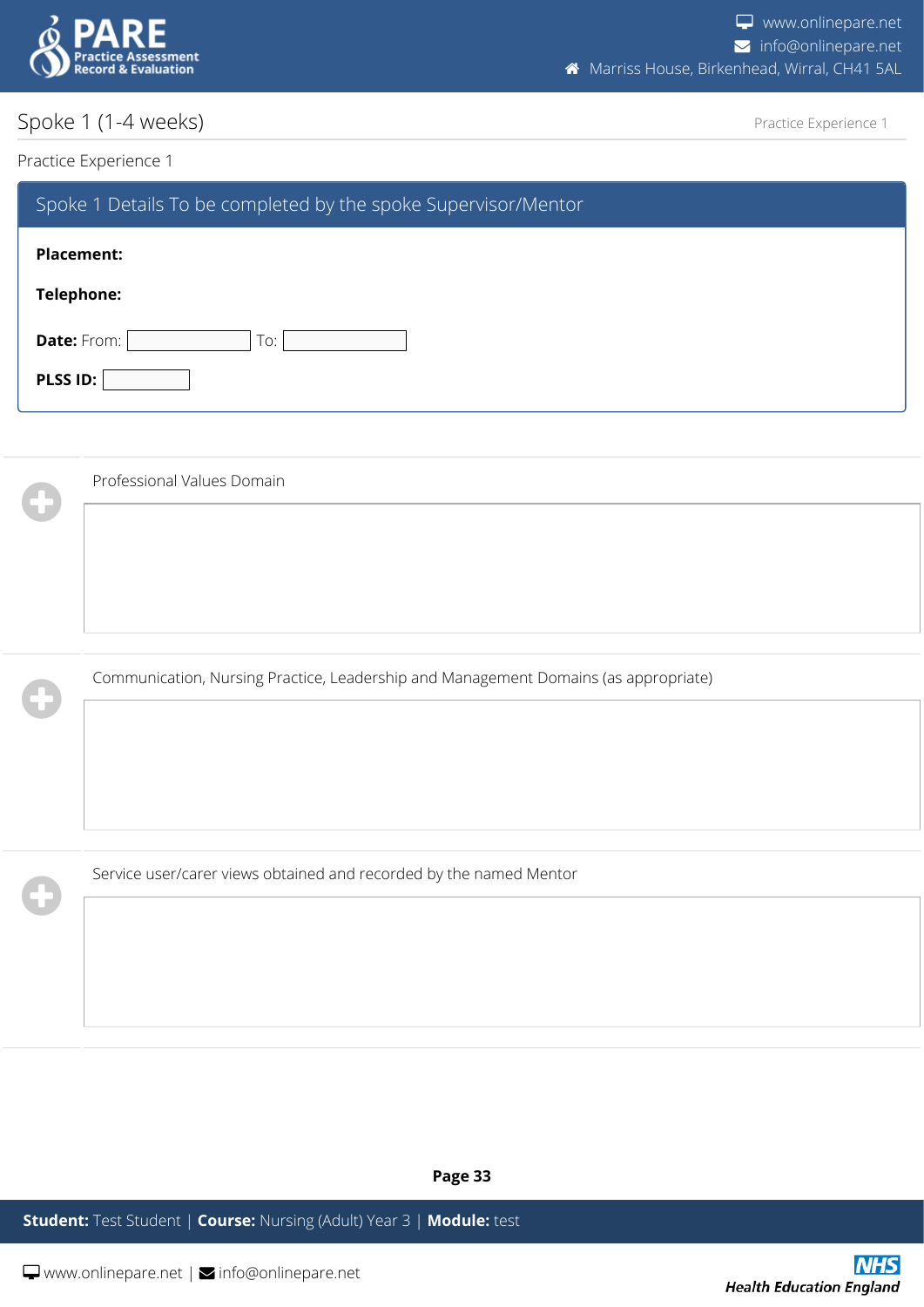

| Student comments/student reflection on learning |          |                                     |  |
|-------------------------------------------------|----------|-------------------------------------|--|
| <b>&amp; Student Signature:</b>                 | Unsigned | <b>the Date Signed:</b><br>Unsigned |  |
| & Mentor/Supervisor Signature:                  | Unsigned | <b>曲 Date Signed:</b><br>Unsigned   |  |

**Page 34**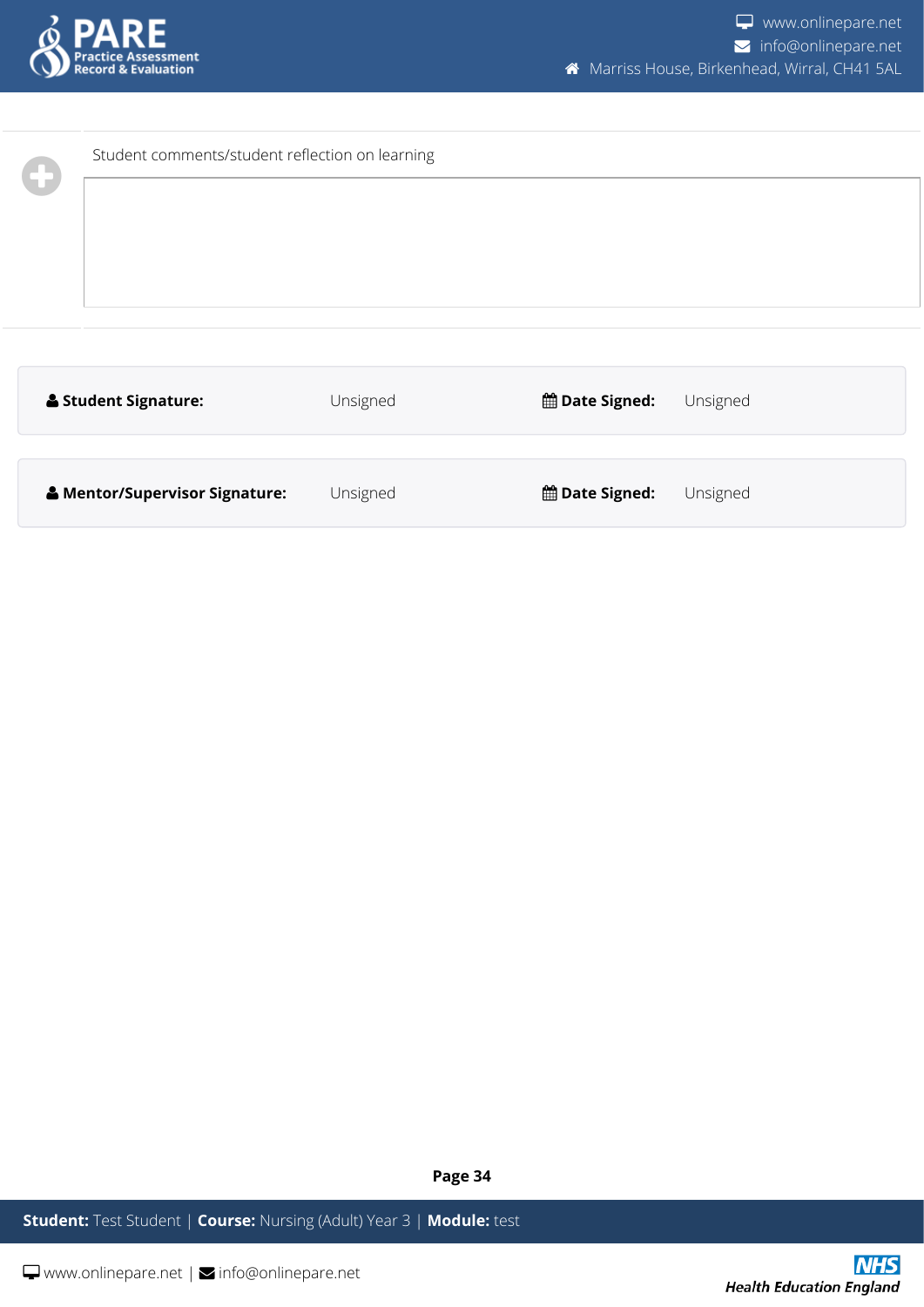

## <span id="page-34-0"></span>Spoke 2 (1-4 weeks)

Practice Experience 1

#### Practice Experience 1

 $\mathbf 0$ 

| Spoke 2 Details To be completed by the spoke Supervisor/Mentor |  |
|----------------------------------------------------------------|--|
| <b>Placement:</b>                                              |  |
| Telephone:                                                     |  |
| Date: From:<br>To:                                             |  |
| PLSS ID:                                                       |  |

| Professional Values Domain                                                          |
|-------------------------------------------------------------------------------------|
|                                                                                     |
|                                                                                     |
|                                                                                     |
|                                                                                     |
| Communication, Nursing Practice, Leadership and Management Domains (as appropriate) |

Service user/carer views obtained and recorded by the named Mentor

**Page 35**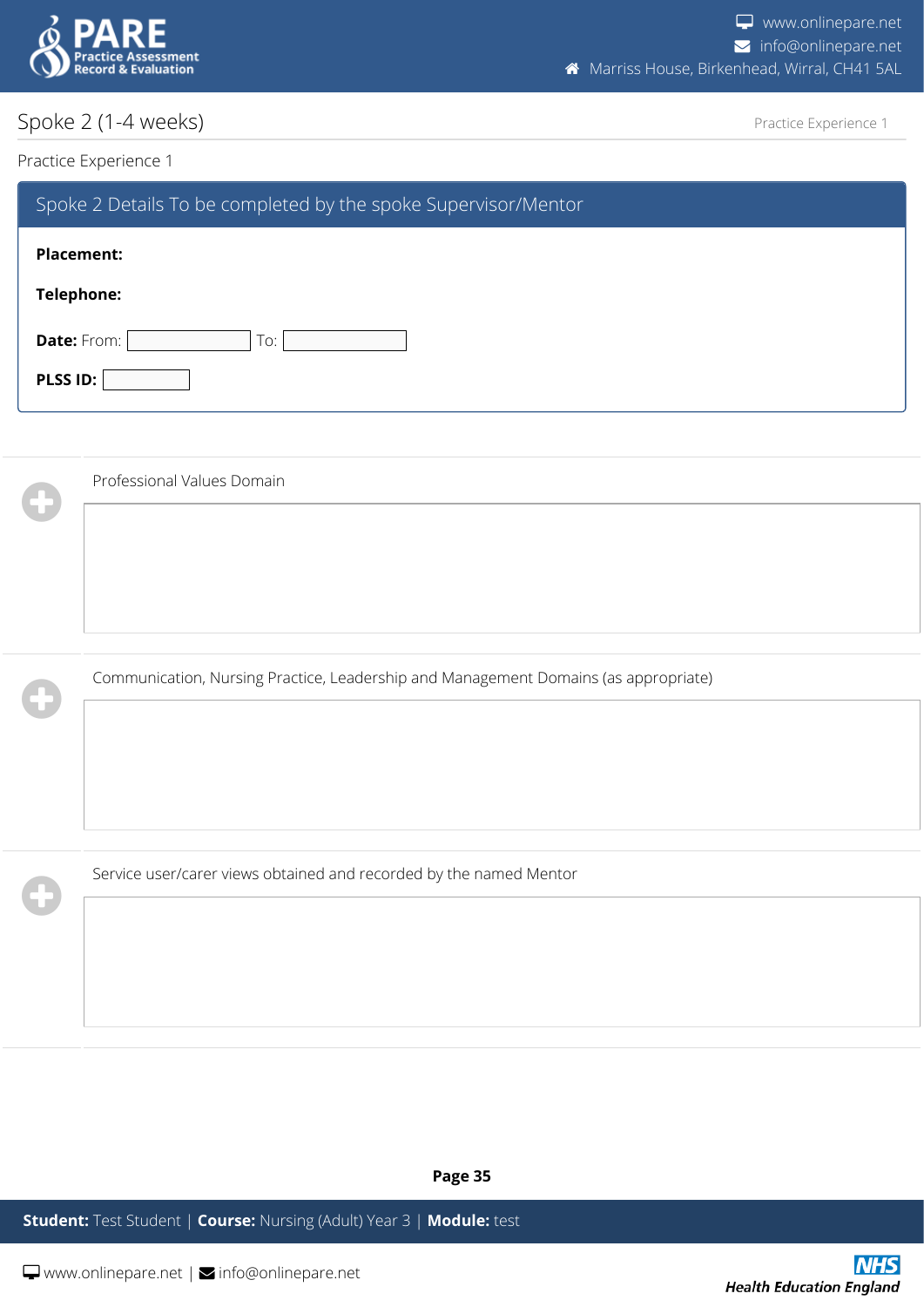

| Student comments/student reflection on learning |          |                  |          |
|-------------------------------------------------|----------|------------------|----------|
| <b>&amp; Student Signature:</b>                 | Unsigned | the Date Signed: | Unsigned |
| & Mentor/Supervisor Signature:                  | Unsigned | the Date Signed: | Unsigned |

**Page 36**

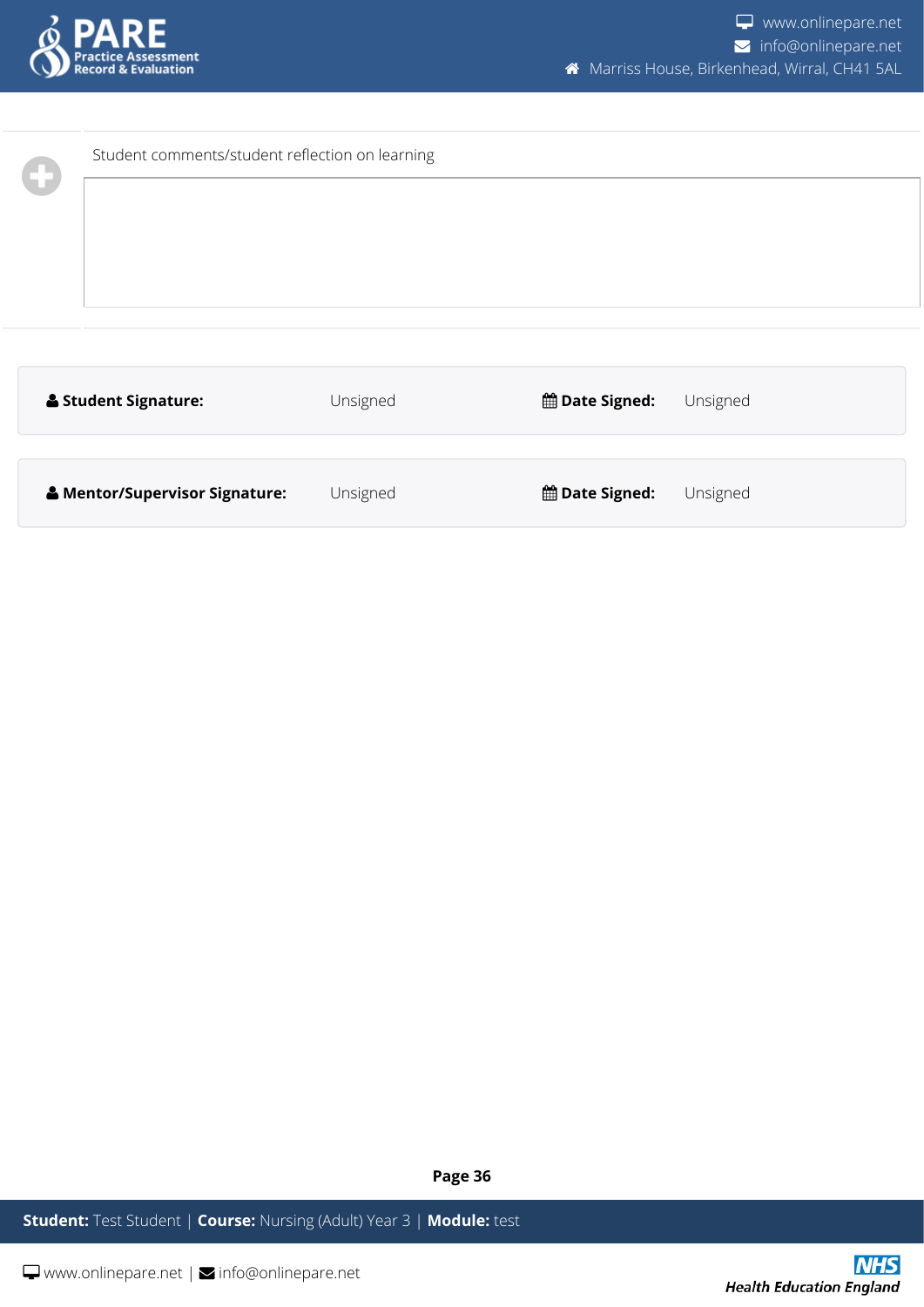

## <span id="page-36-0"></span>Spoke 3 (1-4 weeks)

Practice Experience 1

#### Practice Experience 1

 $\mathbf 0$ 

| Spoke 3 Details To be completed by the spoke Supervisor/Mentor |  |
|----------------------------------------------------------------|--|
| <b>Placement:</b>                                              |  |
| Telephone:                                                     |  |
| Date: From:<br>To:                                             |  |
| PLSS ID:                                                       |  |

| Professional Values Domain                                                          |
|-------------------------------------------------------------------------------------|
|                                                                                     |
|                                                                                     |
|                                                                                     |
| Communication, Nursing Practice, Leadership and Management Domains (as appropriate) |

Service user/carer views obtained and recorded by the named Mentor

**Page 37**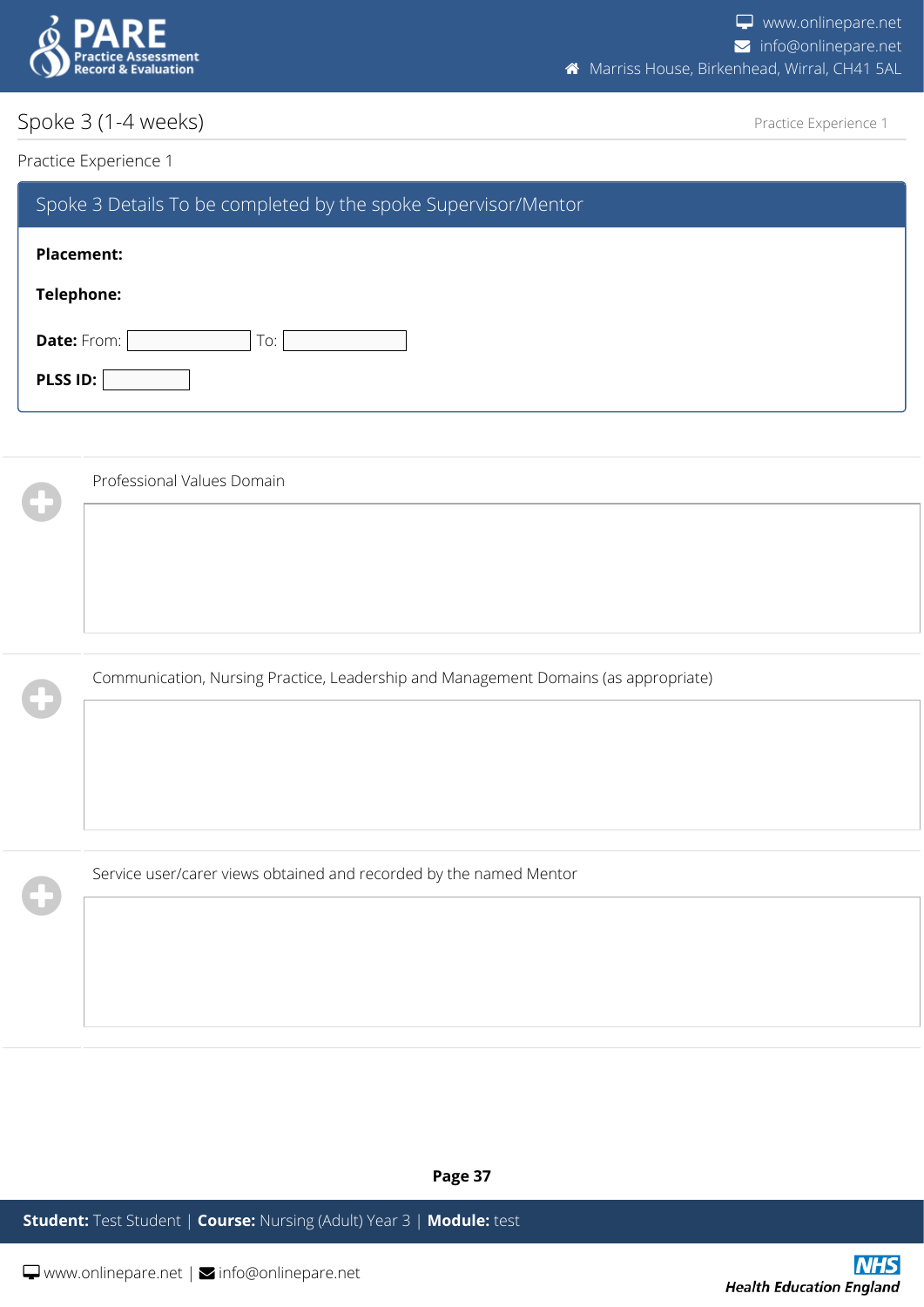

| Student comments/student reflection on learning |          |                  |          |
|-------------------------------------------------|----------|------------------|----------|
| <b>&amp; Student Signature:</b>                 | Unsigned | the Date Signed: | Unsigned |
| & Mentor/Supervisor Signature:                  | Unsigned | the Date Signed: | Unsigned |

**Page 38**

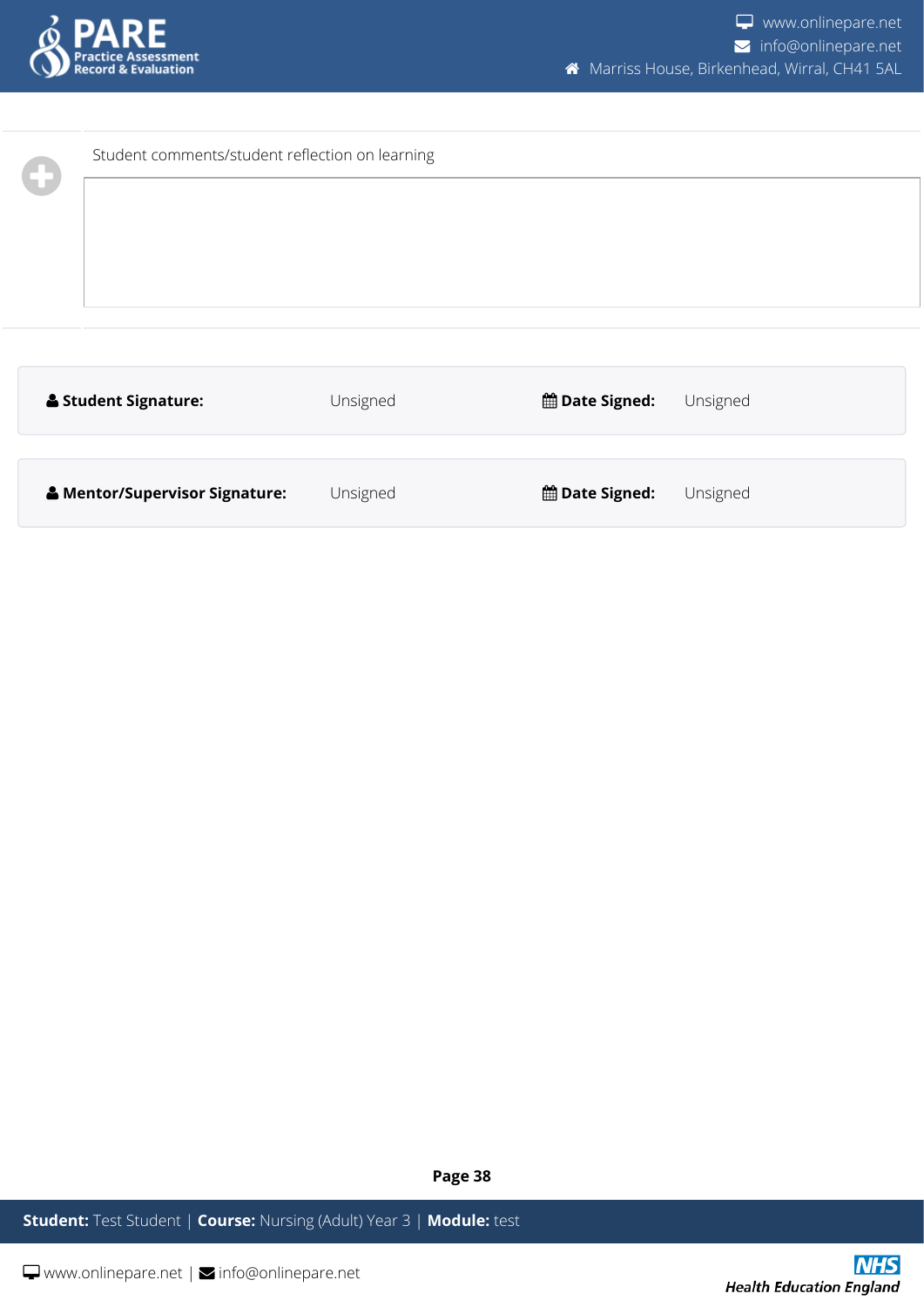

## <span id="page-38-0"></span>Short Visits (less than one week)

Practice Experience 1

#### Practice Experience 1

To be completed by the short visit supervisor. Please refer to preliminary discussion section

| $\mathbf 1$<br>曲 Start Date | ■ Placement Details | $\wp$ Supervisor Comments |
|-----------------------------|---------------------|---------------------------|
| the End Date                |                     |                           |
| $①$ Hours                   |                     |                           |
| & Supervisor Signature:     | Unsigned            |                           |
| <b>the Date Signed:</b>     | Unsigned            |                           |

**Page 39**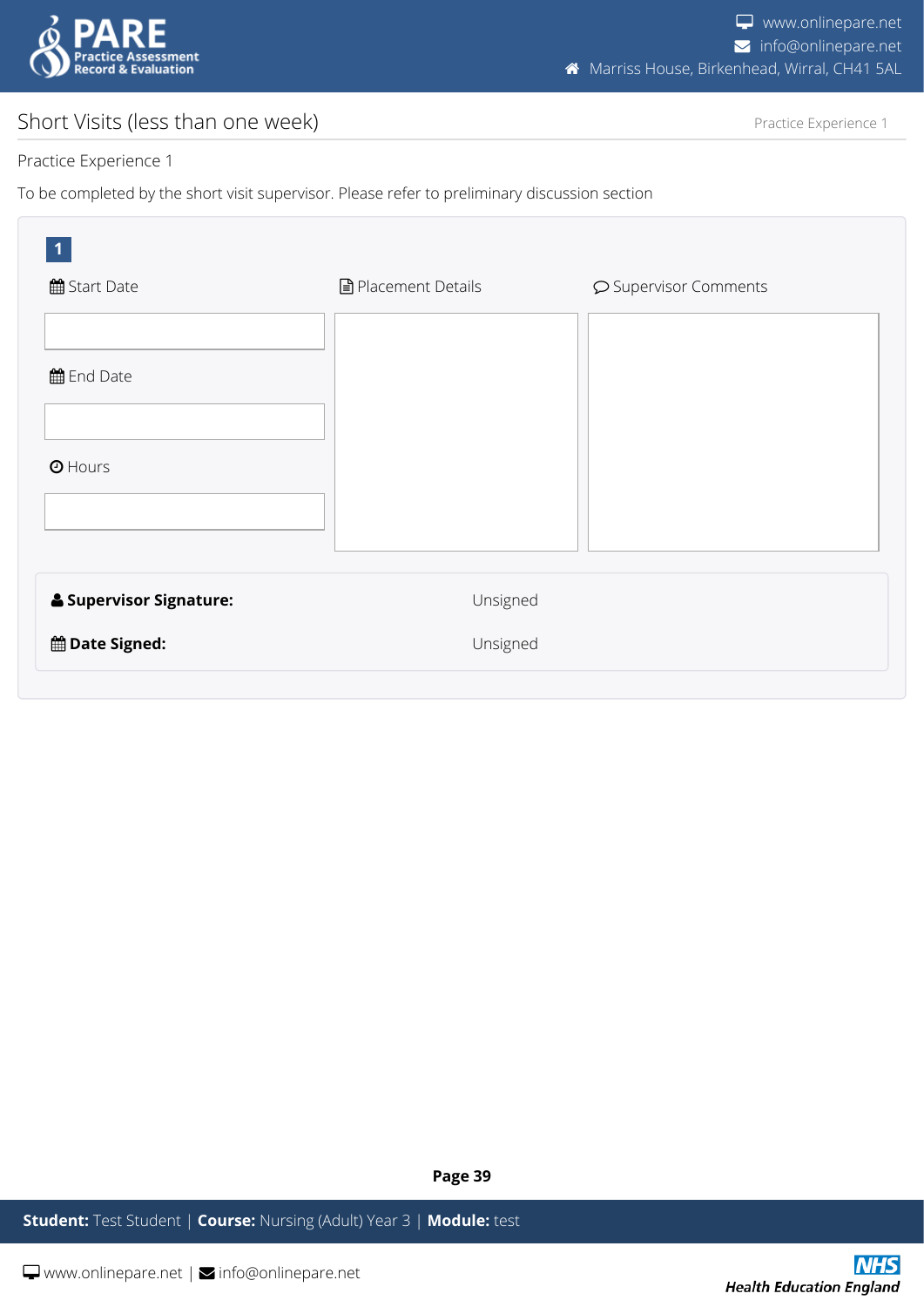

## <span id="page-39-0"></span>Hub Interim Progress Review

Practice Experience 1

Practice Experience 1

#### **To be completed by the named mentor**

#### **Student self-assessment with regards to domains** (to be completed in advance of interim progress review)

Strengths:  $\blacksquare$ 

**Named Hub Supervisor/Mentor comments with regards to domains** (as discussed with student)

Strengths:  $\blacksquare$ 

#### **Service user/carer views obtained and recorded by the named Hub Supervisor/Mentor**

| <b>Student Signature:</b>      | Unsigned | <b>曲 Date Signed:</b> | Unsigned |
|--------------------------------|----------|-----------------------|----------|
| <b>&amp; Mentor Signature:</b> | Unsigned | <b>曲 Date Signed:</b> | Unsigned |
|                                |          |                       |          |

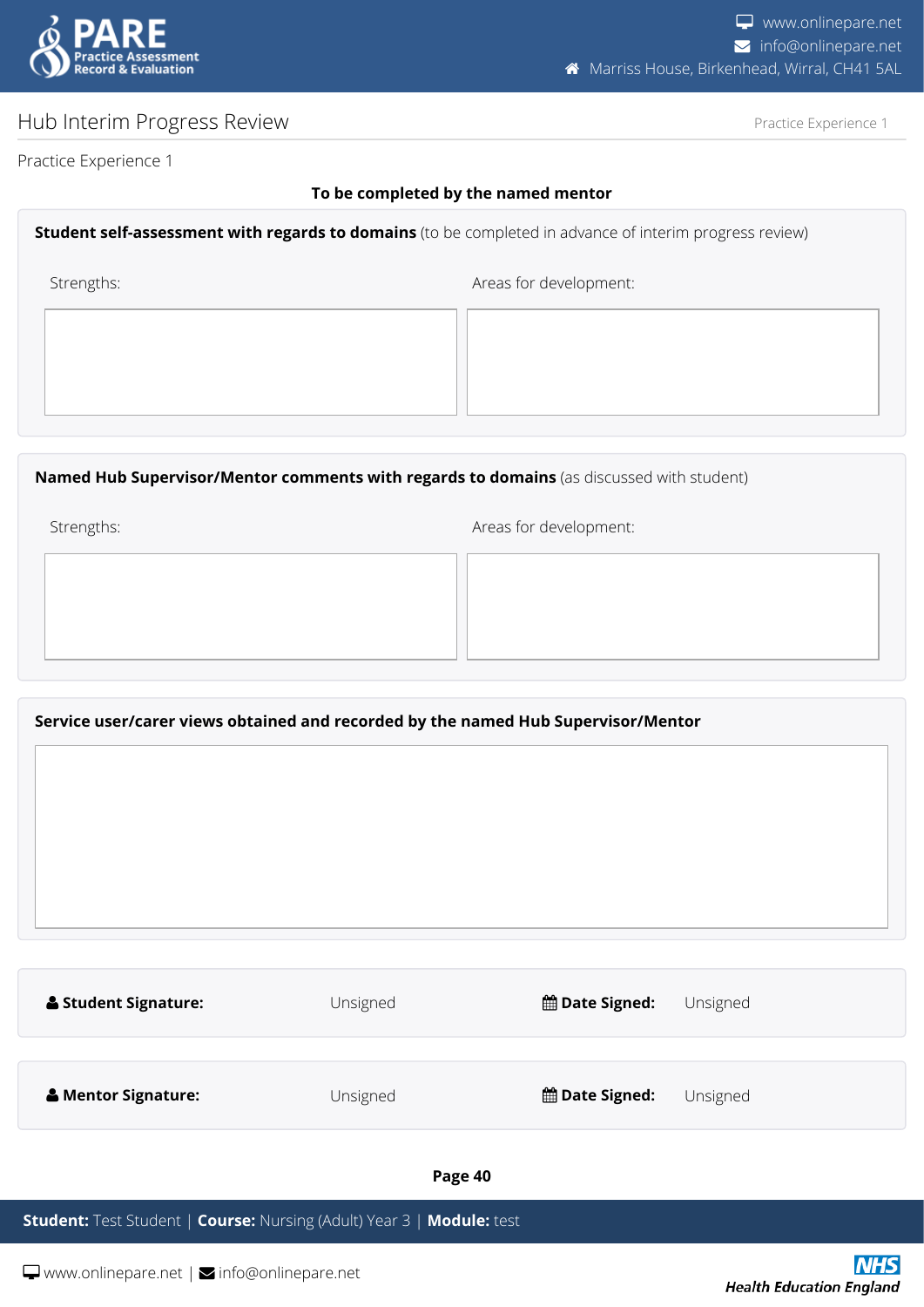

## <span id="page-40-0"></span>Action Plan

Practice Experience 1

At any time during this experience, when a student needs targeted support and guidance to meet the module competencies, an action plan must be instigated. The aim of an action plan is to enhance performance, competence or professional behaviour.

| $\bigoplus$ Domain              |                      | ■ Date Initiated → Planned Action | ○ Review Comments                   |
|---------------------------------|----------------------|-----------------------------------|-------------------------------------|
|                                 | <b>曲 Review Date</b> |                                   |                                     |
| <b>&amp; Student Signature:</b> |                      | Unsigned                          | the Date Signed:<br>Unsigned        |
| & Mentor Signature:             |                      | Unsigned                          | <b>the Date Signed:</b><br>Unsigned |
|                                 |                      |                                   |                                     |

Both the mentor and the student should discuss and agree the action plan and sign and date below. Mentors are advised to contact the PEF and the University when an action plan is required.

| <b>A</b> Other Supervisor/Mentors | 曲 Date Contacted | Contact Method |
|-----------------------------------|------------------|----------------|
|                                   |                  |                |
|                                   |                  |                |
| ▲ Practice Education Facilitator  | 曲 Date Contacted | Contact Method |
|                                   |                  |                |
|                                   |                  |                |
| Sign-off Mentor                   | 曲 Date Contacted | Contact Method |
|                                   |                  |                |
|                                   |                  |                |

**Page 41**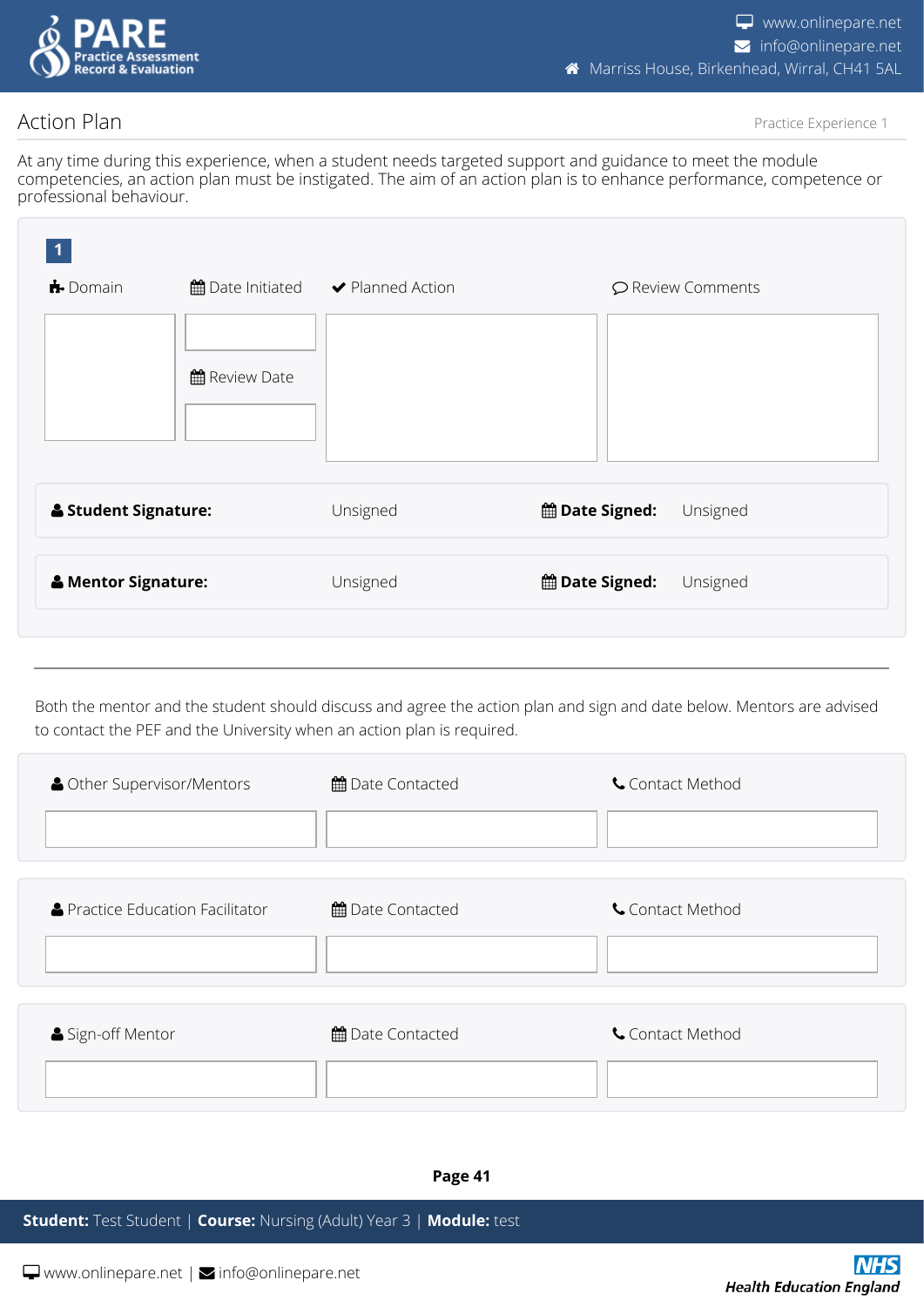

| University Representative | <b>角</b> Date Contacted | Contact Method |
|---------------------------|-------------------------|----------------|
|                           |                         |                |

**Page 42**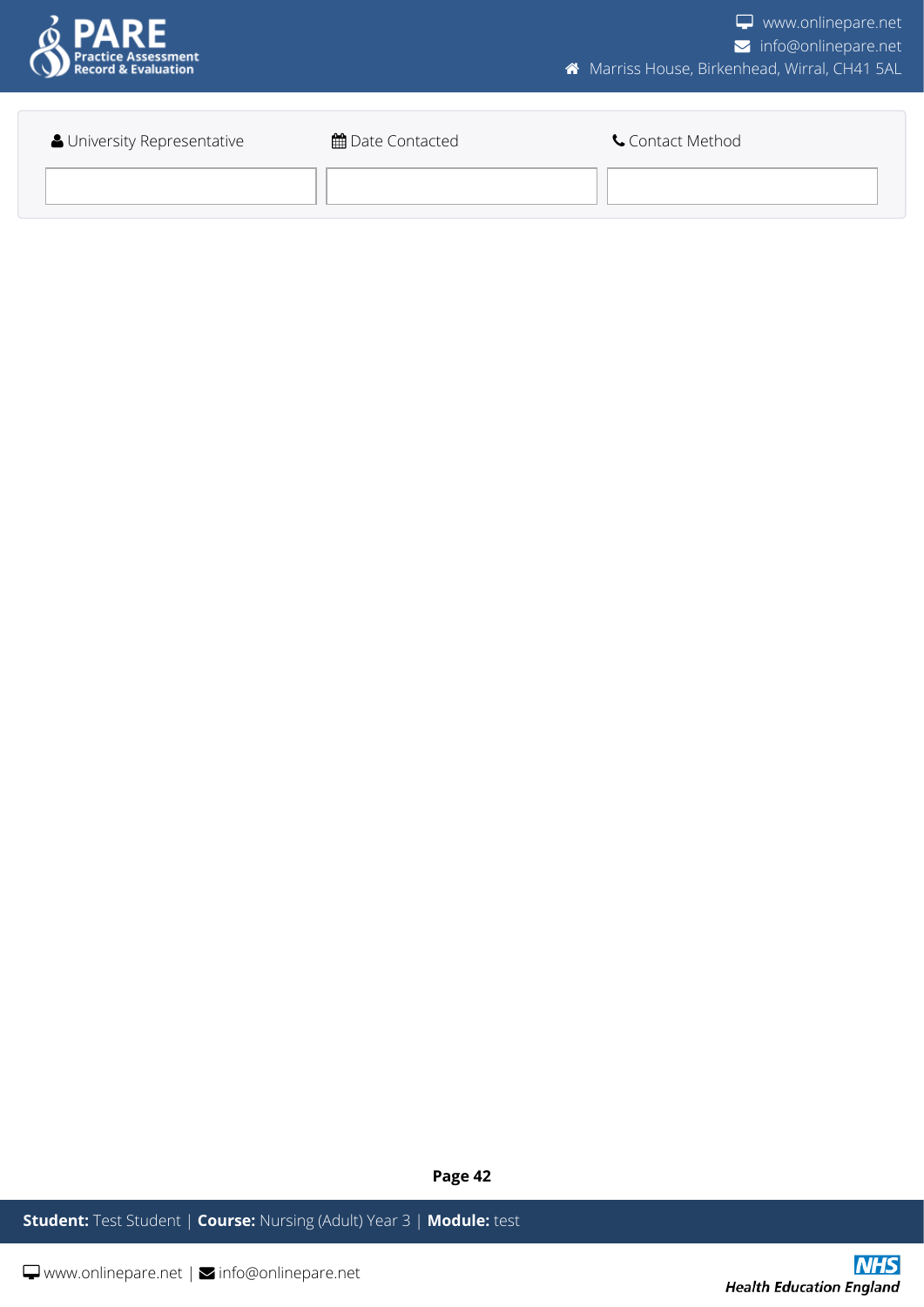

## <span id="page-42-0"></span>Ongoing Achievement Record

Practice Experience 1

#### Final Progress Review

#### **Student self-assessment with regards to domains** (to be completed in advance of final interview)

Strengths:  $\blacksquare$ 

#### **Named Hub Mentor/Supervisor comments with regards to domains** (as discussed with student)

Strengths:  $\blacksquare$ 

#### **Service user/carer views obtained and recorded by the named Hub Supervisor/Mentor**

| <b>&amp; Student Signature:</b> | Unsigned | <b>曲 Date Signed:</b> | Unsigned |
|---------------------------------|----------|-----------------------|----------|
|                                 |          |                       |          |
| <b>&amp; Mentor Signature:</b>  | Unsigned | <b>曲 Date Signed:</b> | Unsigned |

#### **Page 43**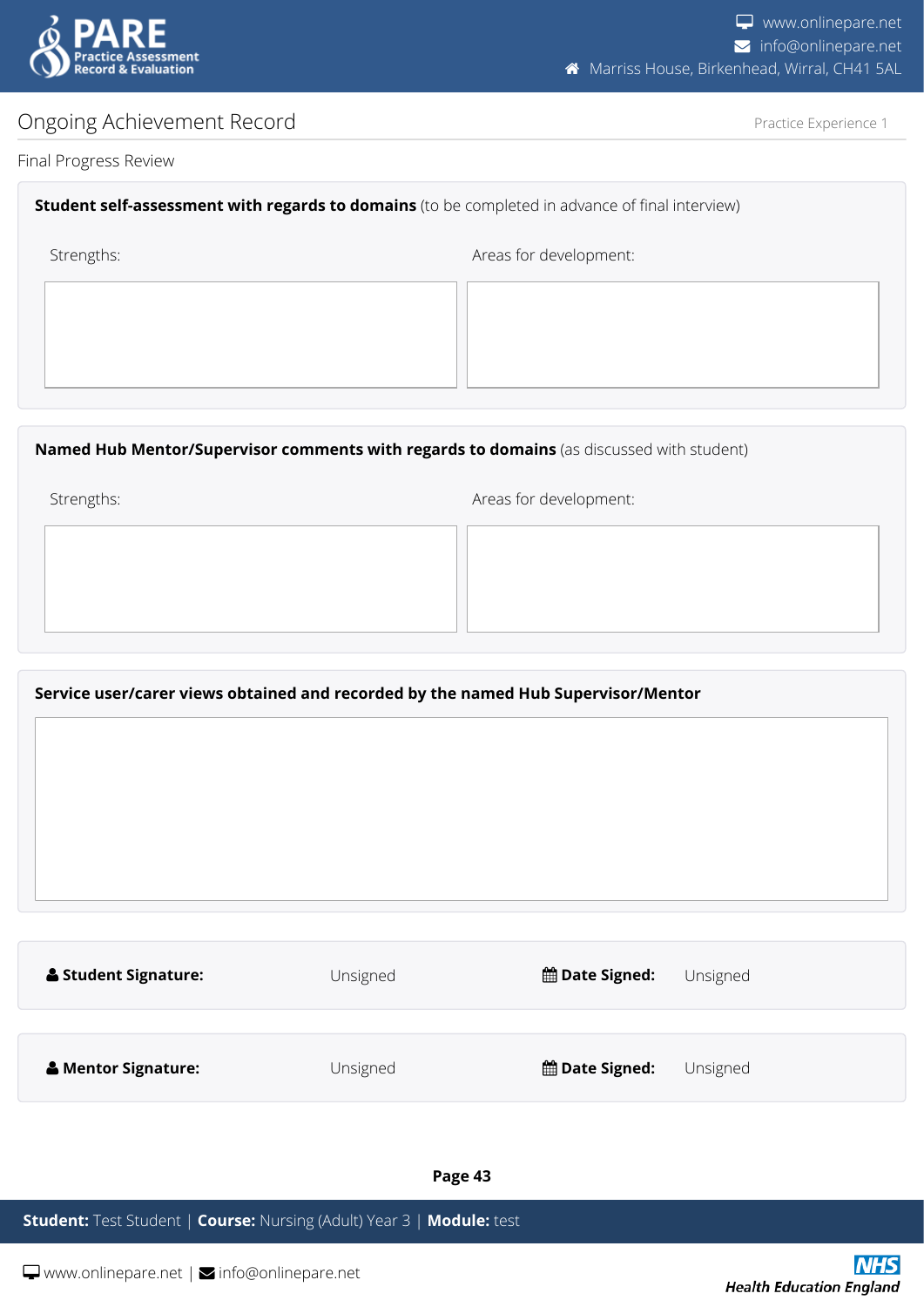

## <span id="page-43-0"></span>Final Placement

Within this placement the Sign-off Mentor is responsible and accountable for making the final overall practice assessment decision by confirming that the student has successfully completed all practice requirements.

In addition to the standard mentoring role, a sign-off mentor **must also:**

- Review the Practice Assessment Records for all years of the programme.
- Complete the final assessment of competence to verify that the student can progress to registration.

**Page 44**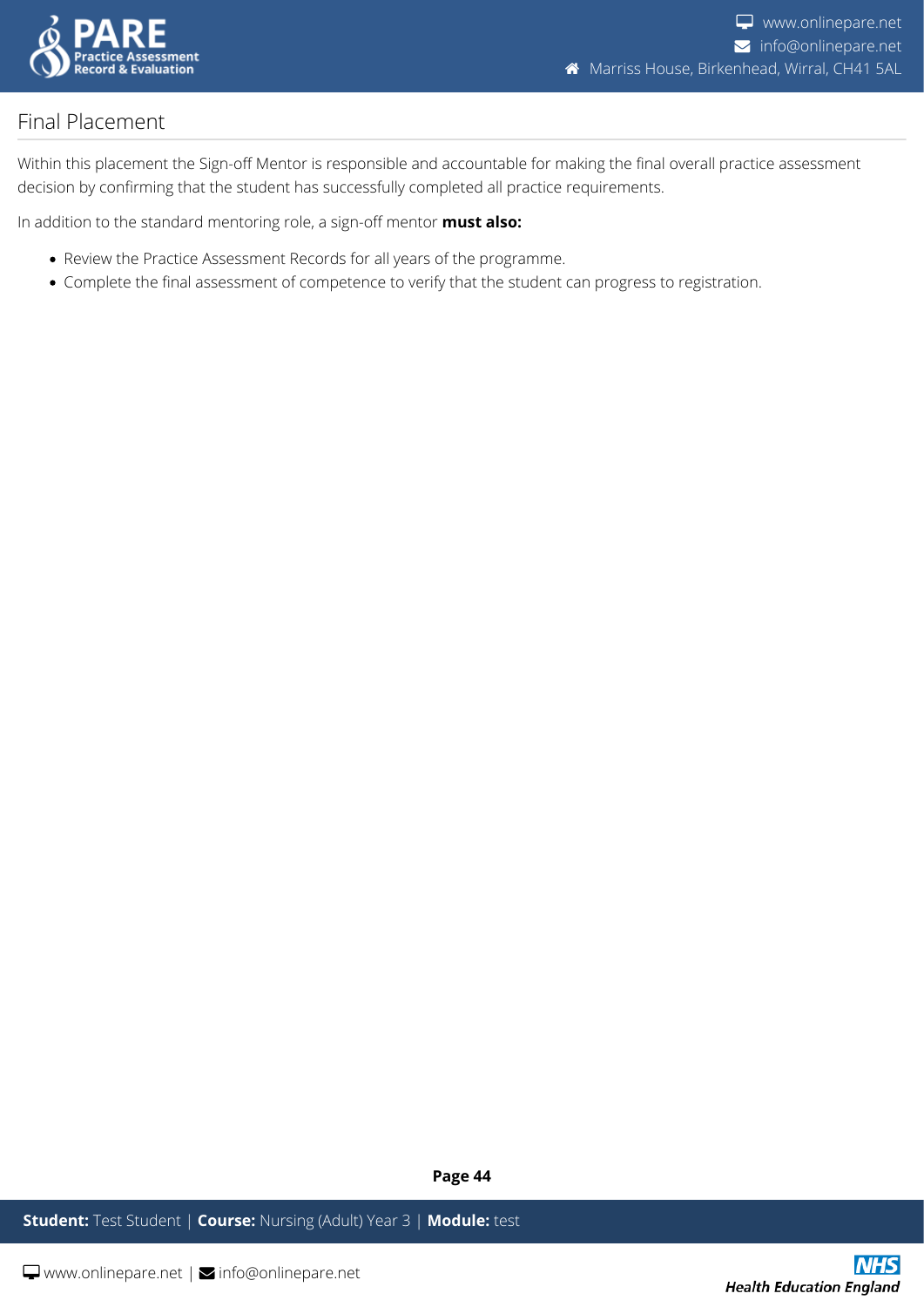

## <span id="page-44-0"></span>Practice Experience 2 Hub Details

Practice Experience 2

Practice Experience 2 - Hub Details

**Placement:** Unassigned

**Practice Experience 2** has yet to be assigned.

**Page 45**

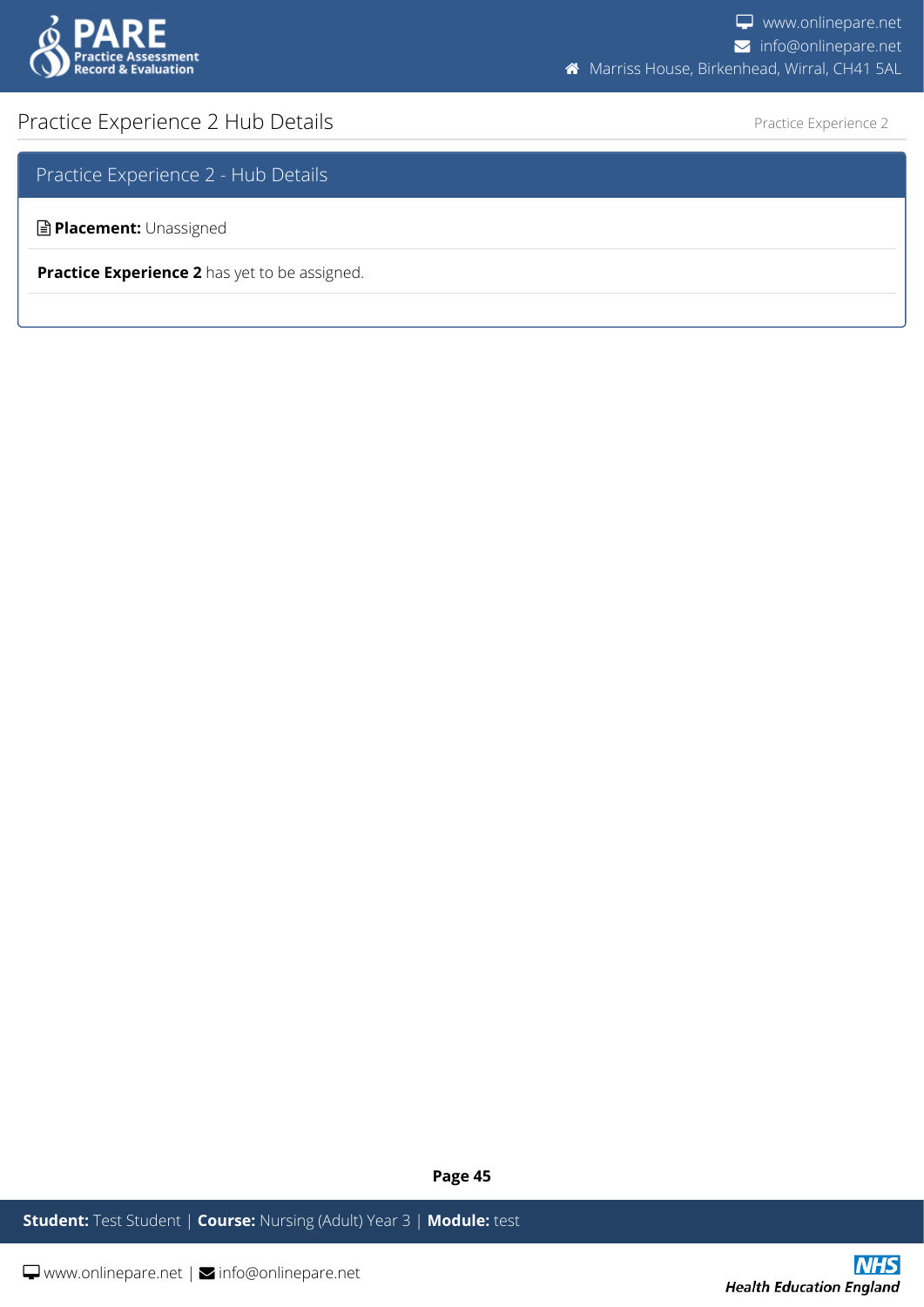

## <span id="page-45-0"></span>Induction to Practice Experience 2

Practice Experience 2

|                                                                                                                                    | <b>Practice</b><br><b>Experience 2 (hub)</b> | Spoke 1 | Spoke 2 | Spoke 3 | <b>Retrieval</b><br>(if applicable) |
|------------------------------------------------------------------------------------------------------------------------------------|----------------------------------------------|---------|---------|---------|-------------------------------------|
| Introduced to staff and<br>environment                                                                                             |                                              |         |         |         |                                     |
| <b>Placement philosophy discussed</b><br>including:<br>• Diversity and equality<br>• Harassment and oppressive<br>behaviour policy |                                              |         |         |         |                                     |
| <b>Sickness and absence protocols</b><br>discussed                                                                                 |                                              |         |         |         |                                     |
| <b>Emergency equipment procedures</b><br>discussed                                                                                 |                                              |         |         |         |                                     |
| <b>Administration of medicines policy</b><br>discussed                                                                             |                                              |         |         |         |                                     |
| Health & Safety equipment, local<br>policies and procedures discussed<br>relating to:<br>- Fire procedures                         |                                              |         |         |         |                                     |
| - Infection control                                                                                                                |                                              |         |         |         |                                     |
| - Safe disposal of sharps                                                                                                          |                                              |         |         |         |                                     |
| - Control of Substances Hazardous<br>to Health                                                                                     |                                              |         |         |         |                                     |
| - Moving and handling                                                                                                              |                                              |         |         |         |                                     |
| Risk assessment undertaken if<br>required and record in additional<br>interview section e.g. pregnancy or<br>sickness and absence  |                                              |         |         |         |                                     |

**Page 46**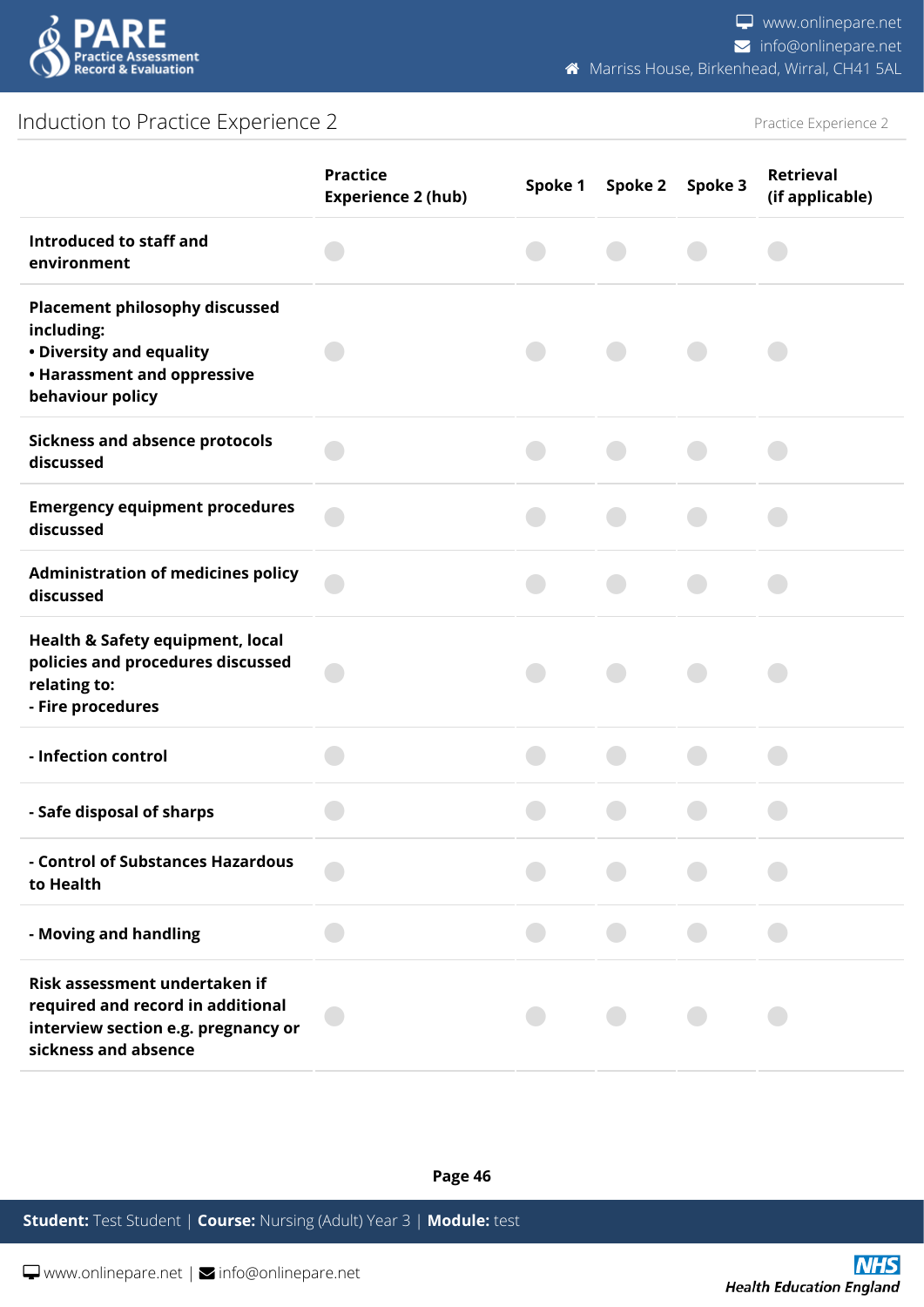

www.onlinepare.net info@onlinepare.net **Marriss House, Birkenhead, Wirral, CH41 5AL** 

| <b>Confidentiality procedures</b><br>discussed including:<br>• Patient/client and individual<br>information<br><b>• Escalating and reporting</b><br>concerns, e.g. poor practice<br>(safeguarding) |          |                       |          |  |
|----------------------------------------------------------------------------------------------------------------------------------------------------------------------------------------------------|----------|-----------------------|----------|--|
| Uniform policy discussed                                                                                                                                                                           |          |                       |          |  |
| <b>Other policies and mandatory</b><br>training relevant to placement<br>area<br>Policy 1:                                                                                                         |          |                       |          |  |
| Policy 2:                                                                                                                                                                                          |          |                       |          |  |
| Policy 3:                                                                                                                                                                                          |          |                       |          |  |
|                                                                                                                                                                                                    |          |                       |          |  |
| <b>&amp; Student Signature:</b>                                                                                                                                                                    | Unsigned | the Date Signed:      | Unsigned |  |
|                                                                                                                                                                                                    |          |                       |          |  |
| & Mentor Signature:                                                                                                                                                                                | Unsigned | <b>曲 Date Signed:</b> | Unsigned |  |

**Page 47**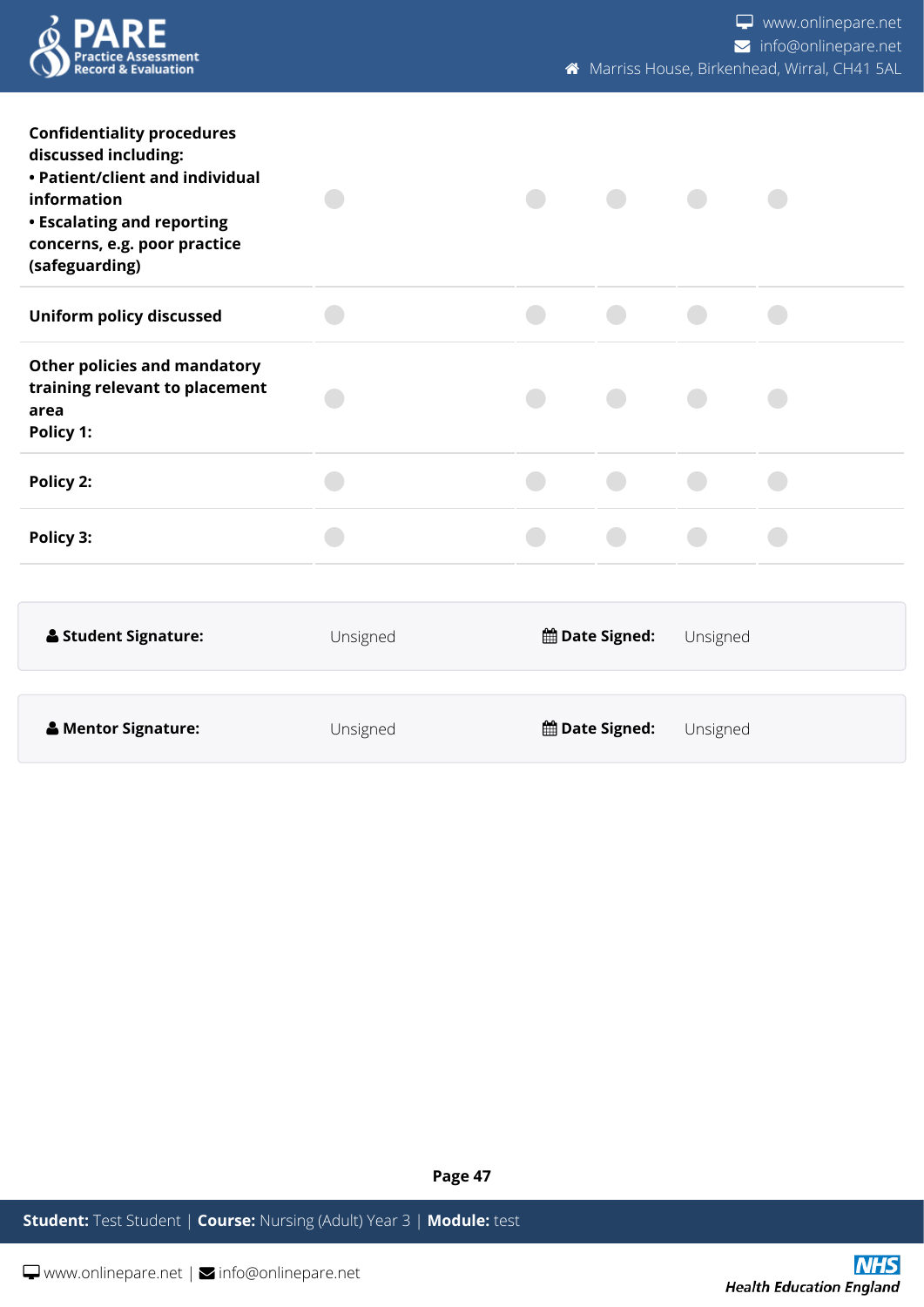

## <span id="page-47-0"></span>Preliminary Discussion Practice Experience 2

Practice Experience 2

| I have participated in a preliminary discussion and have been offered the opportunity to address any issues |
|-------------------------------------------------------------------------------------------------------------|
| identified                                                                                                  |

- any personal health/learning needs
- any adjustments to aid learning
- practice hours to be made up (if appropriate)
- ongoing developmental needs
- opportunities for exposure to specific client groups

| Student Signature:                   | Unsigned | <b>the Date Signed:</b> | Unsigned |
|--------------------------------------|----------|-------------------------|----------|
| <b>&amp; Named Mentor Signature:</b> | Unsigned | <b>the Date Signed:</b> | Unsigned |

**Page 48**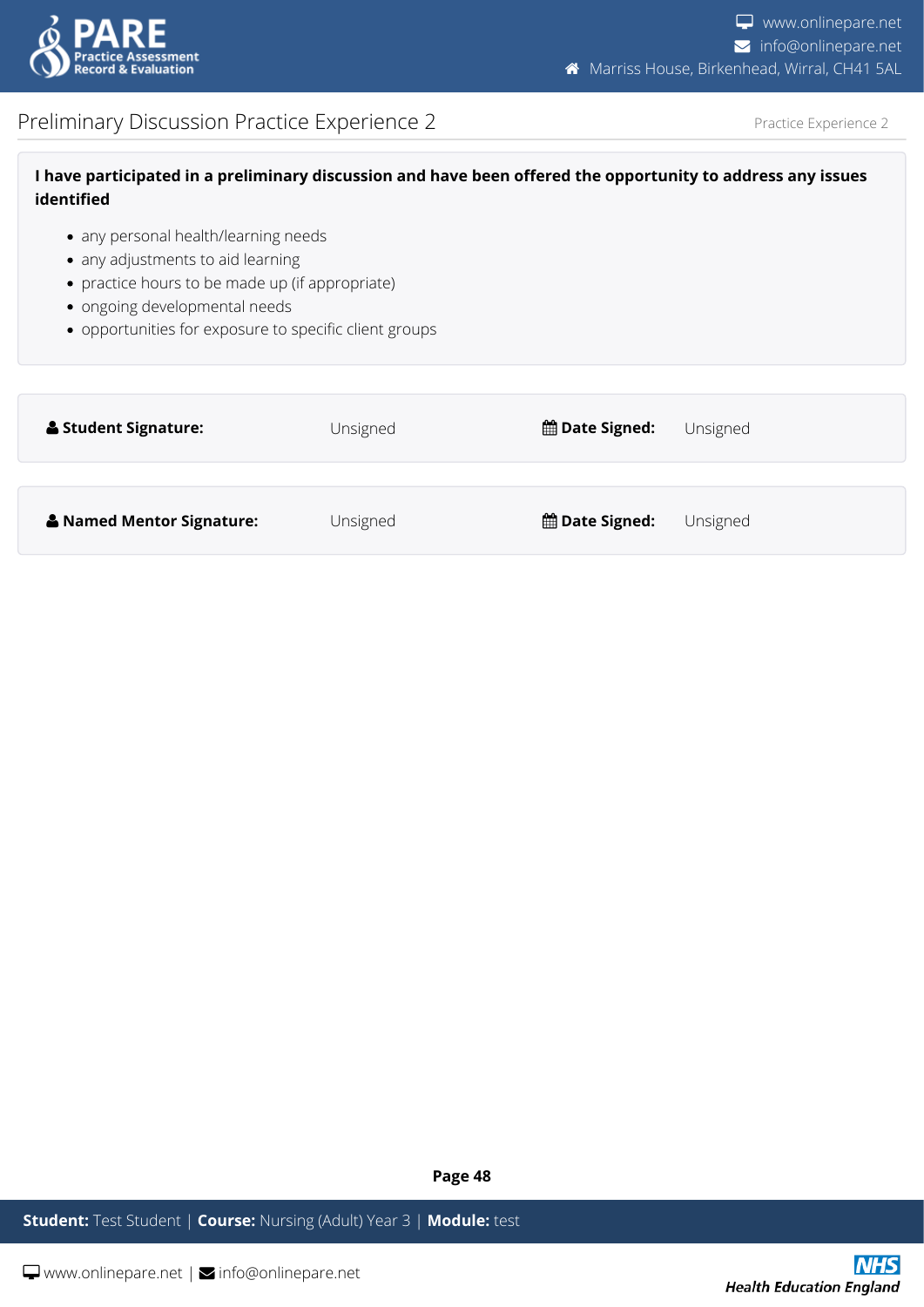

## <span id="page-48-0"></span>Record Of Additional Interviews

Practice Experience 2

This section may be used to record any risk assessments or return to practice interviews following a period of sickness.

| $\mathbf{1}$<br>$\mathcal D$ Details |          |                                     |
|--------------------------------------|----------|-------------------------------------|
|                                      |          |                                     |
|                                      |          |                                     |
|                                      |          |                                     |
| <b>&amp; Student Signature:</b>      | Unsigned | <b>the Date Signed:</b><br>Unsigned |
| & Mentor Signature:                  | Unsigned | <b>the Date Signed:</b><br>Unsigned |

**Page 49**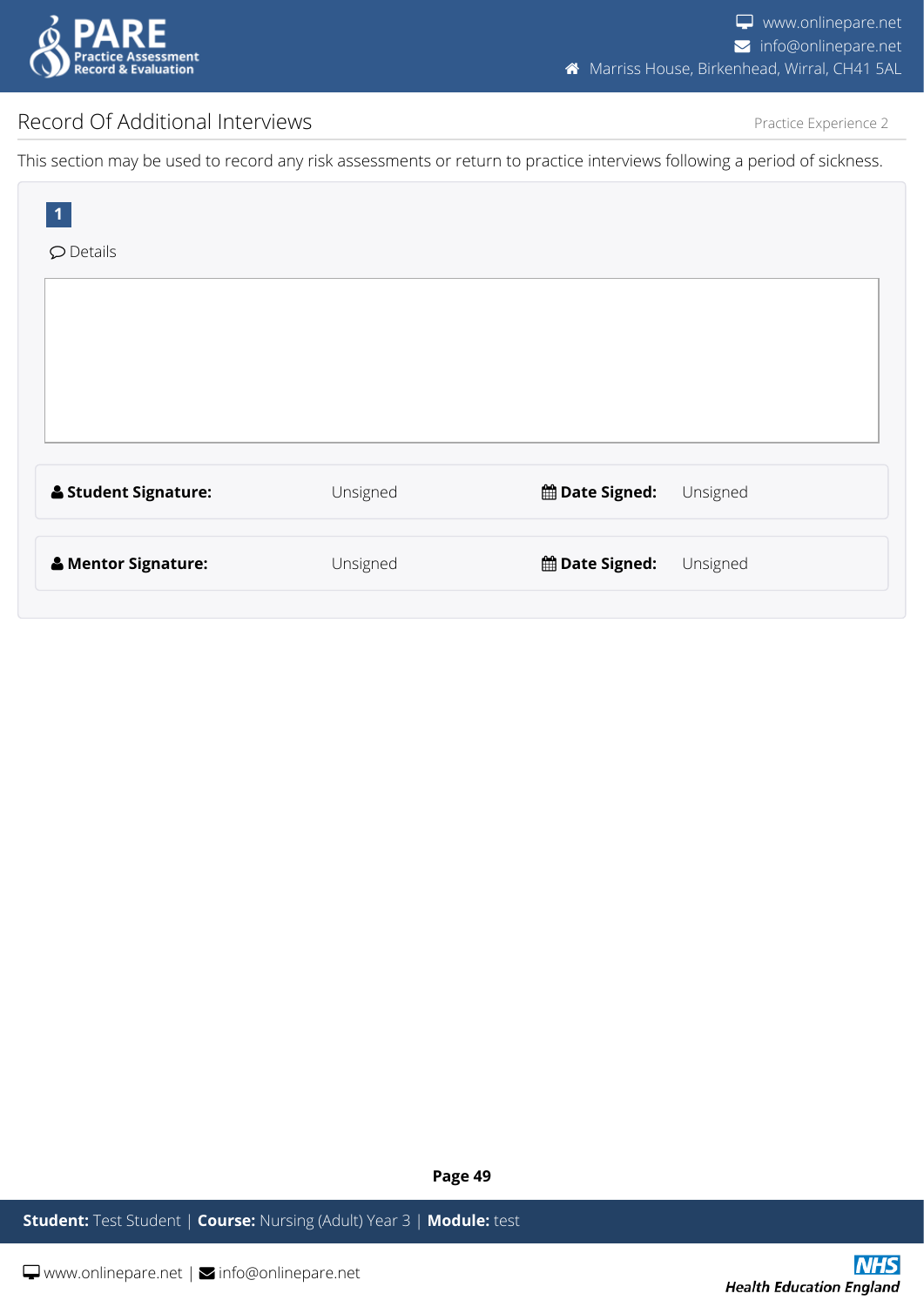

Practice Experience 2

## <span id="page-49-0"></span>Personal Developmental Learning Plan Practice Experience Hub 2

to be completed by the student in collaboration with the Supervisor/Mentor within Hub/Spokes/Short visits



**Page 50**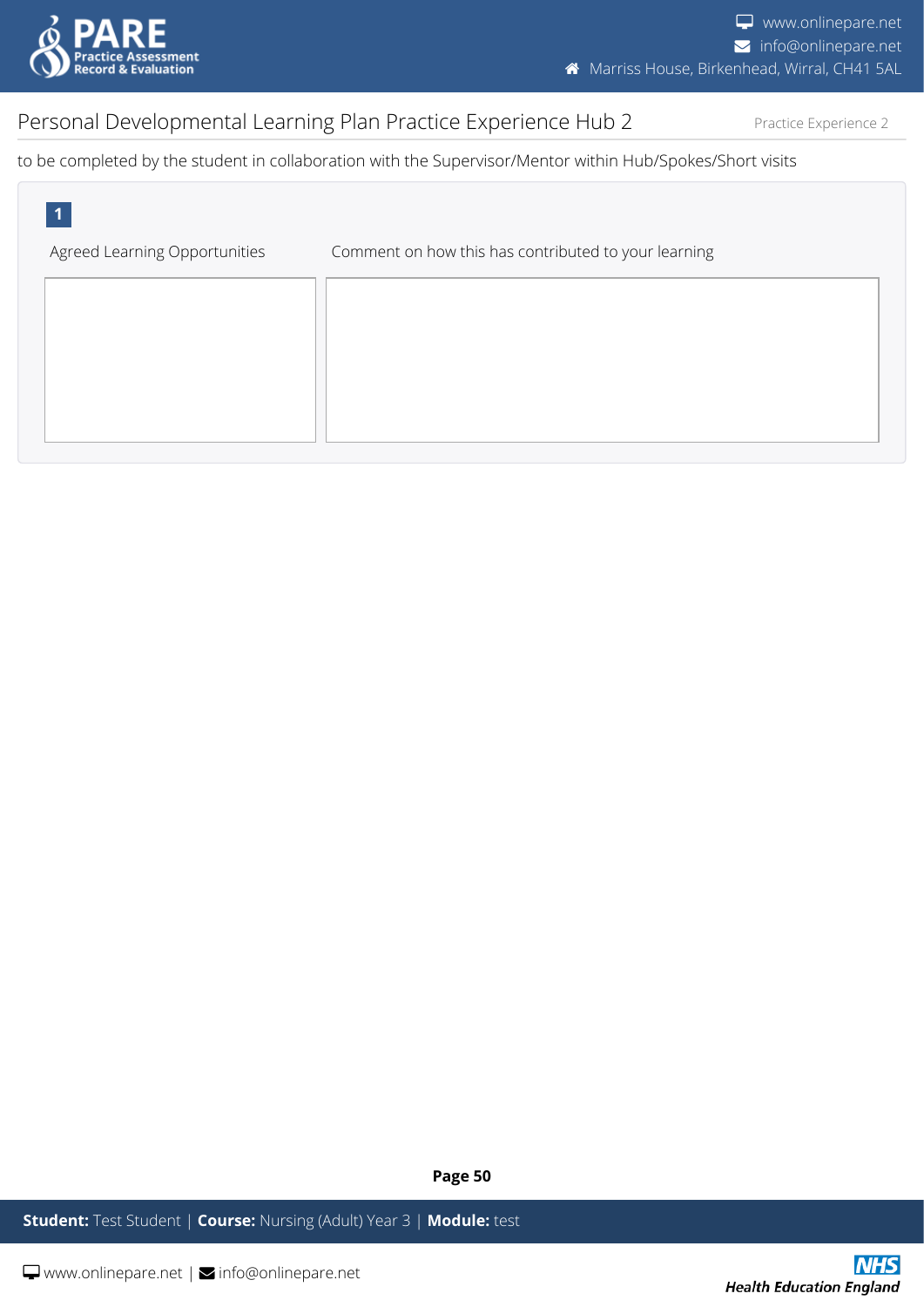

## <span id="page-50-0"></span>Spoke 1 (1-4 weeks)

Practice Experience 2

#### Practice Experience 2

 $\mathbf 0$ 

| Spoke 1 Details To be completed by the spoke Supervisor/Mentor |  |  |  |  |
|----------------------------------------------------------------|--|--|--|--|
| <b>Placement:</b>                                              |  |  |  |  |
| <b>Telephone:</b>                                              |  |  |  |  |
| <b>Date:</b> From:  <br>To:                                    |  |  |  |  |
| PLSS ID:                                                       |  |  |  |  |

| G            | Professional Values Domain                                                          |  |  |  |
|--------------|-------------------------------------------------------------------------------------|--|--|--|
|              |                                                                                     |  |  |  |
|              |                                                                                     |  |  |  |
|              |                                                                                     |  |  |  |
| $\mathbf{d}$ | Communication, Nursing Practice, Leadership and Management Domains (as appropriate) |  |  |  |
|              |                                                                                     |  |  |  |

Service user/carer views obtained and recorded by the named Mentor

**Page 51**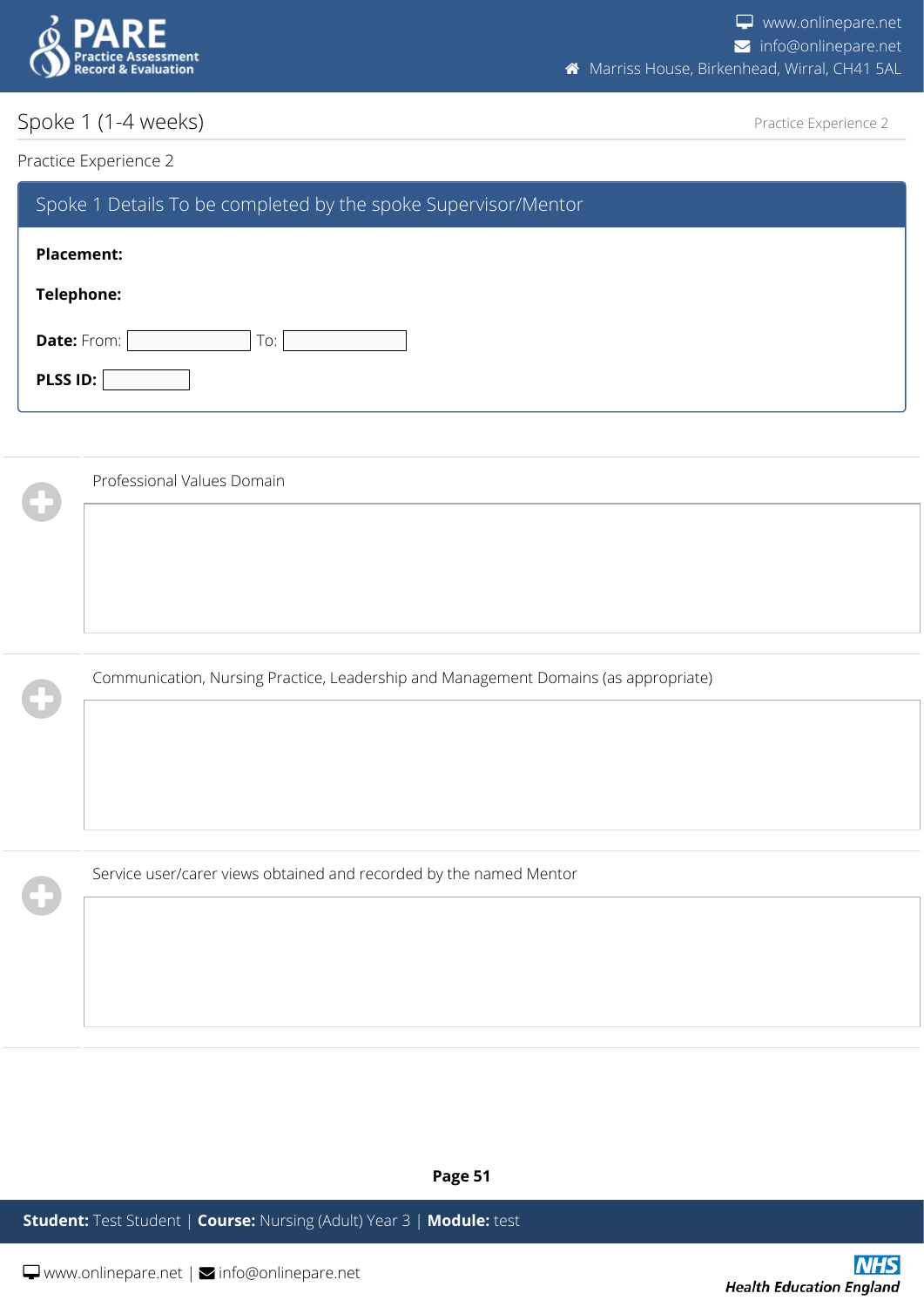

| Student comments/student reflection on learning |          |                                     |  |
|-------------------------------------------------|----------|-------------------------------------|--|
| <b>&amp; Student Signature:</b>                 | Unsigned | the Date Signed:<br>Unsigned        |  |
| & Mentor/Supervisor Signature:                  | Unsigned | <b>the Date Signed:</b><br>Unsigned |  |

**Page 52**

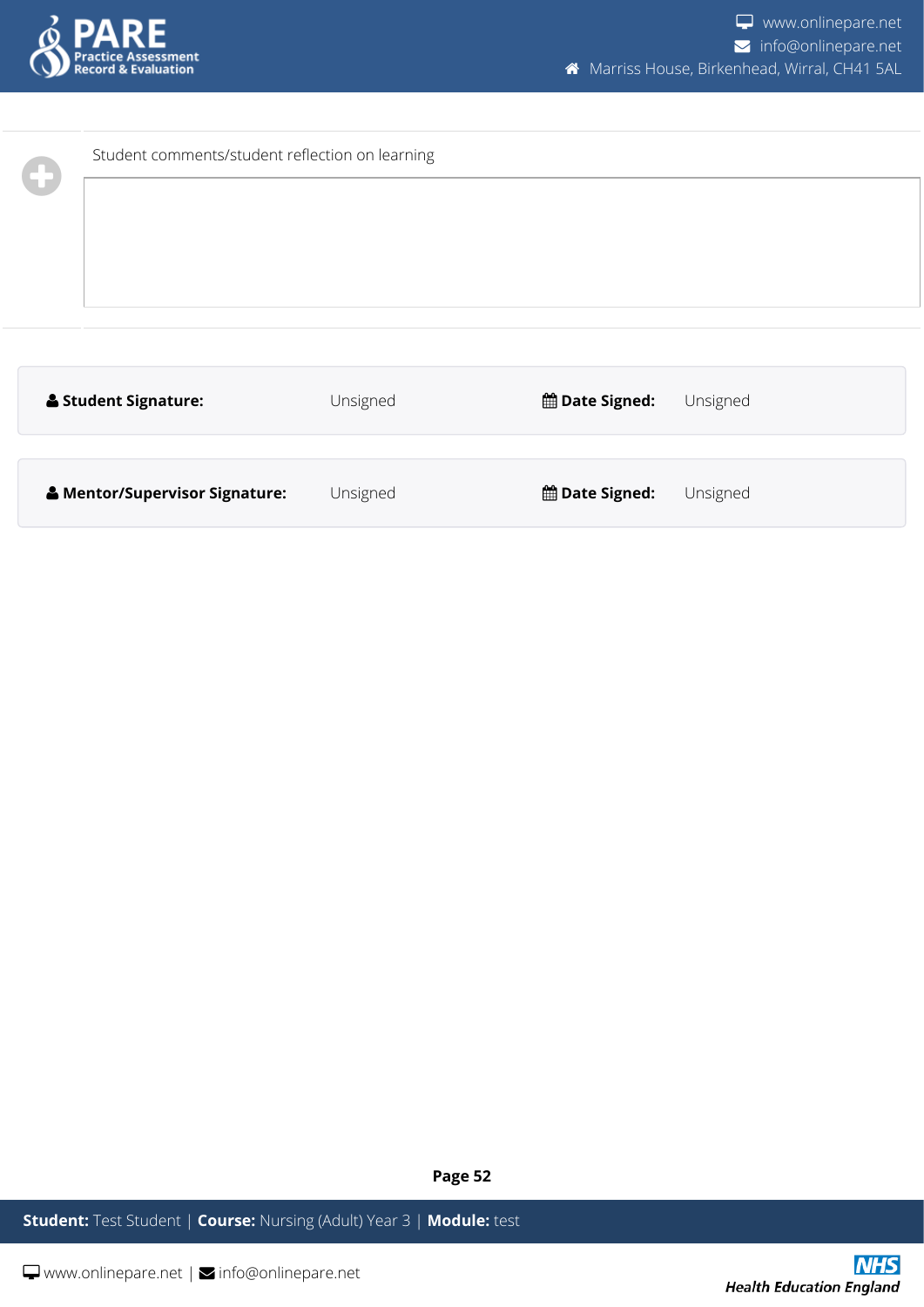

## <span id="page-52-0"></span>Spoke 2 (1-4 weeks)

Practice Experience 2

#### Practice Experience 2

 $\mathbf 0$ 

| Spoke 2 Details To be completed by the spoke Supervisor/Mentor |  |  |  |  |
|----------------------------------------------------------------|--|--|--|--|
| <b>Placement:</b>                                              |  |  |  |  |
| Telephone:                                                     |  |  |  |  |
| <b>Date:</b> From:  <br>To:                                    |  |  |  |  |
| PLSS ID:                                                       |  |  |  |  |

|                      | Professional Values Domain                                                          |  |  |  |
|----------------------|-------------------------------------------------------------------------------------|--|--|--|
| ť                    |                                                                                     |  |  |  |
|                      |                                                                                     |  |  |  |
|                      |                                                                                     |  |  |  |
|                      |                                                                                     |  |  |  |
| $\ddot{\phantom{1}}$ | Communication, Nursing Practice, Leadership and Management Domains (as appropriate) |  |  |  |
|                      |                                                                                     |  |  |  |

Service user/carer views obtained and recorded by the named Mentor

**Page 53**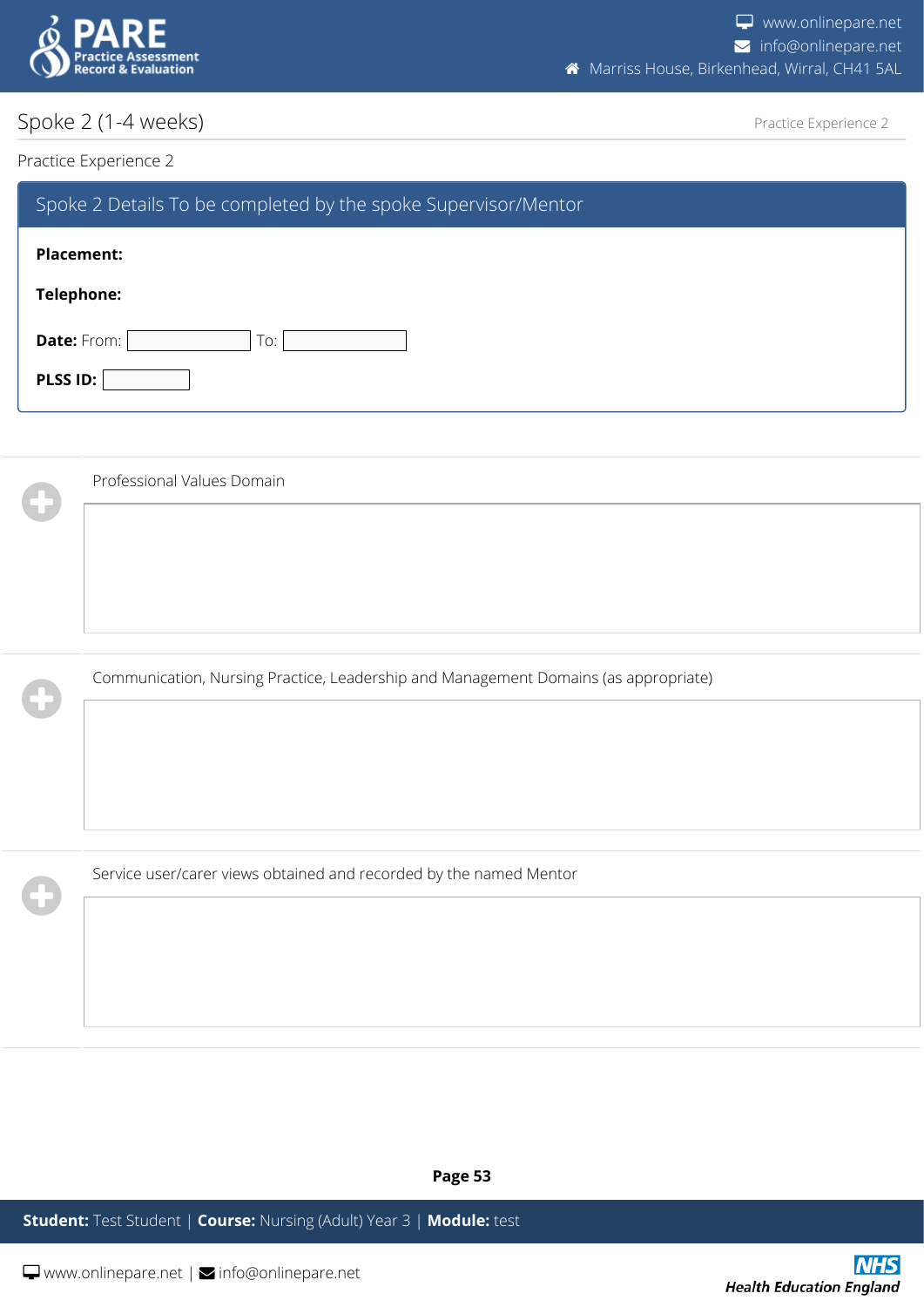

| Student comments/student reflection on learning |          |                  |          |
|-------------------------------------------------|----------|------------------|----------|
| <b>&amp; Student Signature:</b>                 | Unsigned | the Date Signed: | Unsigned |
| & Mentor/Supervisor Signature:                  | Unsigned | the Date Signed: | Unsigned |

**Page 54**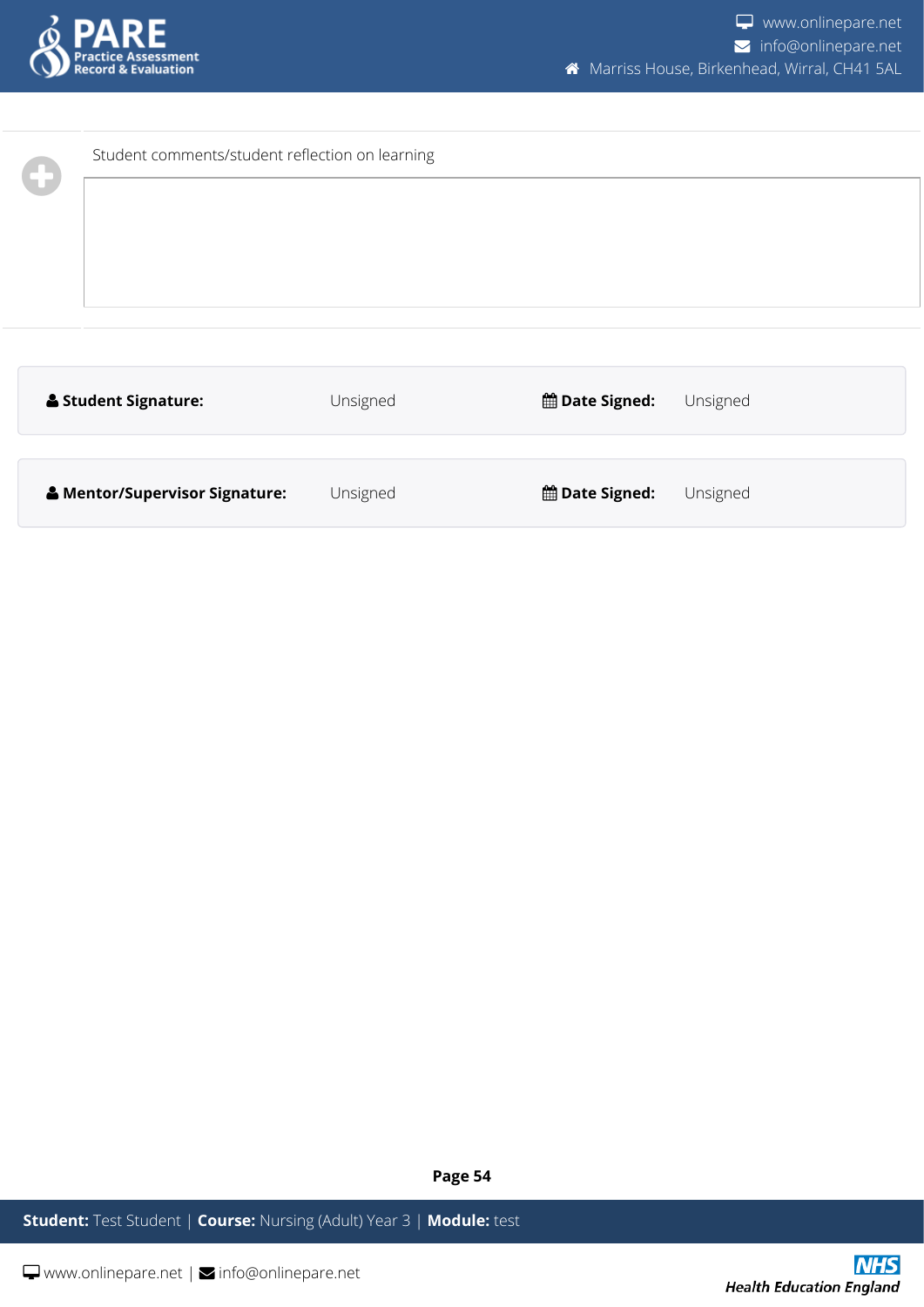

## <span id="page-54-0"></span>Spoke 3 (1-4 weeks)

Practice Experience 2

#### Practice Experience 2

W

 $\mathbf 0$ 

| Spoke 3 Details To be completed by the spoke Supervisor/Mentor |  |  |  |  |
|----------------------------------------------------------------|--|--|--|--|
| <b>Placement:</b>                                              |  |  |  |  |
| Telephone:                                                     |  |  |  |  |
| Date: From:<br>To:                                             |  |  |  |  |
| PLSS ID:                                                       |  |  |  |  |

|             | Professional Values Domain                                                          |  |  |  |
|-------------|-------------------------------------------------------------------------------------|--|--|--|
| $\biguplus$ |                                                                                     |  |  |  |
|             |                                                                                     |  |  |  |
|             |                                                                                     |  |  |  |
|             |                                                                                     |  |  |  |
|             | Communication, Nursing Practice, Leadership and Management Domains (as appropriate) |  |  |  |

Service user/carer views obtained and recorded by the named Mentor

**Page 55**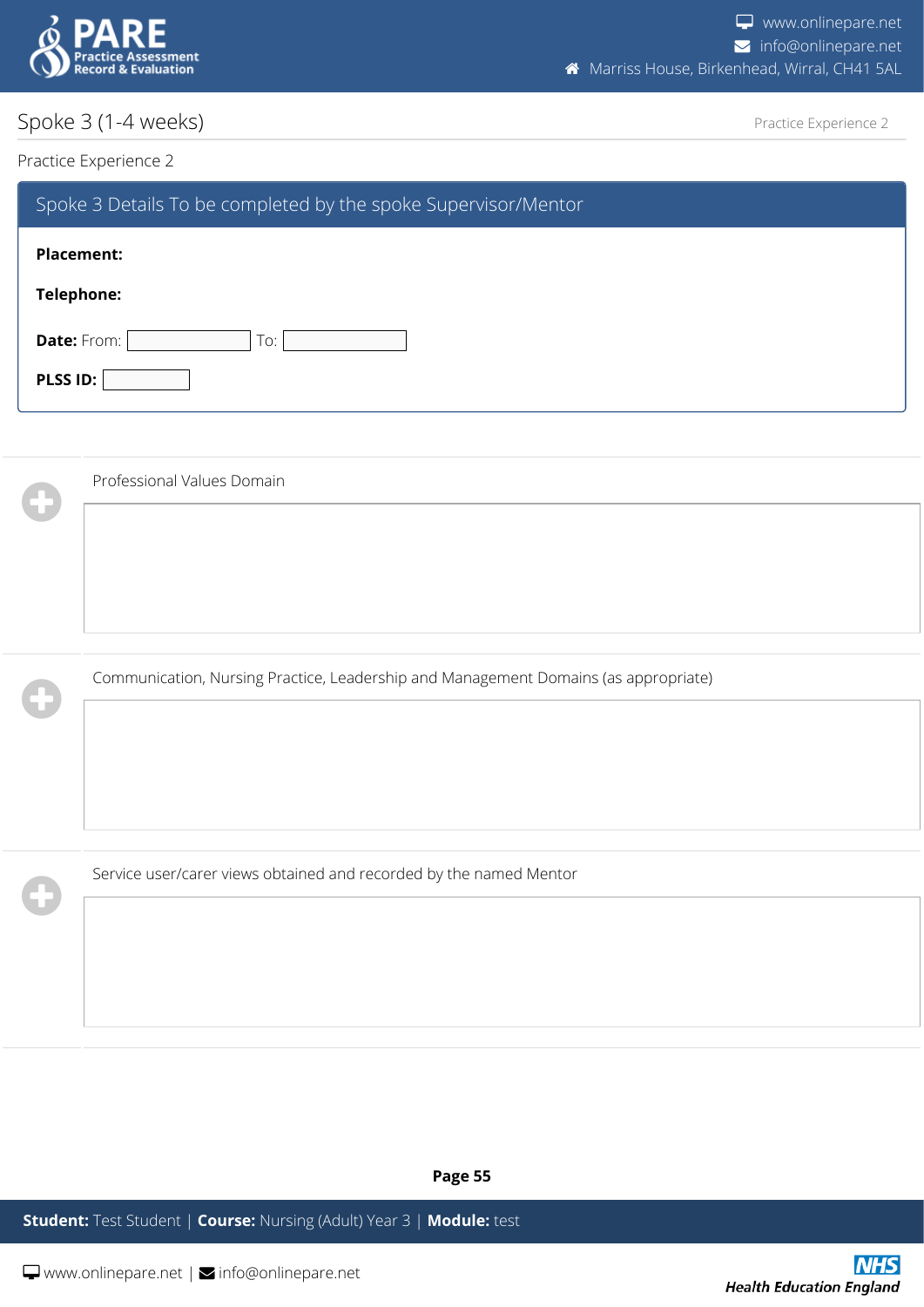

| Student comments/student reflection on learning |          |                              |  |
|-------------------------------------------------|----------|------------------------------|--|
| <b>&amp; Student Signature:</b>                 | Unsigned | the Date Signed:<br>Unsigned |  |
| & Mentor/Supervisor Signature:                  | Unsigned | the Date Signed:<br>Unsigned |  |

**Page 56**

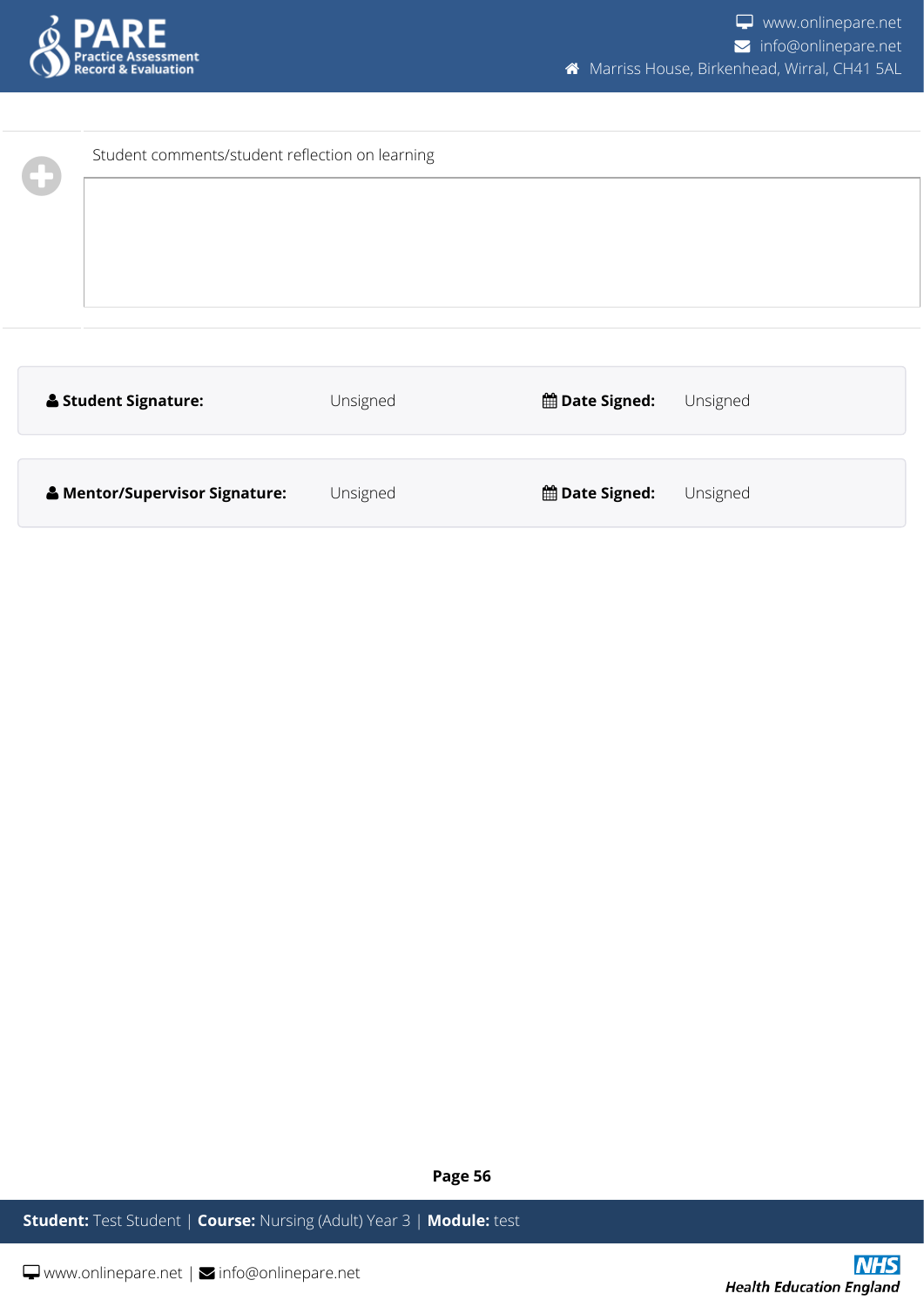

## <span id="page-56-0"></span>Short Visits (less than one week)

Practice Experience 2

#### Practice Experience 2

To be completed by the short visit supervisor. Please refer to preliminary discussion section

| $\vert$ 1<br>曲 Start Date          | ■ Placement Details | O Supervisor Comments |
|------------------------------------|---------------------|-----------------------|
| 曲 End Date                         |                     |                       |
| $①$ Hours                          |                     |                       |
| <b>&amp; Supervisor Signature:</b> | Unsigned            |                       |
| the Date Signed:                   | Unsigned            |                       |

**Page 57**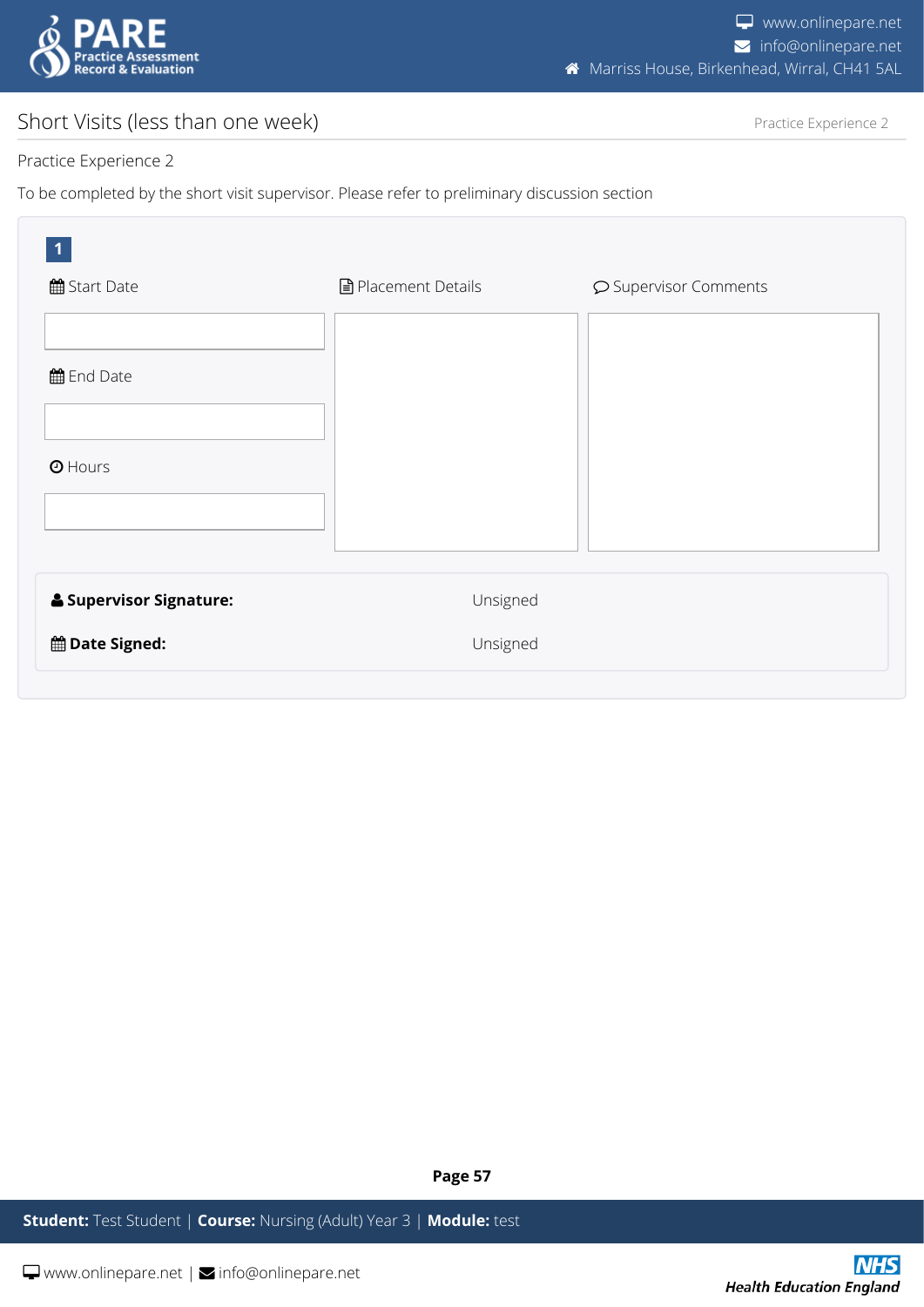

## <span id="page-57-0"></span>Hub Interim Progress Review

Practice Experience 2

Practice Experience 2

#### **To be completed by the named mentor**

#### **Student self-assessment with regards to domains** (to be completed in advance of interim progress review)

Strengths:  $\blacksquare$ 

**Named Hub Supervisor/Mentor comments with regards to domains** (as discussed with student)

Strengths:  $\blacksquare$ 

#### **Service user/carer views obtained and recorded by the named Hub Supervisor/Mentor**

| <b>Student Signature:</b> | Unsigned | <b>曲 Date Signed:</b> | Unsigned |
|---------------------------|----------|-----------------------|----------|
| & Named Mentor Signature: | Unsigned | <b>曲 Date Signed:</b> | Unsigned |
|                           |          |                       |          |

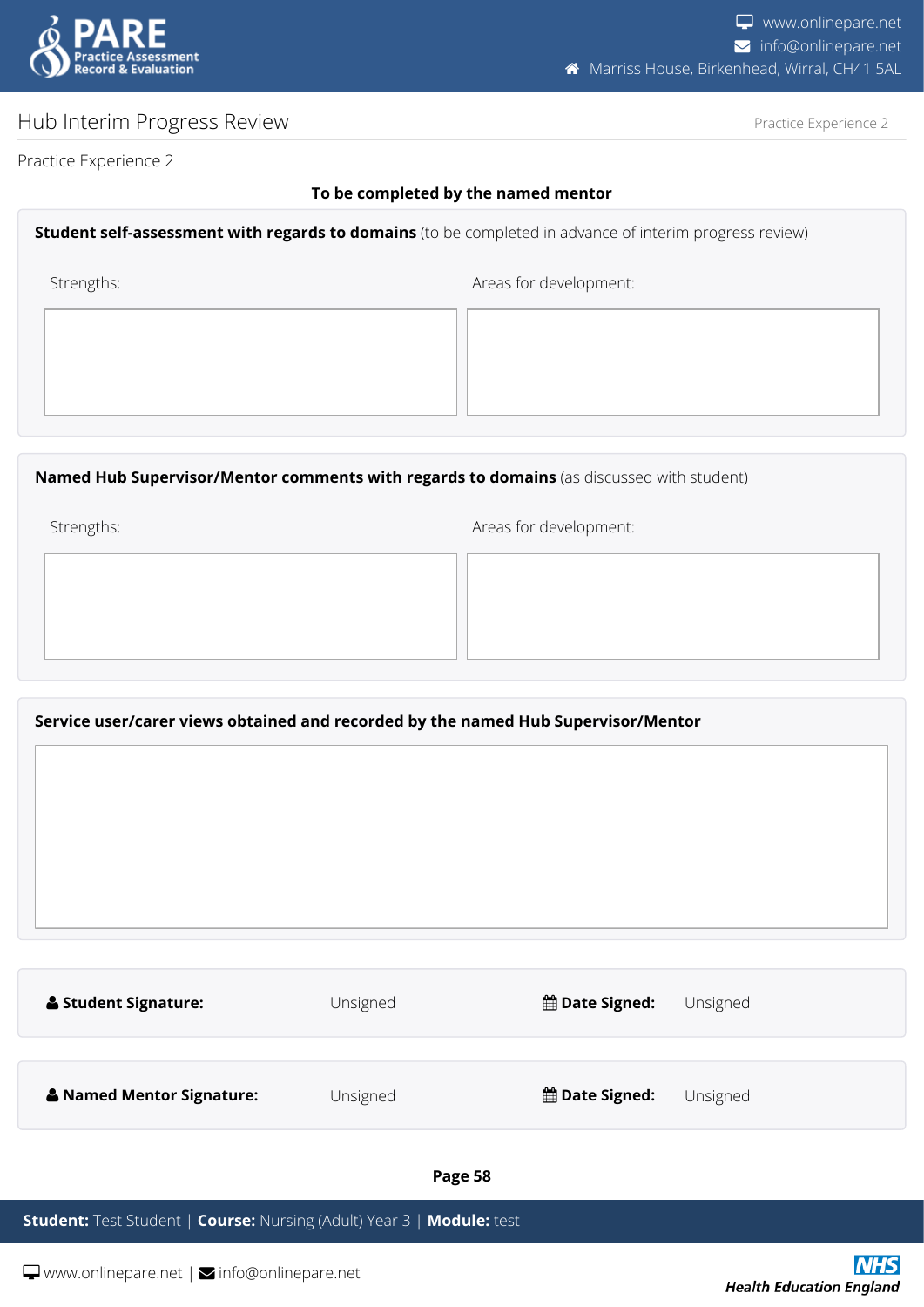

## <span id="page-58-0"></span>Action Plan

Practice Experience 2

At any time during this experience, when a student needs targeted support and guidance to meet the practice competencies, an action plan must be initiated. The aim of an action plan is to enhance performance, competence or professional behaviour.

| $\bigstar$ Domain               |                      | ■ Date Initiated → Planned Action | O Review Comments                   |
|---------------------------------|----------------------|-----------------------------------|-------------------------------------|
|                                 | <b>曲 Review Date</b> |                                   |                                     |
| <b>&amp; Student Signature:</b> |                      | Unsigned                          | the Date Signed:<br>Unsigned        |
| & Mentor Signature:             |                      | Unsigned                          | <b>the Date Signed:</b><br>Unsigned |
|                                 |                      |                                   |                                     |

Both the mentor and the student should discuss and agree the action plan and sign and date below. Mentors are advised to contact the PEF and the University when an action plan is required.

| <b>A</b> Other Supervisor/Mentors | 曲 Date Contacted | Contact Method |
|-----------------------------------|------------------|----------------|
| ▲ Practice Education Facilitator  | 曲 Date Contacted | Contact Method |
| Sign-off Mentor                   | 曲 Date Contacted | Contact Method |

**Page 59**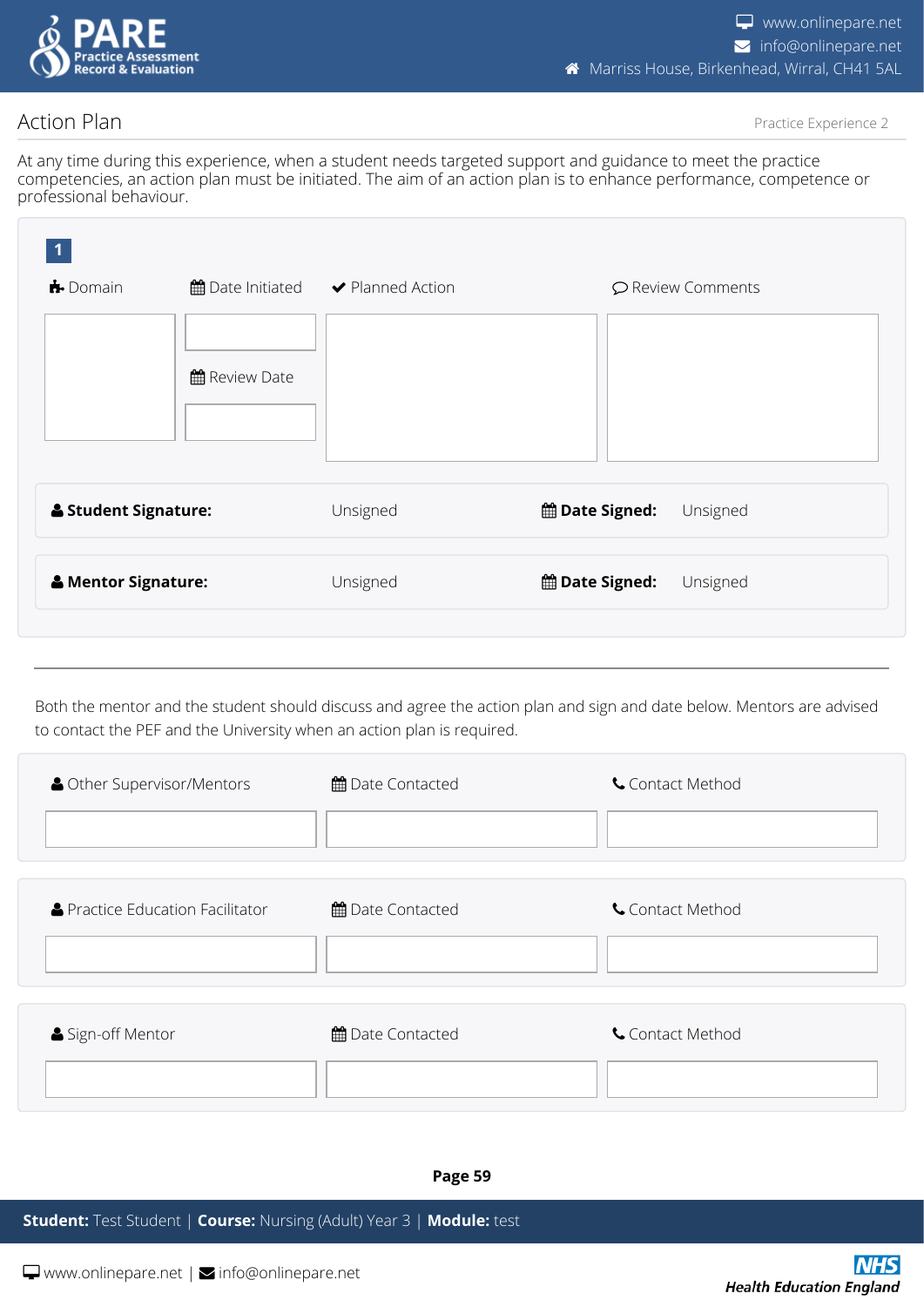

| University Representative | 曲 Date Contacted | Contact Method |
|---------------------------|------------------|----------------|
|                           |                  |                |

**Page 60**

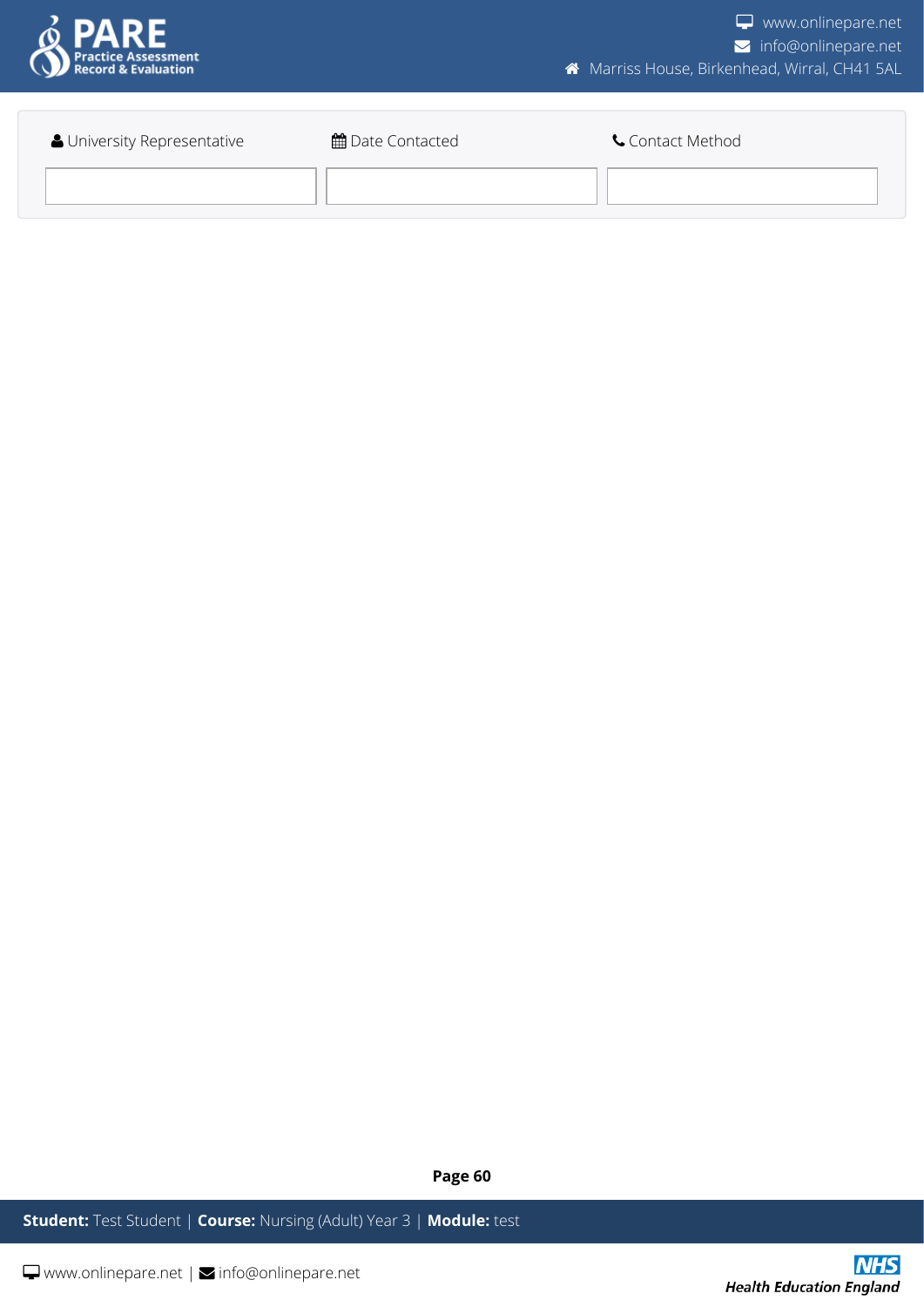

Actions required to inform student development & progression to Year 2 (please comment on any

## <span id="page-60-0"></span>Ongoing Achievement Record

All domain competencies

Practice Experience 2

#### Final Progress Review

# **Student self-assessment with regards to domains** (to be completed in advance of final interview) Strengths:  $\blacksquare$

#### **Named Hub Mentor/Supervisor comments with regards to domains** (as discussed with student)

| achieved?  | <b>Yes</b> | No | progression to rear z (piease comment on any<br>competencies that have not been achieved). |
|------------|------------|----|--------------------------------------------------------------------------------------------|
| Strengths: |            |    |                                                                                            |
|            |            |    |                                                                                            |
|            |            |    | Service user/carer views obtained and recorded by the named Hub Supervisor/Mentor          |
|            |            |    |                                                                                            |

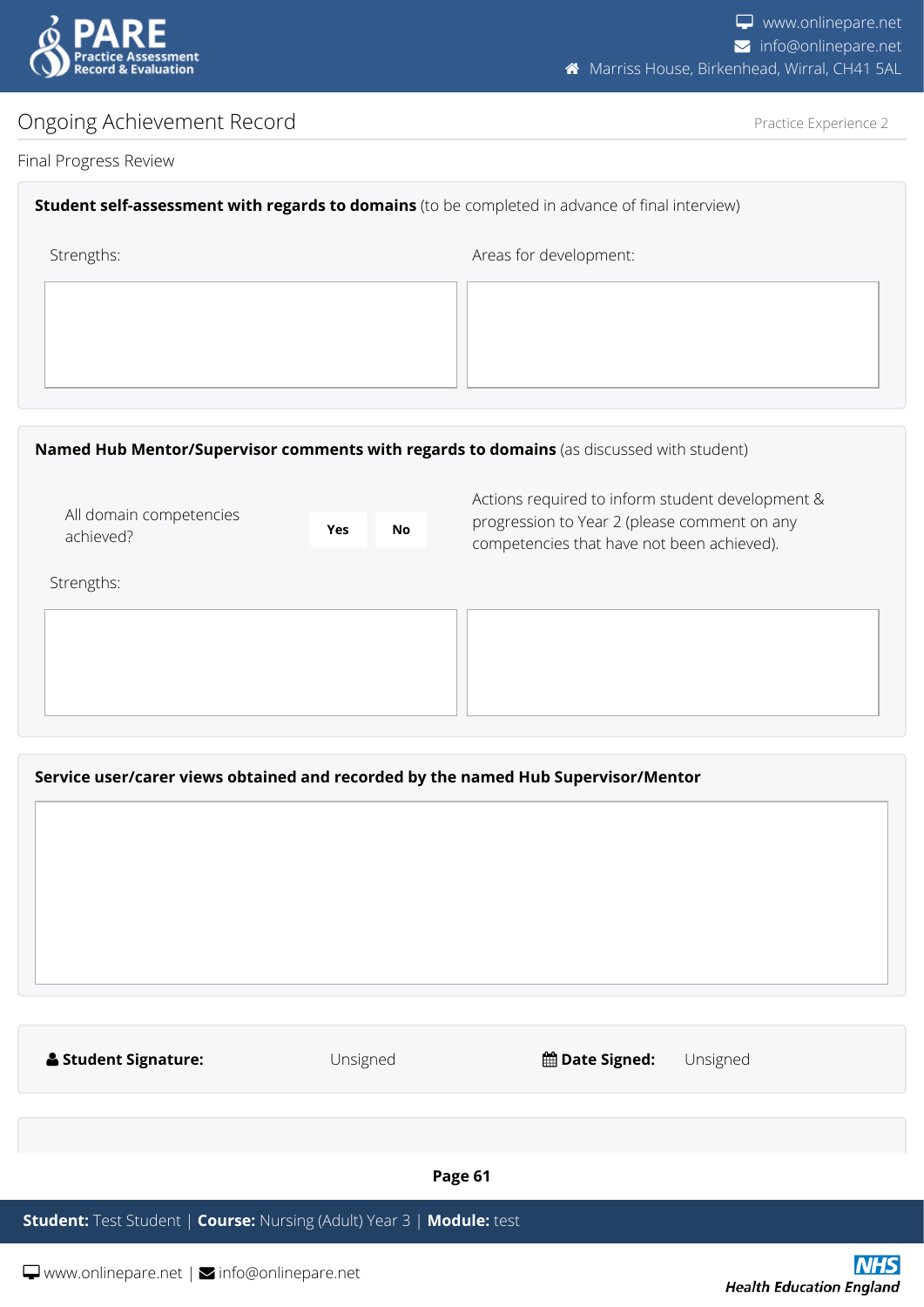

**Named Mentor Signature:** Unsigned **Date Signed:** Unsigned

**Page 62**

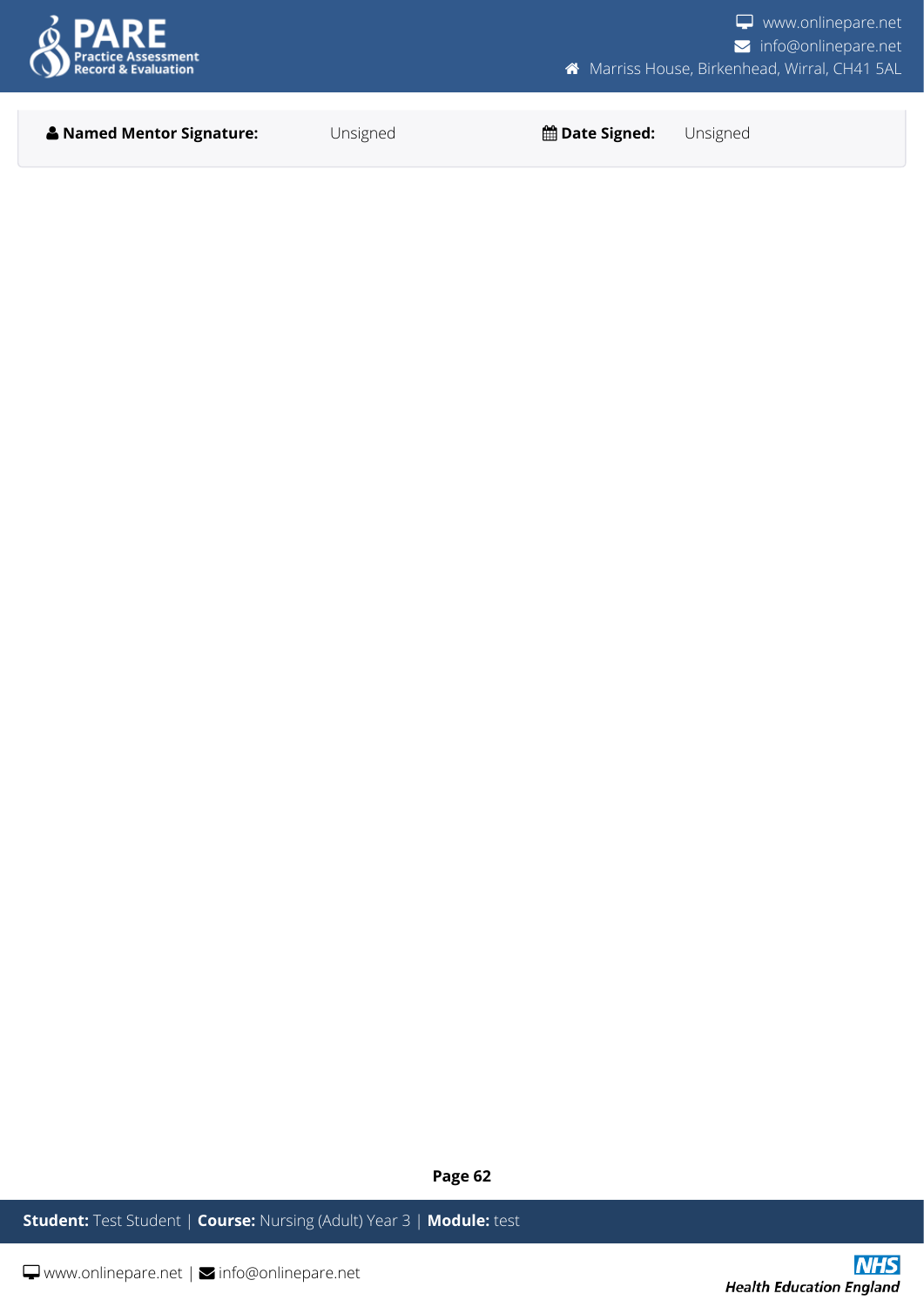

## <span id="page-62-0"></span>Final Assessment of Competence

Practice Experience 2

| <b>A Student Name: Test Student</b> |  |
|-------------------------------------|--|
|-------------------------------------|--|

 $\textbf{Q}_\text{t}$  Student ID: ORIG\_ID:9000

Please refer to the key guidance section of this document and the NMC (2008) Standards to support learning and assessment in practice, Section 3:2:6, pp. 32 and 33.

Named Sign-off Mentor declaration:

I confirm that the above named student **\_\_\_\_\_\_\_\_\_** provided sufficient evidence of achievement of year 1, 2 and 3 practice competencies and therefore the student **\_\_\_\_\_\_\_\_\_** progress to the NMC register.

| <b>&amp; Named Mentor Signature:</b> | Unsigned | <b>的Date Signed:</b> Unsigned |  |
|--------------------------------------|----------|-------------------------------|--|
|                                      |          |                               |  |

Location:

| <b>Named Sign-off</b><br>Mentor                  |              |                      | <b>Field</b>                 |       |
|--------------------------------------------------|--------------|----------------------|------------------------------|-------|
| <b>NMC Registration</b><br>(tick all that apply) | <b>Adult</b> | <b>Mental Health</b> | <b>Learning Disabilities</b> | Child |

| Supervising Sign-off Mentor    |          |                               |
|--------------------------------|----------|-------------------------------|
| <b>&amp; Mentor Signature:</b> | Unsigned | <b>的Date Signed:</b> Unsigned |
|                                |          |                               |

Student declaration:

I confirm that I have received appropriate opportunities for feedback and discussion on my performance and progression with my named Sign-off Mentor throughout my final placement.

| <b>&amp; Student Signature:</b> | Unsigned | <b>的 Date Signed:</b> Unsigned |
|---------------------------------|----------|--------------------------------|
|                                 |          |                                |

**Page 63**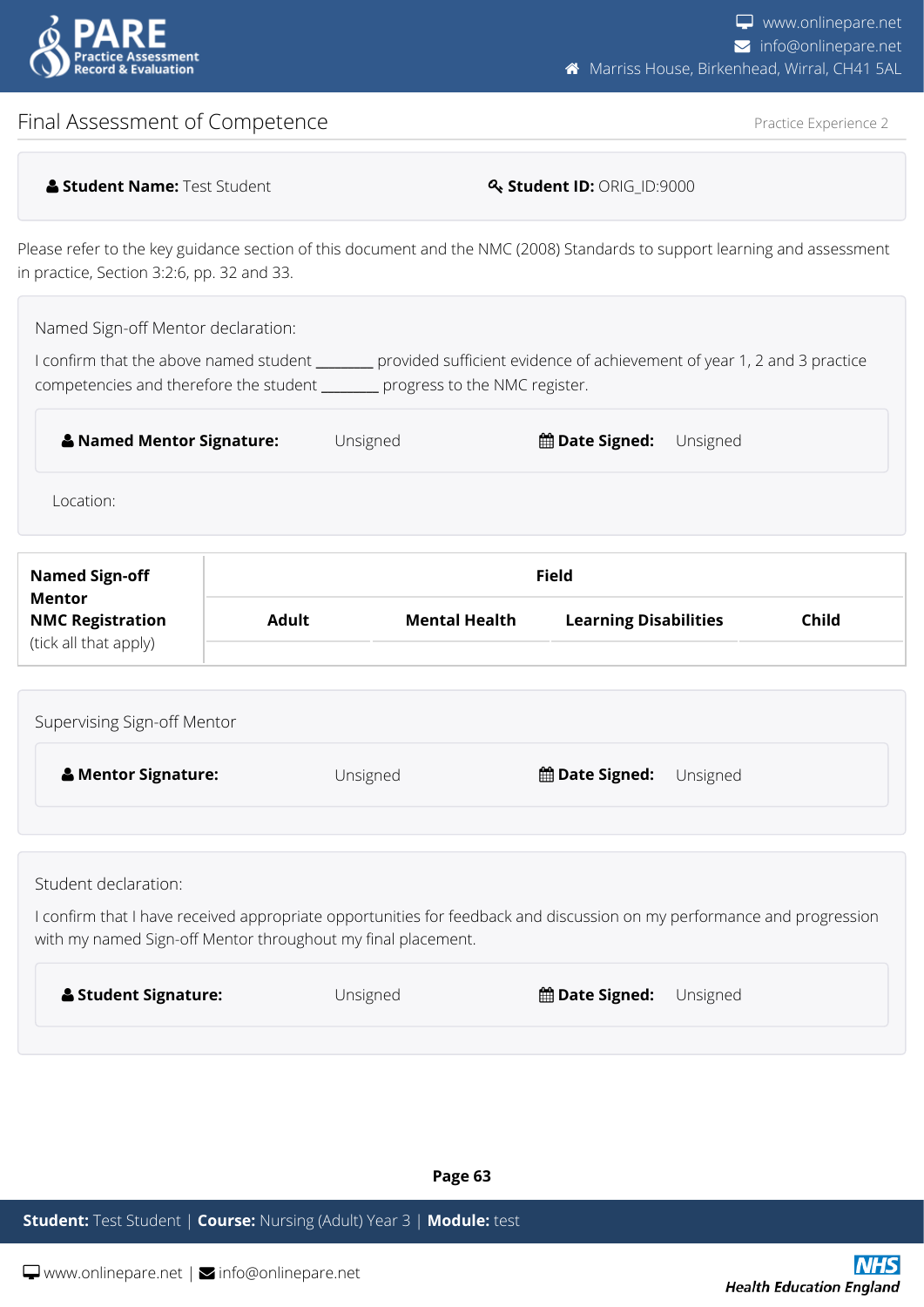

## <span id="page-63-0"></span>Action Plan: Practice Retrieval

Retrieval

When a student needs targeted support and guidance to meet outstanding practice competencies a retrieval action plan must be initiated by the Hub Mentor.

| $\bigoplus$ Domain              |                      | ■ Date Initiated → Planned Action |                  | ○ Review Comments |
|---------------------------------|----------------------|-----------------------------------|------------------|-------------------|
|                                 | <b>曲 Review Date</b> |                                   |                  |                   |
| <b>&amp; Student Signature:</b> |                      | Unsigned                          | the Date Signed: | Unsigned          |
| & Mentor Signature:             |                      | Unsigned                          | the Date Signed: | Unsigned          |
|                                 |                      |                                   |                  |                   |

Both the mentor and the student should discuss and agree the action plan and sign and date below. Mentors are advised to contact the PEF and the University when an action plan is required.

| <b>A</b> Other Supervisor/Mentors | 曲 Date Contacted        | Contact Method |
|-----------------------------------|-------------------------|----------------|
|                                   |                         |                |
| ▲ Practice Education Facilitator  | <b>角</b> Date Contacted | Contact Method |
| Sign-off Mentor                   | 曲 Date Contacted        | Contact Method |

**Page 64**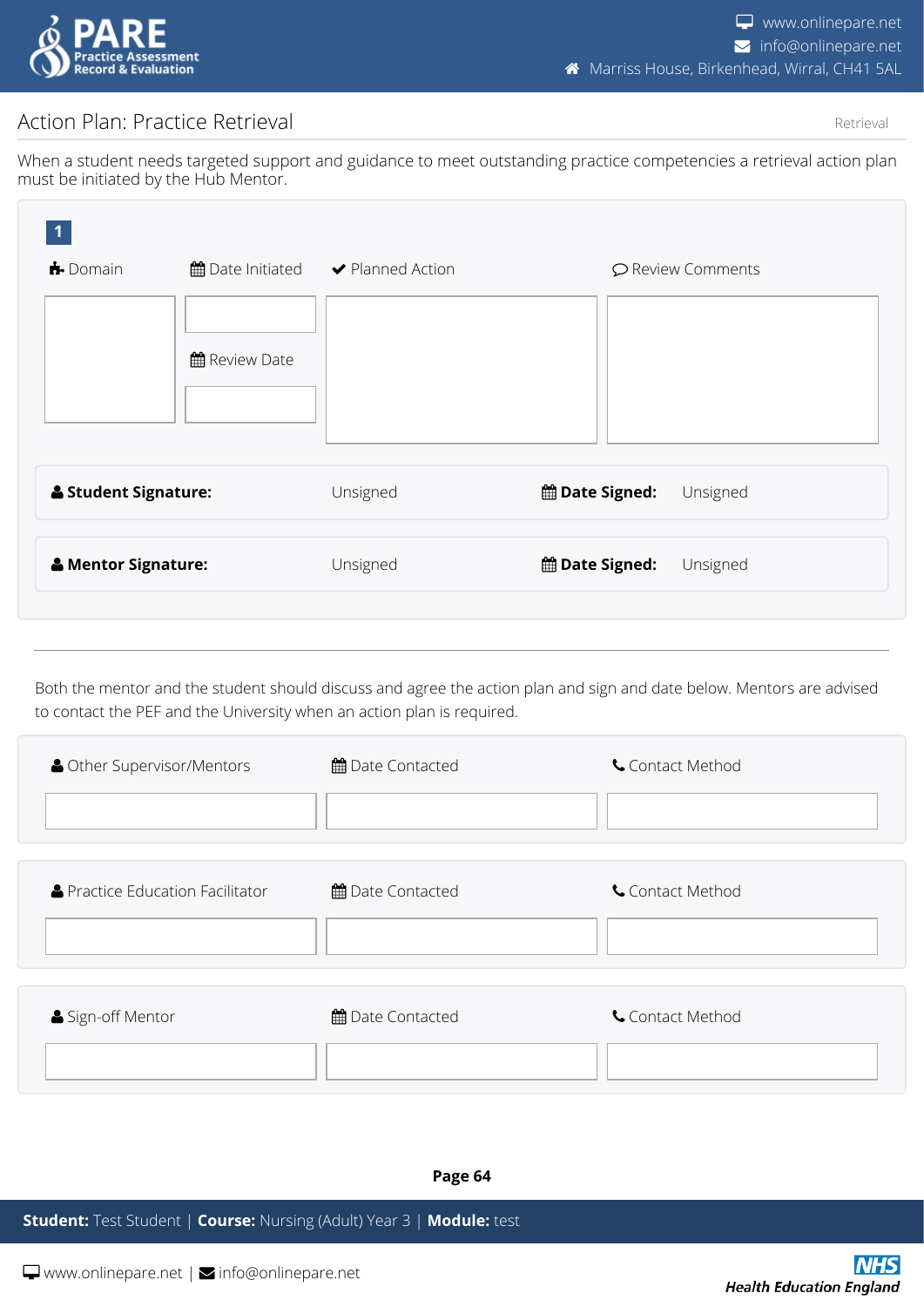

| University Representative | 曲 Date Contacted | Contact Method |
|---------------------------|------------------|----------------|
|                           |                  |                |
|                           |                  |                |

**Page 65**

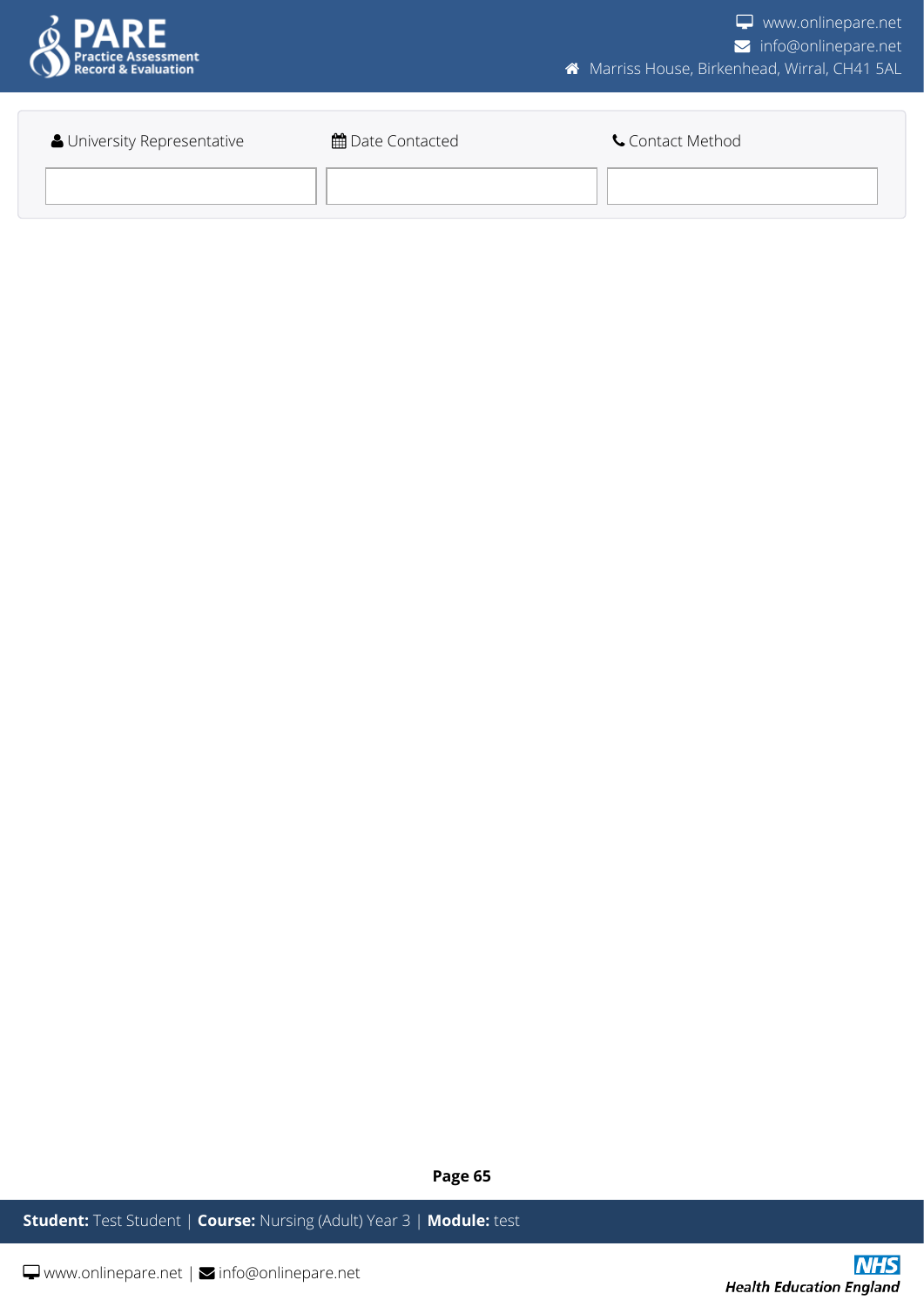

Retrieval

## <span id="page-65-0"></span>Practice Retrieval Interim Progress Review

**To be completed by the named mentor**

|            | <b>Student self-assessment with regards to domains</b> (to be completed in advance of interim progress review) |  |  |  |
|------------|----------------------------------------------------------------------------------------------------------------|--|--|--|
| Strengths: | Areas for development:                                                                                         |  |  |  |
|            |                                                                                                                |  |  |  |

#### **Named Hub Supervisor/Mentor comments with regards to domains** (as discussed with student)

Strengths:  $\blacksquare$ 

**Service user/carer views obtained and recorded by the named Hub Supervisor/Mentor**

| <b>&amp; Student Signature:</b> | Unsigned | <b>曲 Date Signed:</b> | Unsigned |
|---------------------------------|----------|-----------------------|----------|
|                                 |          |                       |          |
| & Named Mentor Signature:       | Unsigned | <b>曲 Date Signed:</b> | Unsigned |

**Page 66**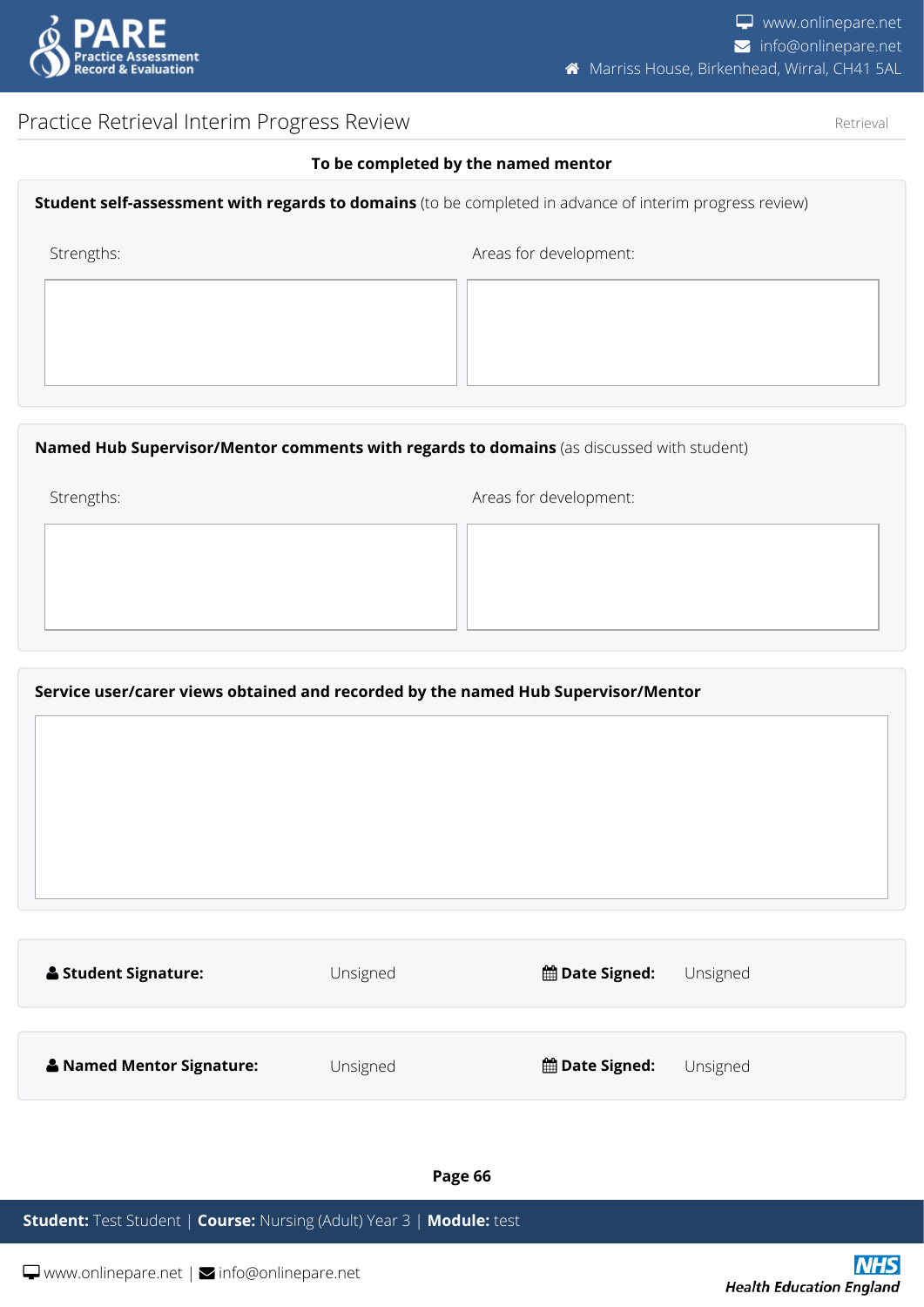

Retrieval

## <span id="page-66-0"></span>Practice Retrieval - Ongoing Achievement Record

Final Progress Review

**Student self-assessment** (to be completed in advance of final retrieval interview)

Comment on retrieval of competencies:

**Named Hub Mentor assessment** (as discussed with student)

Retrieval competencies achieved?

Comment on retrieval of competencies:

**Service user/carer views obtained and recorded by the named Hub Supervisor/Mentor**

**Page 67**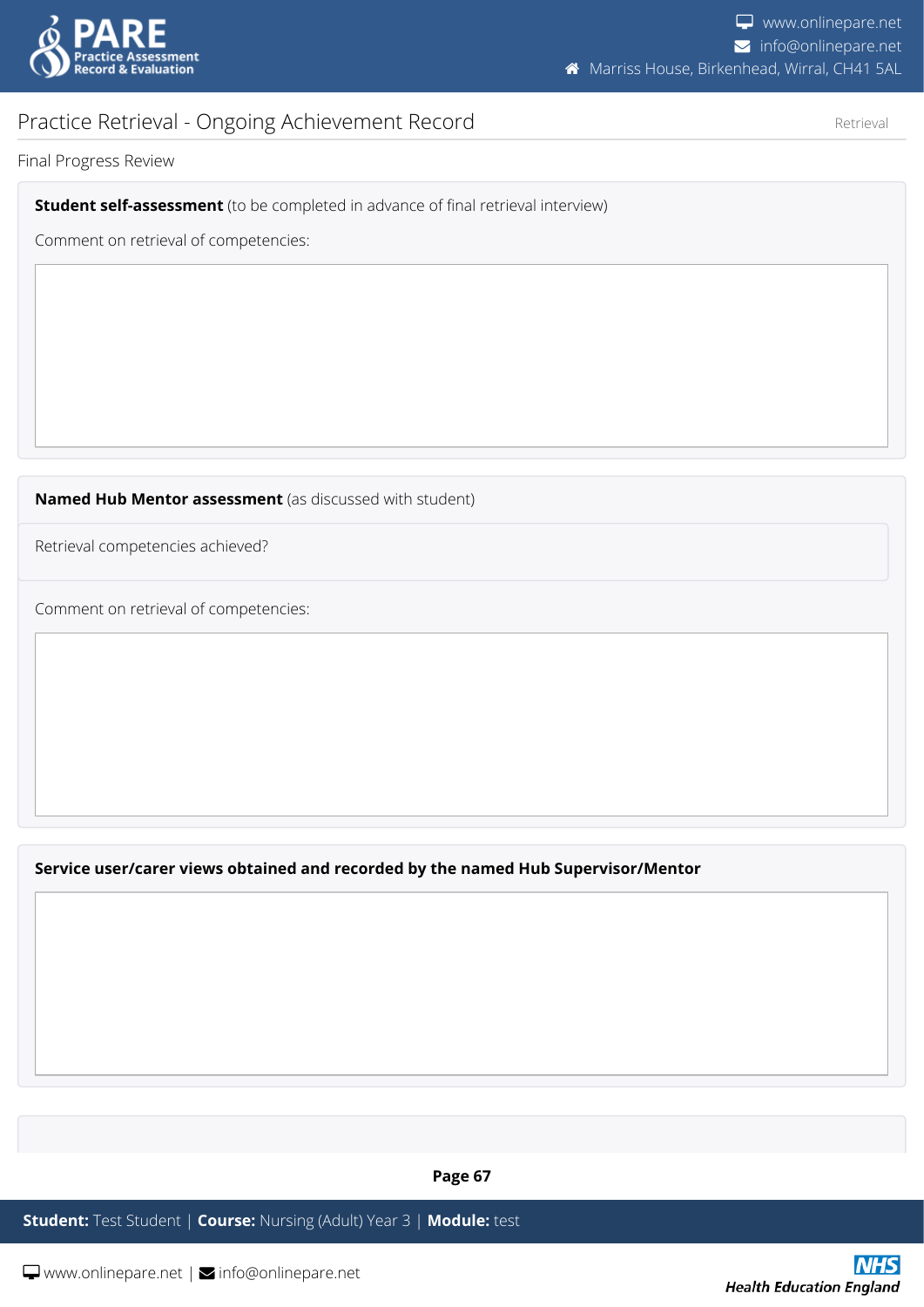

**Page 68**